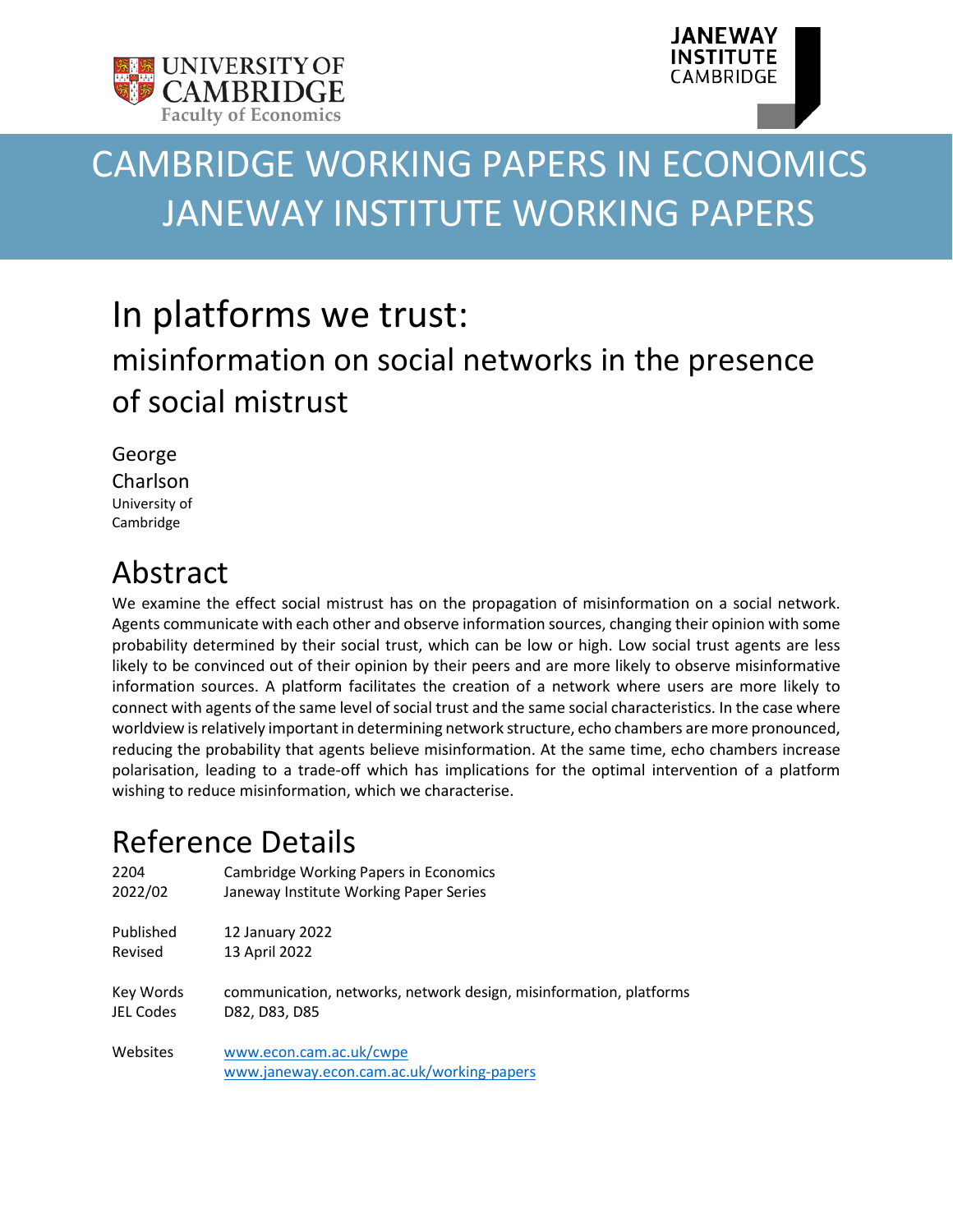# In platforms we trust: misinformation on social networks in the presence of social mistrust\*

George Charlson

April 13, 2022

#### Abstract

We examine the effect social mistrust has on the propagation of misinformation on a social network. Agents communicate with each other and observe information sources, changing their opinion with some probability determined by their social trust, which can be low or high. Low social trust agents are less likely to be convinced out of their opinion by their peers and are more likely to observe misinformative information sources. A platform facilitates the creation of a network where users are more likely to connect with agents of the same level of social trust and the same social characteristics. In the case where worldview is relatively important in determining network structure, echo chambers are more pronounced, reducing the probability that agents believe misinformation. At the same time, echo chambers increase polarisation, leading to a trade-off which has implications

<sup>\*</sup> I would like to thank Matthew Elliott, Alexander Teytelboym, Sanjeev Goyal, Fuhito Kojima, Arjada Barhdi and Akhil Vohra, along with the participants of the Cambridge Economics Micro Theory seminar group for their invaluable contributions to this paper.

Cambridge Janeway Institute, Austin Robinson Building, Sidgwick Ave, Cambridge CB3 9DD, gc556@cam.ac.uk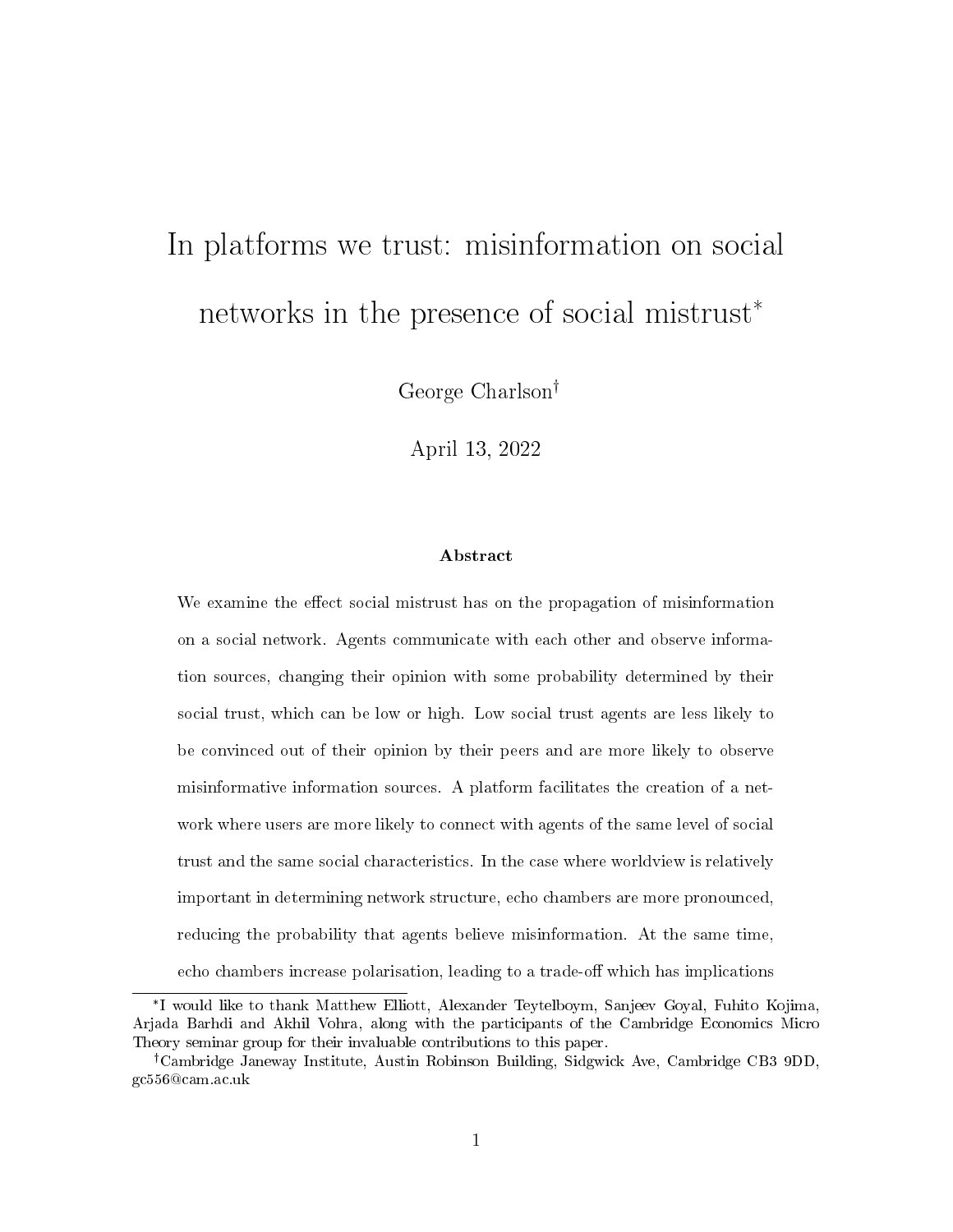for the optimal intervention of a platform wishing to reduce misinformation, which we characterise.

KEYWORDS: communication, networks, network design, misinformation, platforms. JEL classification: D82, D83, D85.

# 1 Introduction

It is well-documented that social media platforms, like Facebook, Reddit and Twitter, are hotbeds of misinformation on matters ranging from politicians (Allcott and Gentzkow, 2017), scientific discoveries (Naeem et al, 2020) and celebrity news (Arnold et al, 2019). One aspect of this multi-faceted problem that has been well studied is the role of echo chambers in the propagation of misinformation (see, for example, Acemoglu, Ozdaglar and Siderius, 2021). Agents who believe misinformation are more likely to be connected to others who also believe it, and so misinformation is able to propagate, at least amongst a subset of the population. Reducing the prevalence of echo chambers is therefore often seen as a key component of the battle against misinformation.

Here, I consider the other side of breaking echo chambers: people who are correctly informed are exposed to falsehoods when doing so. On its face, this might not be a concern - communication on social networks is commonly bidirectional, and, hence, at the very least, there is less polarisation when such communication occurs. However, this thought does not take into account the role of social mistrust in the belief in and sharing of misinformation on online platforms, a role which we examine in detail here.

Social trust and its effect on social media communication has become of increasing interest to social scientists (Jennings and Stroud, 2021; Ognyanova, 2021; Hopp et al, 2020 and Kwon and Barone, 2020). Here, we define social trust as the extent to which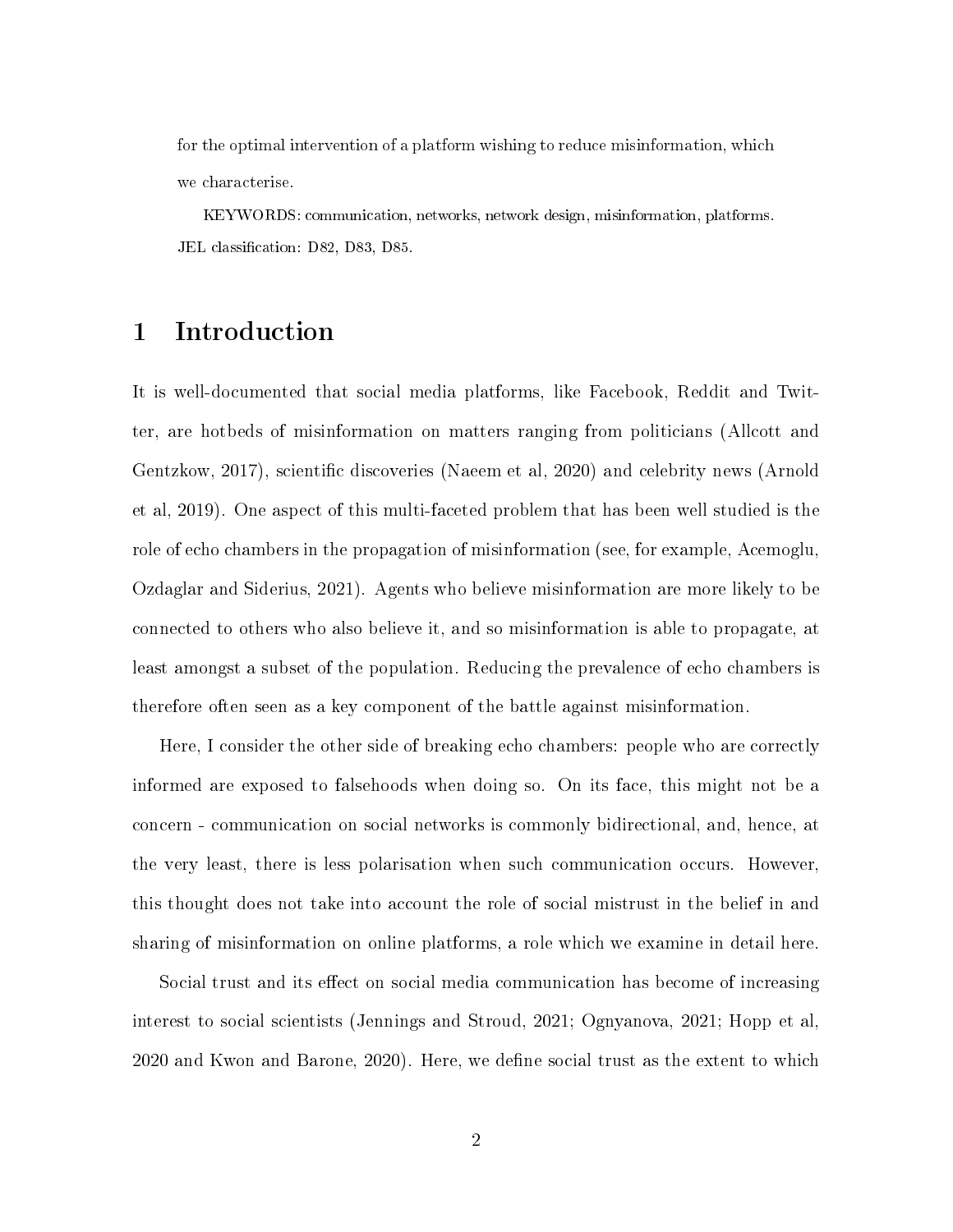a person believes that the speech or actions of others are true or motivated by good intentions (Gambetta, 1988). Individuals with low social trust are thus less likely to be convinced by the opinions of others than those with high levels of social trust.

Recent research shows that there is a link between social trust and misinformation specifically, followers and sharers of misinformative sources and content are more likely to have low levels of trust in both other citizens and the mainstream media (Hopp et al, 2020). Experimental evidence suggests that people who believe misinformation are less likely to be convinced out of their opinion even after being shown the truth (Rhodes, 2021) Furthermore, so-called countermedia information sources, who frequently purvey misinformation, spread a narrative where most people should not be trusted as they are either ignorant or actively nefarious (Rojas, 2010 and Allcott & Gentzkow, 2017), indicating that there is a vicious cycle of low social trust individuals observe content which fosters low social trust, whereby low social trust individuals seek out sources which render them even less trusting of their peers.

Individuals with low social trust, then, have a worldview which has two characteristics relevant to the spread of misinformation on social media. First, they are less likely to be convinced by the opinions of high social trust individuals than the reverse. Second, such users are more likely to believe misinformation in the first place. We construct a model that captures both of these aspects of social mistrust, with the goal of examining how they affect the spread of misinformation.

In the model here, agents interact with each other and information sources on a social network. Users can either be informed or misinformed and they have either low or high social trust. Users are connected both with each other and information sources; one type ("mainstream" information sources) which espouses the informed opinion, the other, "countermedia" information sources, espouses the misinformed opinion. Users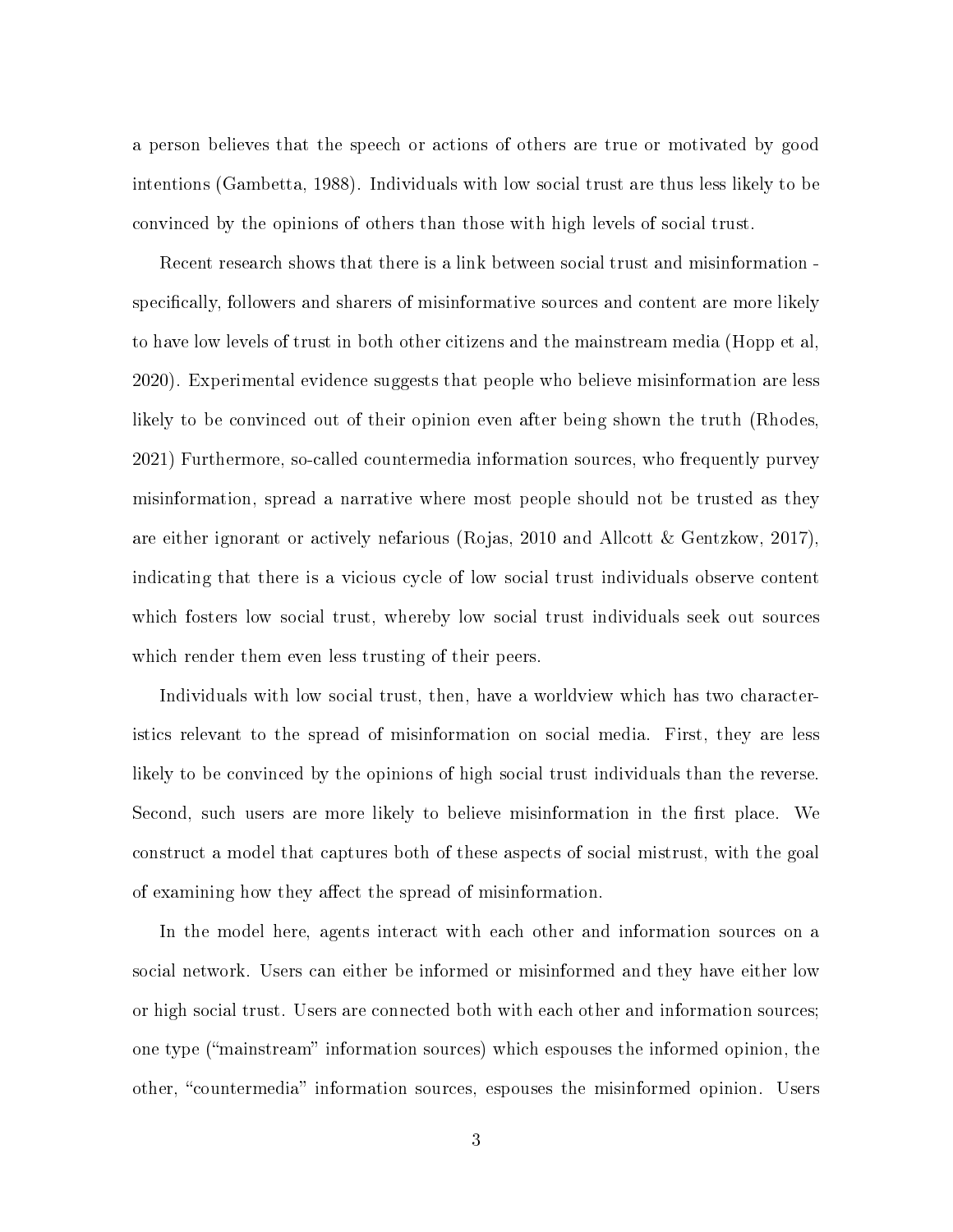exhibit both homophily, in the sense that they prefer to connect with users of the with the same social characteristics and social trust level as them, and bias, in that low social trust users prefer to connect to countermedia sources and high social trust users prefer to mainstream sources.<sup>1</sup>

The agents communicate on a network that is shaped by a platform's algorithm, which suggests which users an agent should follow, taking into account users' preference for homophily and biases. The platform wishes to maximise the degree of the network, and hence chooses an algorithm that reinforces these preferences. At the optimum, this algorithm generates a stochastic block model, with types distinguished by both social characteristics and level of social trust.

We characterise the distribution of opinions of the users as the number of agents tends to infinity. As the social trust of mistrustful agents decreases, the higher the probability that a random agent believes misinformation: misinformation from countermedia news sources is broadcast by users with low social trust to high social trust individuals who are more likely to be convinced out of their belief in the truth than the reverse.

This feature of the model is crucial to our main results. Echo chambers in this context, rather than being a source of the spread of misinformation, protect high social trust users from being convinced by their mistrustful peers. The more agents value homophily with regards to social trust (what we will term "interest-based" networks). the more platform's algorithm amplies their inherent desire for echo chambers. This reduces the extent to which low social trust agents interact with high social trust agents. The more agents value interacting with agents who are socially similar to them, the less

 $1$ Of course, there is likely to be a correlation between some social characteristics and social trust. Our analysis is agnostic as to the extent and direction of this link, as none of the results depend on any particular relationship between these two variables.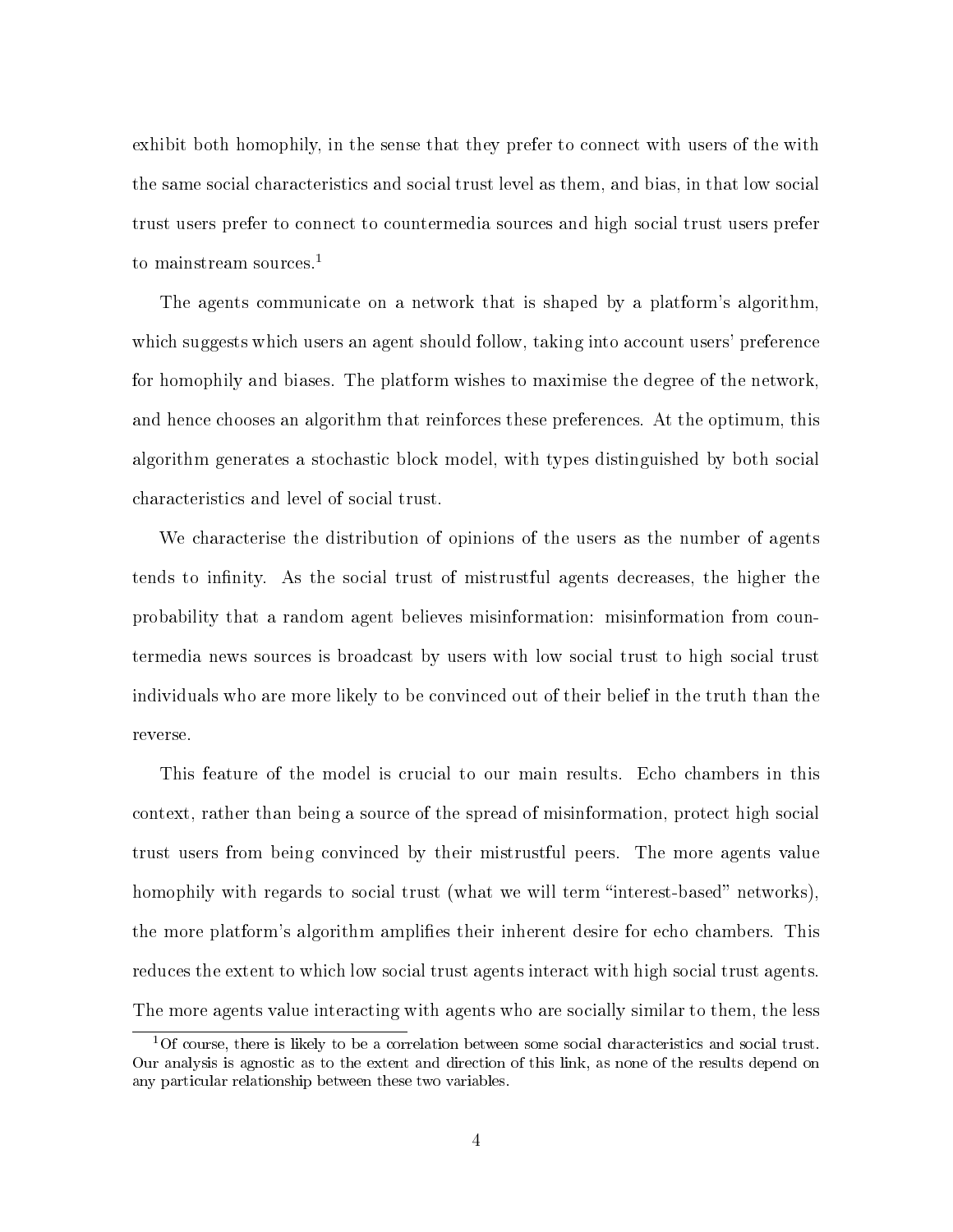direct salience their social trust is to network structure, increasing the extent to which low and high social trust agents interact. The probability that a random agent believes misinformation in such friendship networks, then, is greater than the same probability in networks where agents have a direct desire to link to agents who have the same worldview as them.

At the same time, friendship networks tend to be less polarised than interest-based networks, as echo chambers increase the extent to which initial biases remain after communication takes place. As such, we identify a potential trade-off such that reducing the prevalence of echo chambers increases the probability agents are informed but also increases polarisation.

We then turn to the question of interventions in the network to reduce the extent to which misinformation is believed. If the platform intervenes by reducing the probability that users observe one another (a "structural intervention"), then they optimally intervene to reduce the extent to which the most isolated high social trust individuals (i.e. those who are least likely to observe misinformation) interact with the low social trust individuals who are most likely to observe misinformation. Such links are disproportionately costly in terms of the spread of misinformation, as they are most likely to lead to a more convincible agent being converted to believing misinformation.

Reducing the extent to which users observe countermedia sources is also a way of reducing misinformation propagation. We characterise an influence measure that captures the optimal users to target with such an intervention, finding that a reduction in social trust increases influence, as does being well-connected in the network.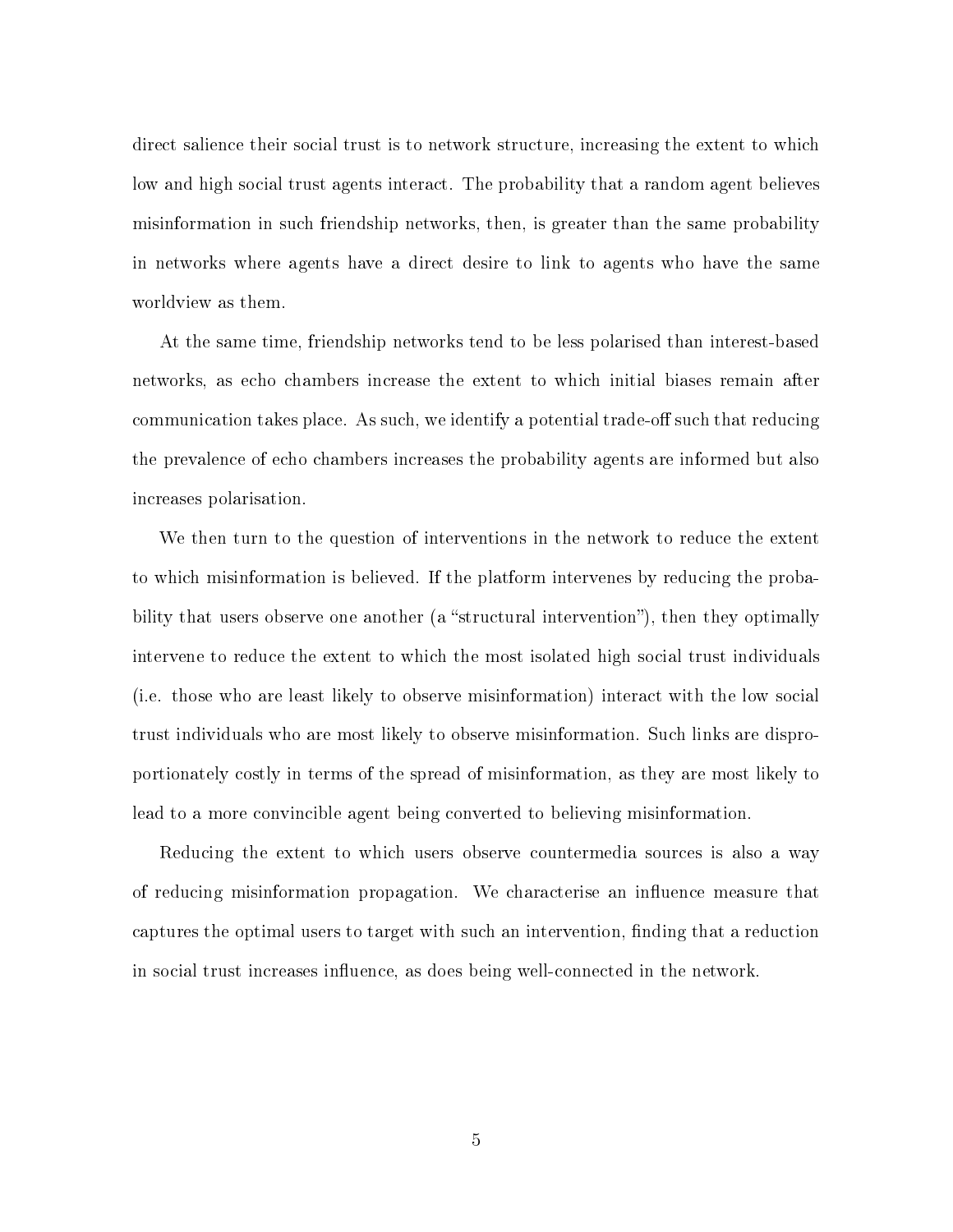# Literature review

Social trust is a well-contested term within the sociological literature (see Verducci and Schröer, 2010 for an overview), but broadly can be thought of as being the belief that other citizens (as opposed to political, social or media elites) will, for one reason or another, act in a way that is, at best, to our benefit, and at worse not to our detriment (see Gambetta, 1988 and Warren, 1999 as examples). Of particular interest from our perspective is Gambetta's (1988) observation that trust is a particular level of the subjective probability with which an agent assesses that another agent or group of agents will perform a particular action": the socially mistrustful agents in our model are less likely to believe their peers than the socially trustful ones.

Our analysis fits into a growing literature on the role of social trust as a driver of polarisation and misinformation on social networks and in public life more generally. People who are socially mistrustful are more likely to vote for a populist political candidate (Hooghe and Dassonneville, 2018), spread countermedia content (Hopp et al, 2020), were less likely to socially distance during the Covid-19 pandemic (Woelfert and Kunst, 2020) and are more likely to believe conspiracy theories in general (Pierre, 2020).

Relatedly, a number of empirical papers have highlighted how exposure to opposing viewpoints may have differential effects on different users. For example, Bail et al  $(2018)$  find that exposure to a Twitter bot with an opposing viewpoint actually increased political polarisation amongst ideologically extreme right-wing subjects. These subjects are also less likely to reduce their belief in false stories that support their political position than their left-wing counterparts according to Rhodes (2021). Both of these studies provide justification for the asymmetric communication mechanism that plays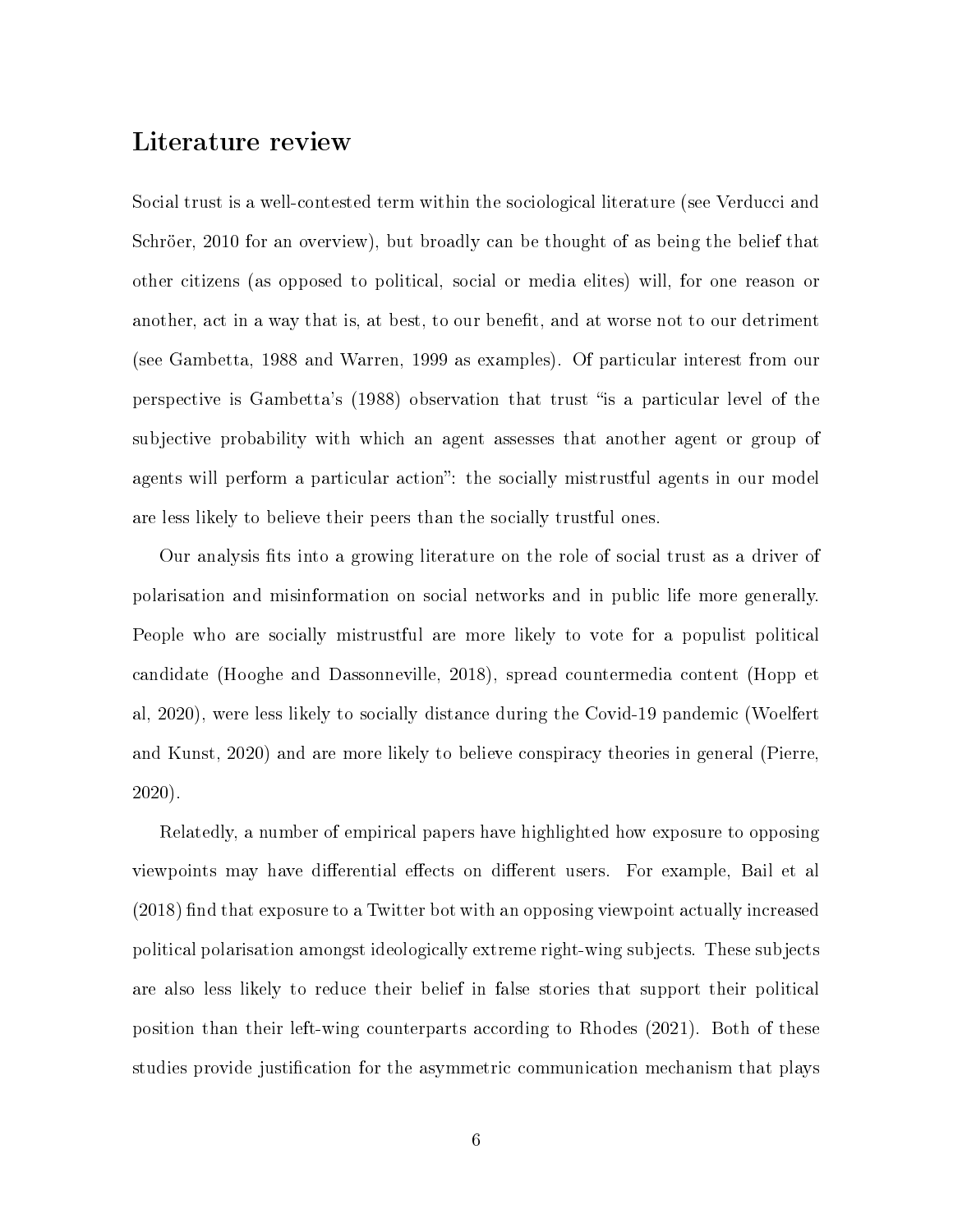a key role in our model.

A number of economic theory papers have tackled the question of fake news, which can be broadly put into two categories: Bayesian agent approaches, in which fully rational agents choose whether to share a piece of content, often with the input of a benevolent (Candogan and Drakopoulos, 2020 and Papanastasiou, 2020) or manipulative (Chen and Papanastasiou, 2021 and Keppo et al., 2019) platform, and bounded rationality or naive learning approaches (Nguyen et al., 2012, Toernberg, 2018 and Mostagir, Ozdaglar, and Siderius 2020) in which agents update their beliefs heuristically on the basis of the opinion's of their neighbours.

Within the former strand of the literature, Acemoglu, Ozdagalar and Siderius (2021) is the closest to this paper. There, echo chambers generate an incentive to share misinformation, as it is less likely to be identified as such, with the platform exacerbating this issue by selectively displaying misinformation to create a filter bubble, which contrasts with our finding that echo chambers insulate high social trust users from observing misinformation.

Our approach fits more closely with those employing boundedly rational agents and the naive learning on networks literature more broadly, which largely employs a DeGroot-based social learning approach (see Golub and Jackson, 2010). Specifically, we examine the case where there are agents who are naive learners who are influenced by users who do not update their opinion, namely information sources. Yildiz et al (2013), Vohra (2021) and Sadler (2020) all employ such agents in a naive learning framework, with the latter also considering the limits of a the distribution of opinions on a stochastic block model. We examine the effect the interaction between heterogeneous levels of social trust and network structure has on the communication framework in this framework.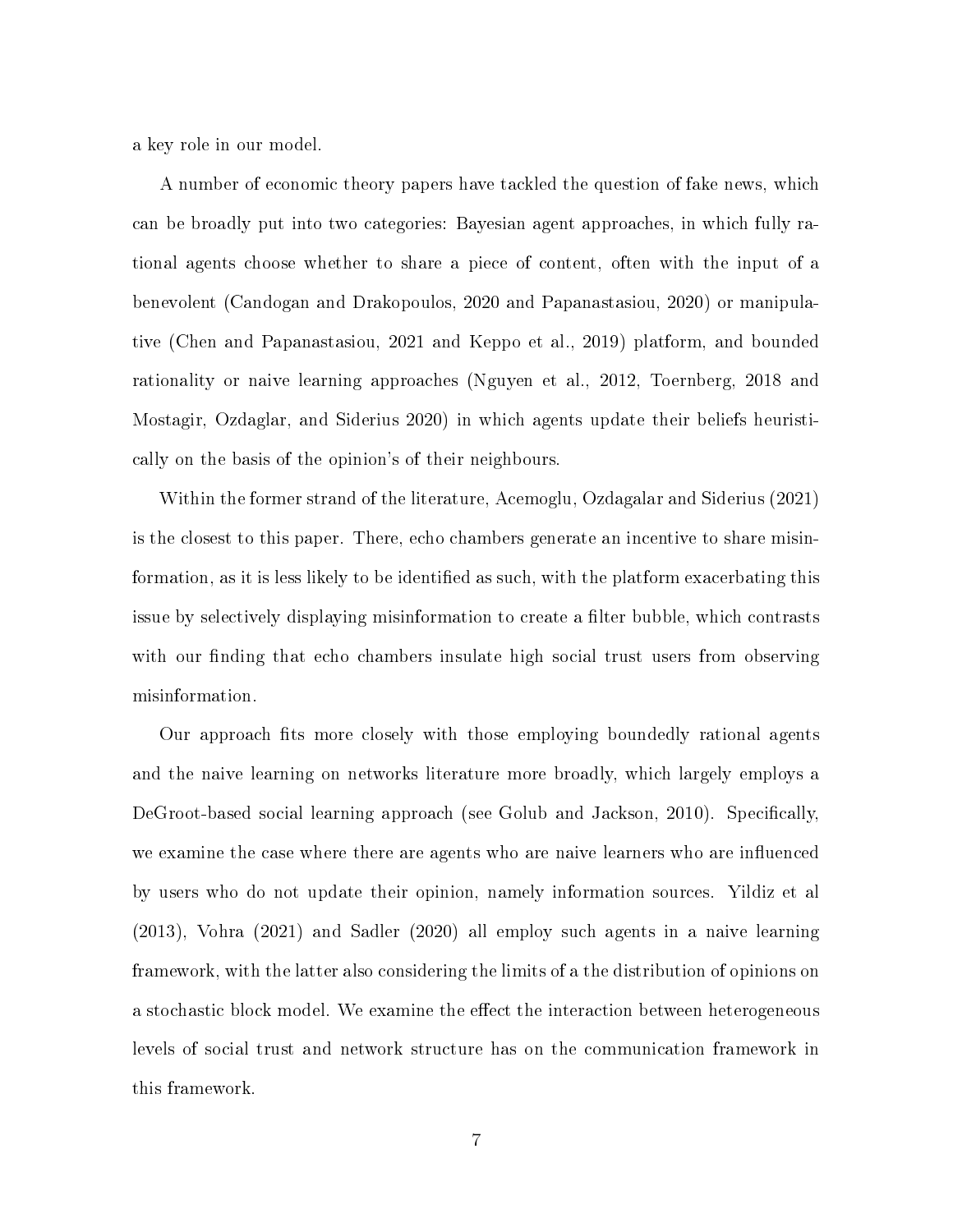Anunrojwong et al (2020) utilise the naive learning framework to examine the case where users observe both a platform and their peers, both of whom share content, in fluencing beliefs. The focus of their analysis is on the potential for the platform to drive polarisation or consensus on an extreme viewpoint where interactions between agents are symmetric. On the other hand, we examine the case where agents experience asymmetric interactions, which drive polarisation and extremism even without the presence of the platform, though its actions tend to exacerbate the spread of misinformation.

Perhaps the closest of the DeGrootian literature to our paper is Dandekar et al. (2013), which examines the case where agents are more likely to believe evidence which supports their current position, leading to the possibility of polarisation under homophily. By contrast, our analysis focuses on the extent to which homophily drives the direction of beliefs in an environment where asymmetric interactions are independent of belief: low social trust agents are more likely to believe misinformation, but even when they do not, they are still less likely to believe their peers than their more trusting peers are to believe them.

# 2 Communication

The model is in two parts: a network formation stage, in which users choose who they are connected with, which generates a network  $G$ , and a communicate stage, in which agents communicate in perpetuity on  $G$ . We consider the latter process first, before examining the network formation process in Section 3.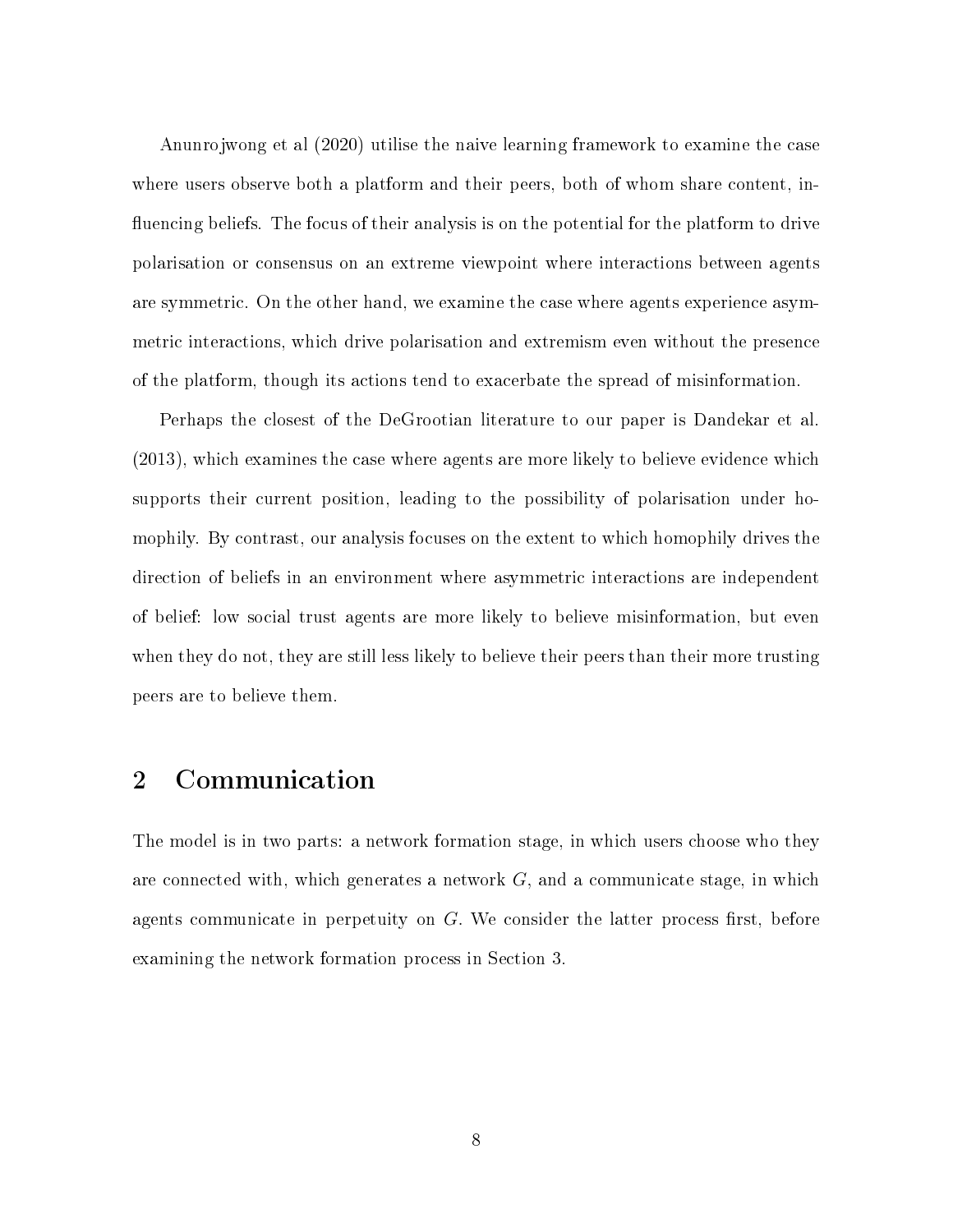#### Communication and social trust

We consider agents interacting on a social network. Agents take two forms: "information sources" and "regular agents". Agents are linked by a graph  $G$ . Let  $S$  denote the set of information sources and R denote the set of regular agents, with  $|S| = m_S$  and  $|R| = m_R$ . If  $i, j \in R$  then if there exists an edge  $ij \in G$ , it is undirected, while if  $i \in R$  and  $j \in S$ , ij is directed (there are assumed to be no links between information sources).

Suppose that there are  $n$  agents (i.e. both regular agents and information sources) and time is discrete. In period r, each agent, i, holds an opinion,  $v_{ir} \in \{0, 1\}$ , where 1 is an informed opinion and 0 is a misinformed opinion. In each period, a single regular agent is chosen uniformly at random. The regular agent, i, observes a single agent, j, chosen uniformly at random from their neighbourhood (i.e. any agent j where  $ij \in G$ ).

Information sources are either "mainstream" or "countermedia". If  $i$  is a mainstream information source, they have belief  $v_{ir} = 1$  for all r, while if they are countermedia then  $v_{ir} = 0$ . Let  $S_0$  and  $S_1$  be the set of countermedia and mainstream sources respectively. We assume that  $S_0, S_1 \neq \emptyset$ .

If i observes  $j \in S$  (i.e. an information source) in period r then i adopts j's opinion with probability 1 in  $r + 1$ <sup>2</sup>

Meanwhile, if  $j \in R$  then the probability that i adopts j's opinion depends on i's social trust. Specifically, agents can have two levels of social trust: "low" or "high", such that an agent *i* has social trust level  $\delta_i \in {\delta_L, \delta_H} = \Delta$  with  $0 < \delta_L < \delta_H \le 1$ . If the link ij is realised in period r and  $j \in R$ , then an agent i adopts j's opinion in  $r+1$  with

<sup>&</sup>lt;sup>2</sup>We have adopt this assumption to focus our attention on interactions between regular agents. Agents may well differ in the extent to which they are convinced by information sources (and indeed, this may also depend on the type of information source), and this could be incorporated into the model easily.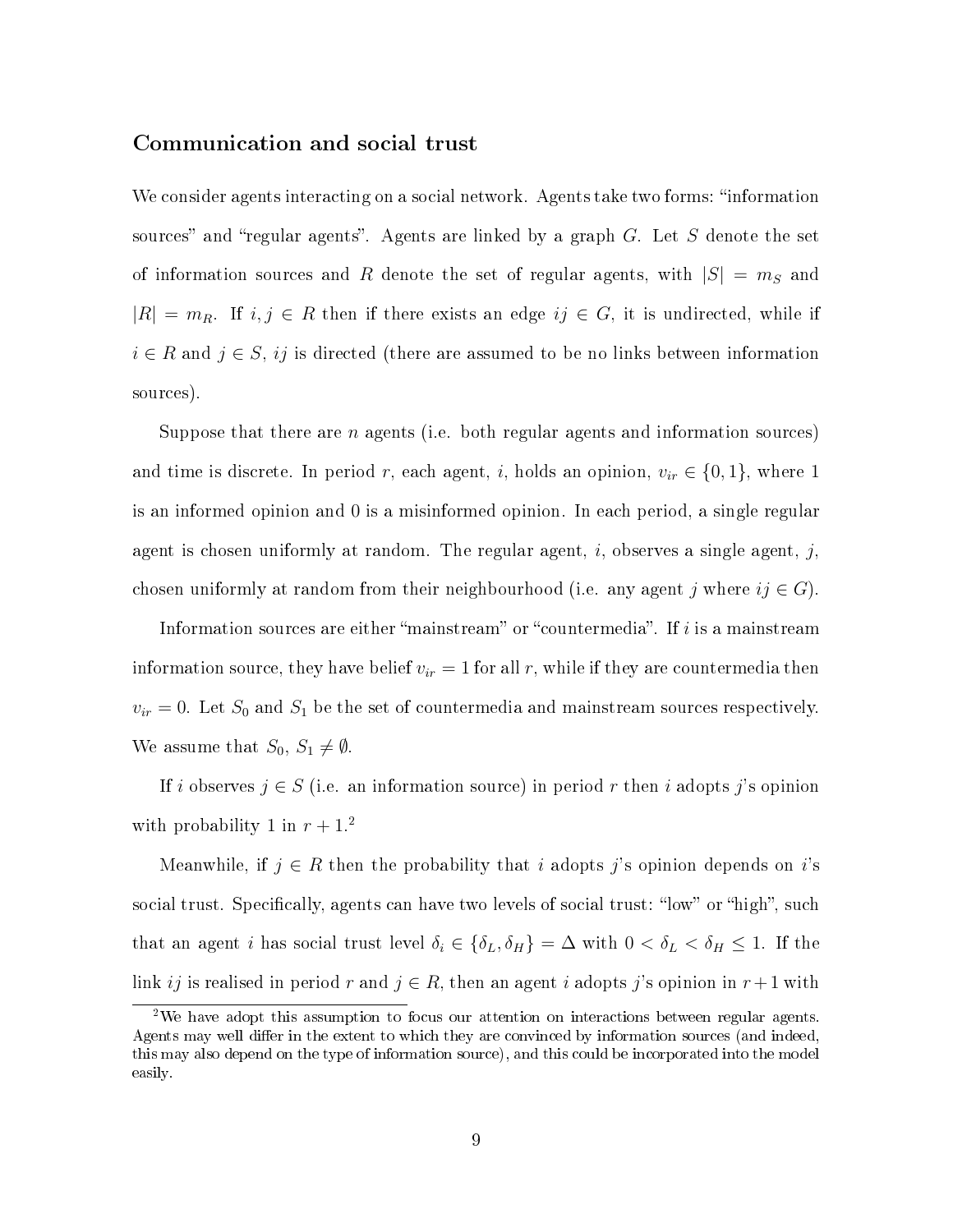probability  $\delta_i$ : that is, agents with low social trust are less likely to adopt the opinion of an agent they observe with less probability than a high social trust agent is. Let  $R_L$ denote the set of low social trust agents,  $R_H$  the set of high social trust agents.

The opinion forming process then forms a Markov chain. Define  $v^S$  as the vector of opinions of information sources, and  $\boldsymbol{v}_t^R$  the vector of opinions of regular agents at time t. The following statement holds:

Proposition 1. Suppose G is connected and S is non-empty. Then, the Markov chain  $\boldsymbol{v}^{R}_{t}$  has a unique steady-state distribution.

This result is similar to the one found in Yildiz et al (2013), but holds for the more general case where agents are not convinced by the agent they observe with probability 1. We exploit the result in Proposition 1 throughout to examine how network structure affects the steady-state distribution of beliefs.

#### An example of the communication process with social trust

Suppose that there are three regular agents,  $A, B$  and  $C$ , with the first two agents having high social trust, the latter having low social trust, and two information sources, one mainstream and one countermedia. We consider two network structures, shown in Figure 1 below.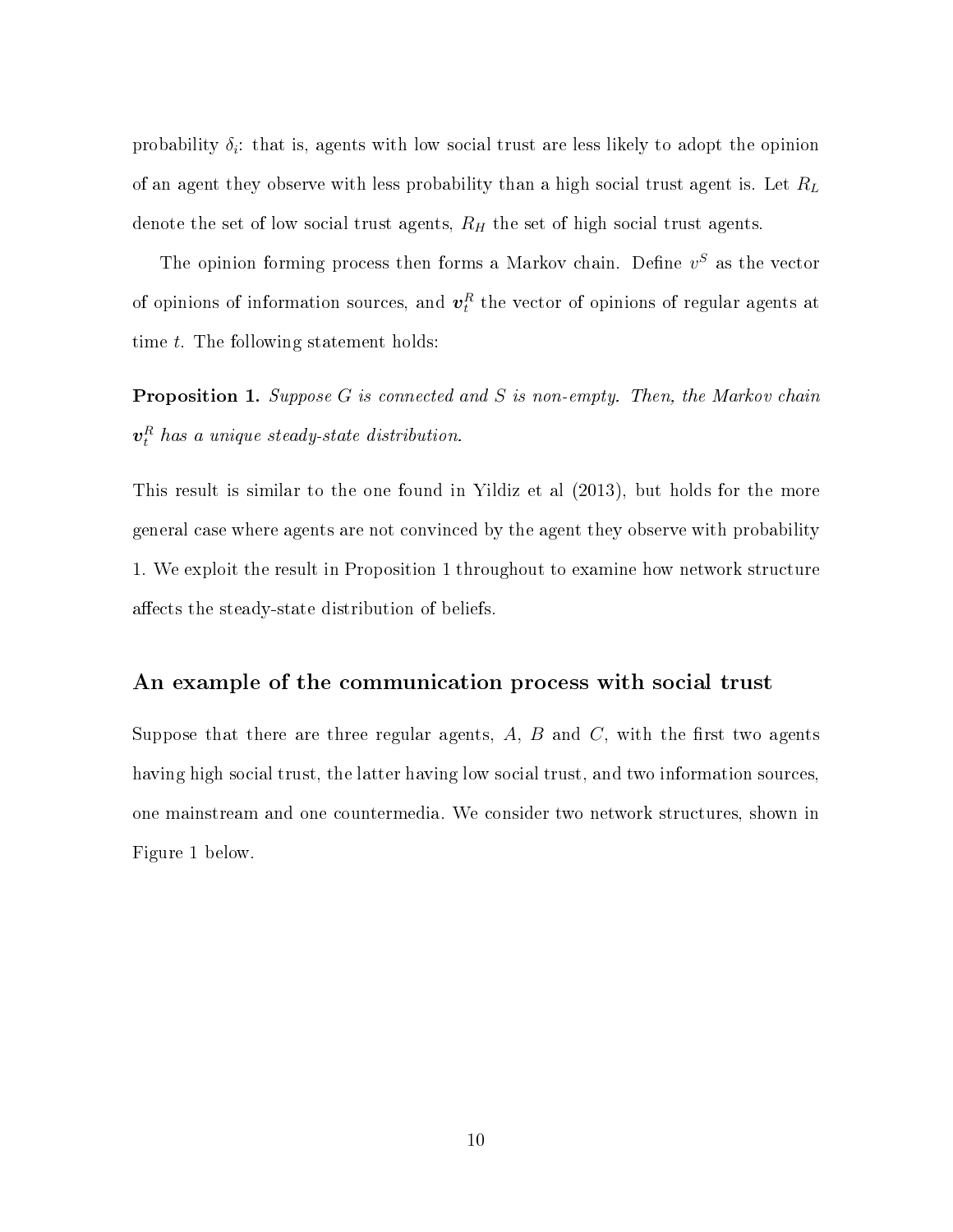

Figure 1: Two realised communication networks, with A, B and C representing regular agents.

Suppose first that  $\delta_L = 0.2$  and  $\delta_H = 0.8$ . In network structure 1, on the right-hand side of Figure 1, where  $A, B$  and  $C$  are connected, the unique steady-state distribution is such that agents A, B and C believe misinformation with probabilities 0.36, 0.36 and 0.81 respectively, and hence the probability that a random agent believes misinformation is 0.52. Compare this result to network structure 2. In that case,  $A, B$  and  $C$  believe misinformation with probabilities 0.14, 0.32 and 0.87 respectively, and so the probability a random agent believes misinformation is now 0.45. Reducing the extent to which high social trust types are connected to low social trust types reduces the propagation of misinformation, the result of the fact that communication between agents A and C (who are connected in network structure 1 but not 2) is asymmetric, such that  $A$  is convinced by C more often than the reverse.

Compare this result to the case where  $\delta_L=1$  and  $\delta_H=1$ . Under network structure 1 and 2, agents  $A, B$  and  $C$  believe misinformation with probabilities  $\frac{1}{4}$  and  $\frac{1}{8}, \frac{1}{4}$  $\frac{1}{4}$  and  $\frac{1}{4}$ , and 1  $\frac{1}{2}$  and  $\frac{5}{8}$  respectively. In both cases, however, a random agent believes misinformation with probability  $\frac{1}{3}$ . Hence, in the case where there is no social mistrust, while the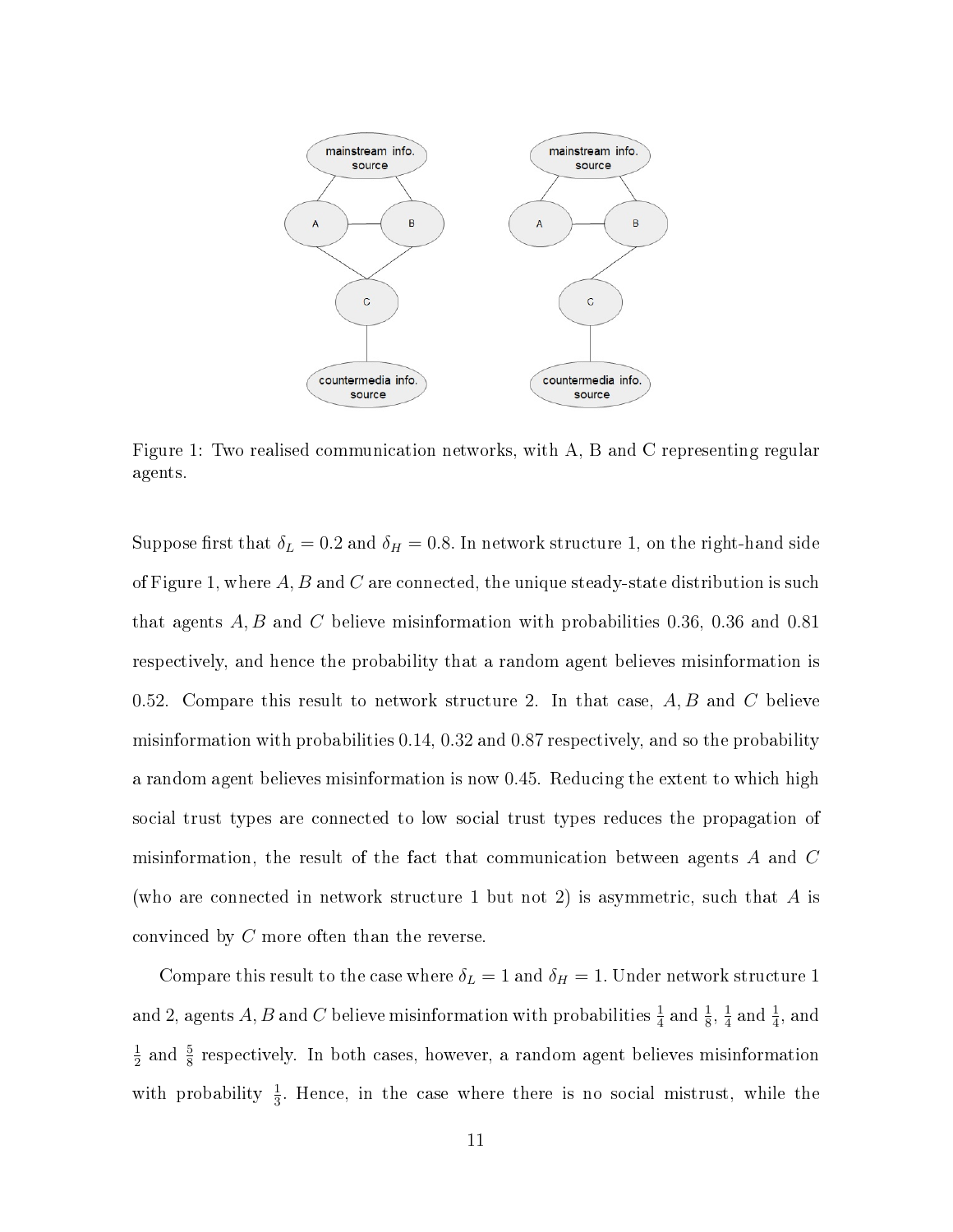probability that different agents believe misinformation is affected by network structure (and therefore polarisation is too), average public opinion is not. These observations will be formalised by our model.

## 3 Network formation and stochastic block models

Having outlined the communication process, we now consider network formation. Agents are made aware of each other and information sources by a platform and choose whether to connect with other agents, forming the network. The network formation process generates a sequence of stochastic block models, which we use to analyse the steady state of the communication process. By modelling network formation explicitly, we are able to consider how network structure is shaped by platform and user preferences, and, in Section 6, how the platform can intervene to affect user beliefs.

#### Network formation and the platform

Throughout, we will assume that a regular agent, i is associated with both a level of social trust, as discussed above, and a measure which captures social characteristics (e.g. location, schooling, socioeconomic status etc)  $\theta_i \in \{\theta_1, ..., \theta_t\} = \Theta$ , where  $|\theta_i - \theta_j| \in [0, 1]$ measures how socially similar agents are.<sup>3</sup>

The network formation process, takes place in two stages: an awareness stage, in which a platform partially determines the extent to which agents are aware of each other; and a connection stage, in which agents choose to connect with agents that they are aware of.

<sup>3</sup>Our analysis does not preclude there being a correlation between social trust and social characteristics; we merely allow for the possibility that there are agents of both types of social trust within each demographic group.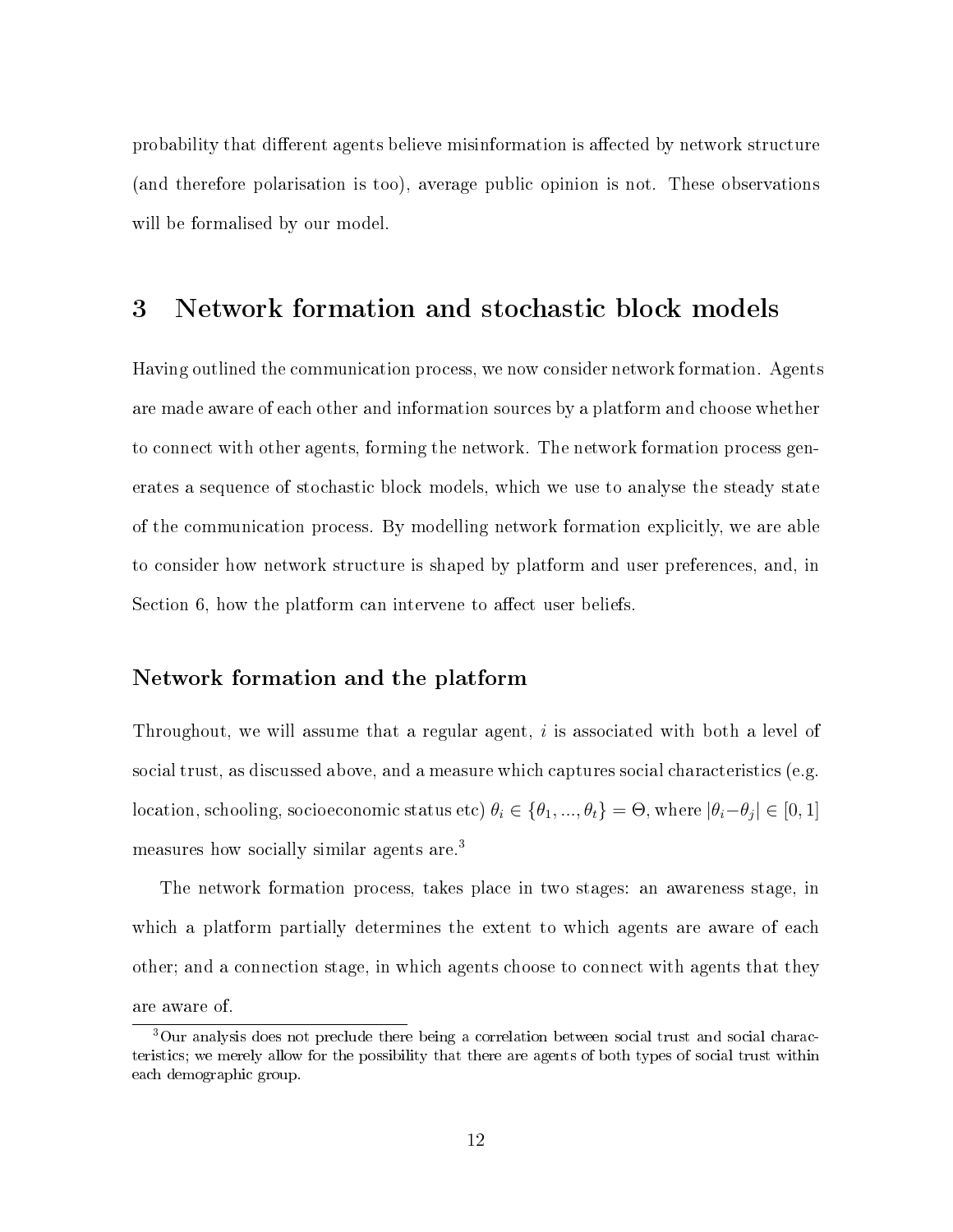First, we consider the connection stage. Regular agents can only connect with other agents who they are aware of, can connect costlessly, and prefer connecting with agents who are similar to them both in terms of social characteristics and social trust (which can be thought of as a proxy for worldview more broadly). We assume also that regular agents have preferences over information sources depending on their level of social trust.

Let  $\hat{\theta}_{ij} = -|\theta_j - \theta_i|$  and  $\hat{\delta}_{ij} = -1$  if  $\delta_i \neq \delta_j$  and 0 otherwise. We assume that conditional of being aware of agent  $j$ , an agent  $i$  receives the following utility from linking to them:

$$
u_i(\hat{\theta}_{ij}, \hat{\delta}_{ij}) = \begin{cases} \alpha \hat{\delta}_{ij} + (1 - \alpha)\hat{\theta}_{ij} + \varepsilon_{ij} & \text{if } j \in R \\ (1 - \delta_i) + \varepsilon_{ij} & j \in S_0 \\ \delta_i + \varepsilon_{ij} & j \in S_1 \end{cases}
$$

where  $\varepsilon_{ij} \sim U[-1,1]$  is an idiosyncratic shock which captures other benefits (for example, financial) i receives from being connected with j and  $\alpha \in [0,1]$  measures the relative importance differences in social trust and social characteristics have in determining the utility generated by a link. We assume that  $\varepsilon_{ij}$ s are i.i.d. Define  $\alpha\hat{\delta}_{ij}+(1-\alpha)\hat{\theta}_{ij}=\gamma_{ij}< 0.$  Suppose i is aware of j with probability  $\beta_{ij}$ . The total probability that  $ij \in R$  are connected is then  $w_{ij} = (\beta_{ij} + \beta_{ji})\frac{1 + \gamma_{ij}}{2}$  $\frac{\gamma_{ij}}{2}$  and:

$$
w_{ij}^{S} = \begin{cases} (\beta_{ij})[1 - \frac{\delta_i}{2}] & i \in R \text{ and } j \in S_0 \\ (\beta_{ij})[\frac{1}{2} + \frac{\delta_i}{2}] & i \in R \text{ and } j \in S_1 \end{cases}
$$

.

Now consider the awareness stage. Agent *i* is aware of agent *j* with probability  $\beta_{ij} = \beta +$  $\hat{\beta}_{ij}$  where  $\beta \in [0,1)$  is the probability that i is aware of j without platform intervention and  $\hat{\beta}_{ij} \in [0, 1-\beta]$  represents an increase in the awareness probability induced by the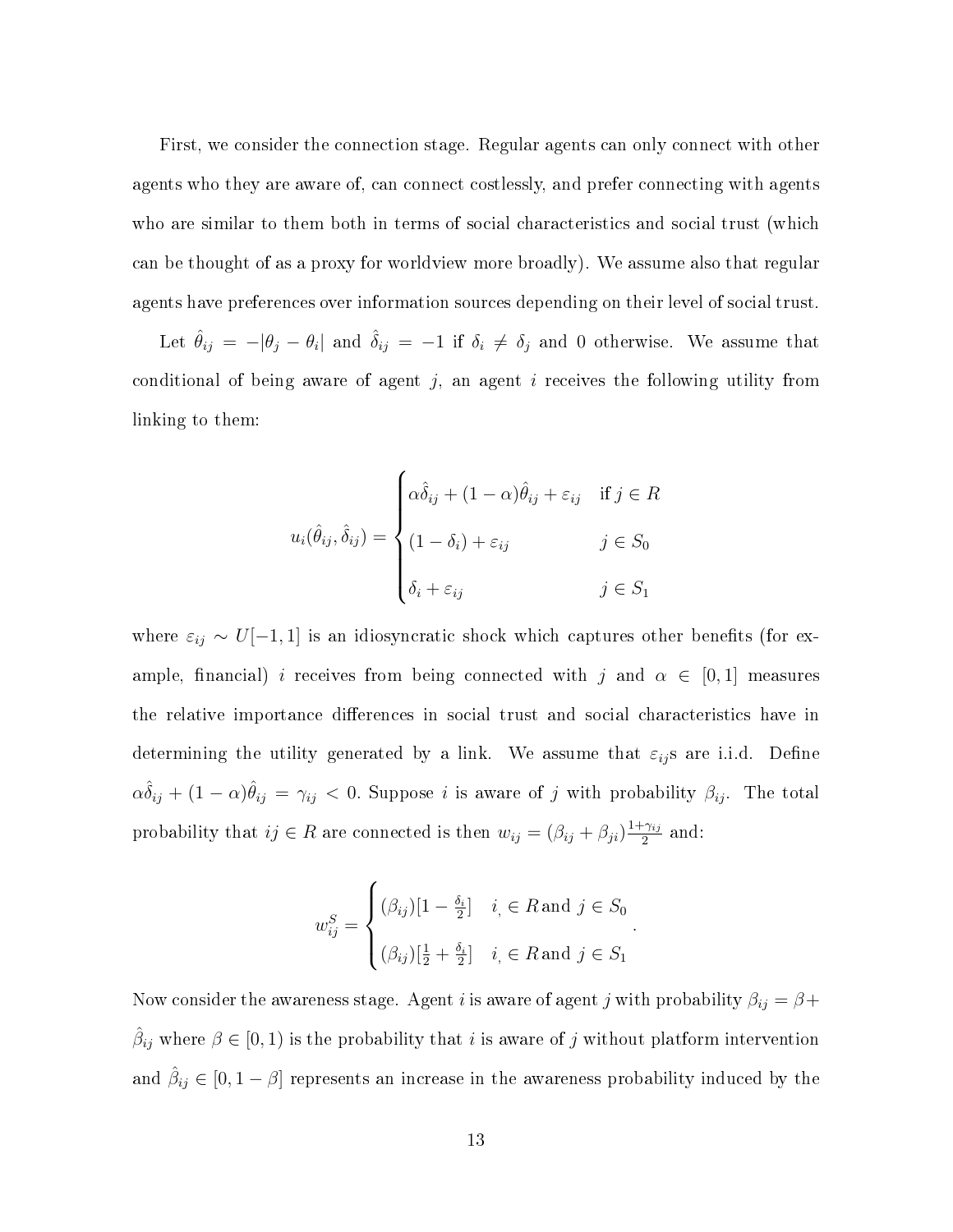platform by e.g. suggesting to i that they follow j on a sidebar.<sup>4</sup> Adjusting  $\beta_{ij}$  away from  $\hat{\beta}_{ij}$  is costly to the platform - for example, making agents more aware of each other decreases the prominence of advertisements. Specifically, we assume that the platform's cost function is  $C(\hat{\bm{\beta}})=\chi\sum_i\sum_j\hat{\beta}_{ij}^2=\chi\sum_i\sum_j(\beta_{ij}-\beta)^2,$  where  $\hat{\bm{\beta}}$  is a  $m_R\times m_R$  matrix whose *ij*th entry is  $\hat{\beta}_{ij}$  and  $\chi \in [0, 1]$ .

Define  $\mathbb{E}[D(\hat{\boldsymbol{\beta}},\beta)] = \sum_{i\in R} \mathbb{E}[d_i(\hat{\boldsymbol{\beta}},\beta)] = \sum_j [w_{ij}+w_{ij}^S],$  where  $d_i$  is  $i$ 's degree. The platform's payoff is increasing in the expected number of edges in the network, as this is a proxy for the amount of time users spend on the platform, which in turn determines platform revenues. The platform then solves the maximisation problem:  $\max_{\hat{\boldsymbol{\beta}}}[D(\hat{\boldsymbol{\beta}}, \beta) - C(\hat{\boldsymbol{\beta}})]$ 

Network formation then takes place as follows. The platform chooses the matrix,  $\hat{\beta}$ . determining the matrix of awareness probabilities  $\beta$ . The pattern of awareness and the idiosyncratic shocks are then realised and each agent simultaneously chooses whether to connect to each of the agents they are aware of in the linkage phase of the game. Once the network is formed, agents then communicate with one another under the process described in Section 2.

#### Solving the platform's problem

We state the following result regarding the solution to the platform's optimisation problem described above:

**Proposition 2.** Holding n fixed, the unique solution to the platform's optimisation problem,  $\hat{\boldsymbol{\beta}}$ , generates a stochastic block model,  $G(\boldsymbol{m}(n), \boldsymbol{W}(\alpha))$ , with discrete type

<sup>&</sup>lt;sup>4</sup>Of course on real-world platforms, the innate probability that i is aware of j would itself be correlated with  $i$  and  $j$ 's characteristics, as well as the number of users on the platform. This could easily be incorporated into the model, but would not materially affect the conclusions, so we maintain this assumption for simplicity.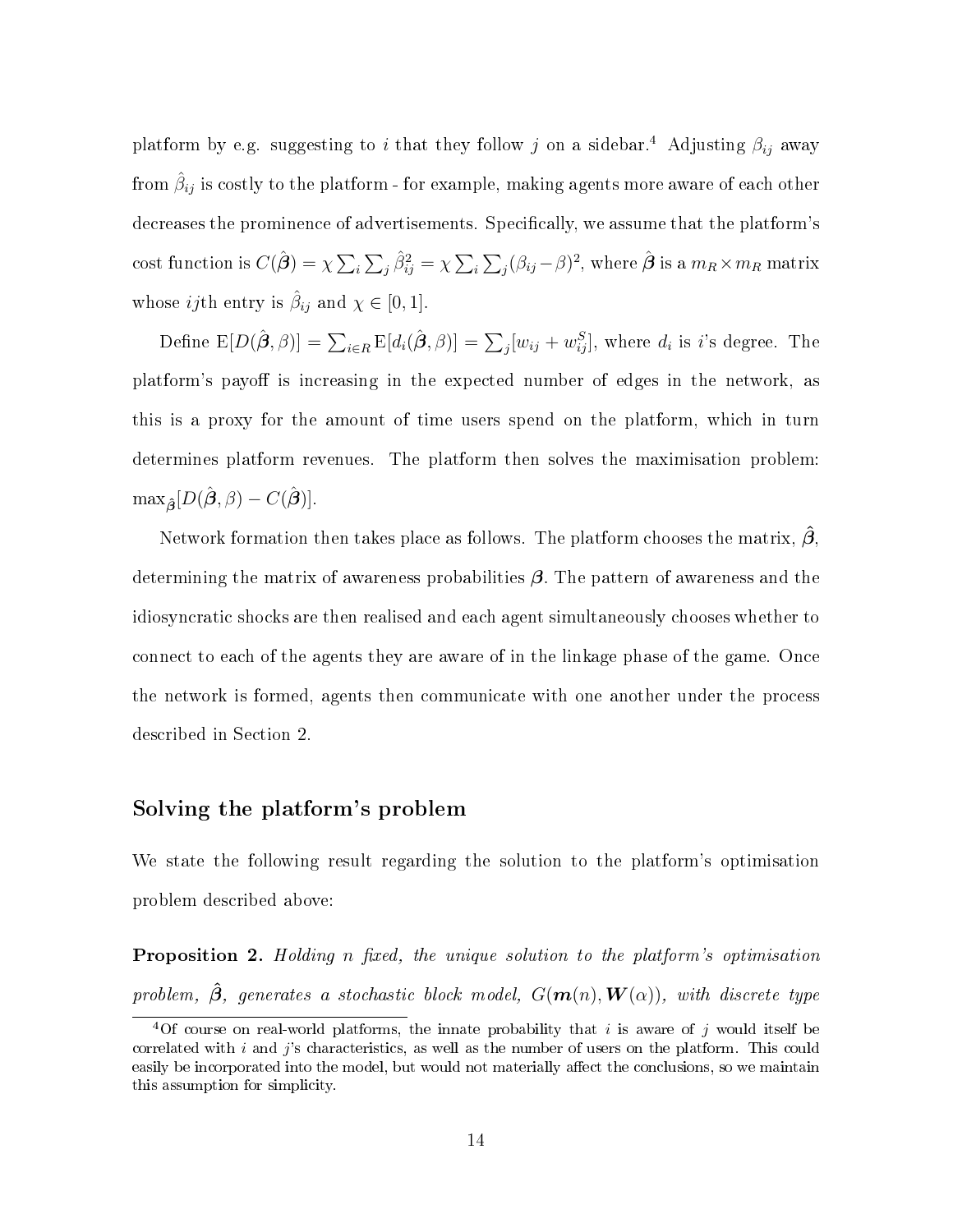space,  $\mathcal{T} = \{\Theta \times \Delta\} = \{T_1, ... T_{2t}\}, a \; 2t \times 2t \; matrix \; of \; linking \; probabilities, \; \mathbf{W} = \mathbf{W}(\alpha),$ a number of agents, n, and a vector  $\mathbf{m}(n) = (m_1^R(n), ..., m_{2t}^R(n), m_0^S(n), m_1^S(n))$ , where  $|T_i| = m_i^R(n)$  and  $|S_i| = m_i^S(n)$ .

The unique solution to the platform's problem is such that if  $\delta_i = \delta_j$  and  $\theta_i = \theta_j$ , then  $w_{ik} = w_{jk}$  for all k. Hence, the solution to the platform's problem generates a single stochastic block model, with types determined by both an agent's social trust,  $\delta_i$ , and the social characteristics measure,  $\theta_i$ . The *ij*th component of the linking probability matrix,  $W(\alpha)$ , is then the probability that a type i agent will observe a type j agent. Upon the realisation of the idiosyncratic shock terms and the pattern of awareness, the agents' linkage choice determine the realised network of this stochastic block model.

At this optimum, if  $i, j, k \in R$  then  $w_{ij} > w_{ik}$  if  $|\hat{\delta}_{ij}| > |\hat{\delta}_{ik}|$  and  $\hat{\theta}_{ij} \ge \hat{\theta}_{ik}$  or  $\hat{\theta}_{ij} > \hat{\theta}_{ik}$ and  $\hat{\delta}_{ij} \geq \hat{\delta}_{ik}$ , i.e. there is homophily between groups both in terms of worldview and social characteristics. In terms of information sources, let  $\mathcal{T}_L$  and  $\mathcal{T}_H$  denote the set of types which contain agents with low and high social trust respectively. Then if  $T_i \in \mathcal{T}_H$ and  $T_j \in \mathcal{T}_L$  and  $k \in S_1$  then  $w_{ik}^S > w_{jk}^S$ , with the reverse being true when  $k \in S_0$ .

Homophily between groups takes two forms here: one relating to the social characteristics measure  $\theta_i$  and the other relating to social trust. How relatively important these measures are for network structure depends on the parameter  $\alpha$ . To see this, suppose  $i, j \in R_L$  and  $k \in R_H$  with  $\hat{\theta}_{ij} > \hat{\theta}_{ik}$ . Then  $w_{ij}(\alpha)$  is increasing in  $\alpha$  and  $w_{ik}(\alpha)$  is decreasing in  $\alpha$ . As  $\alpha$  increases, the relative salience of similarities in social trust increases and the importance of social similarities decrease. The optimal network structure from the platform's point of view reflects this, and hence low social trust individuals become more (less) connected in expectation as  $\alpha$  increases (decreases).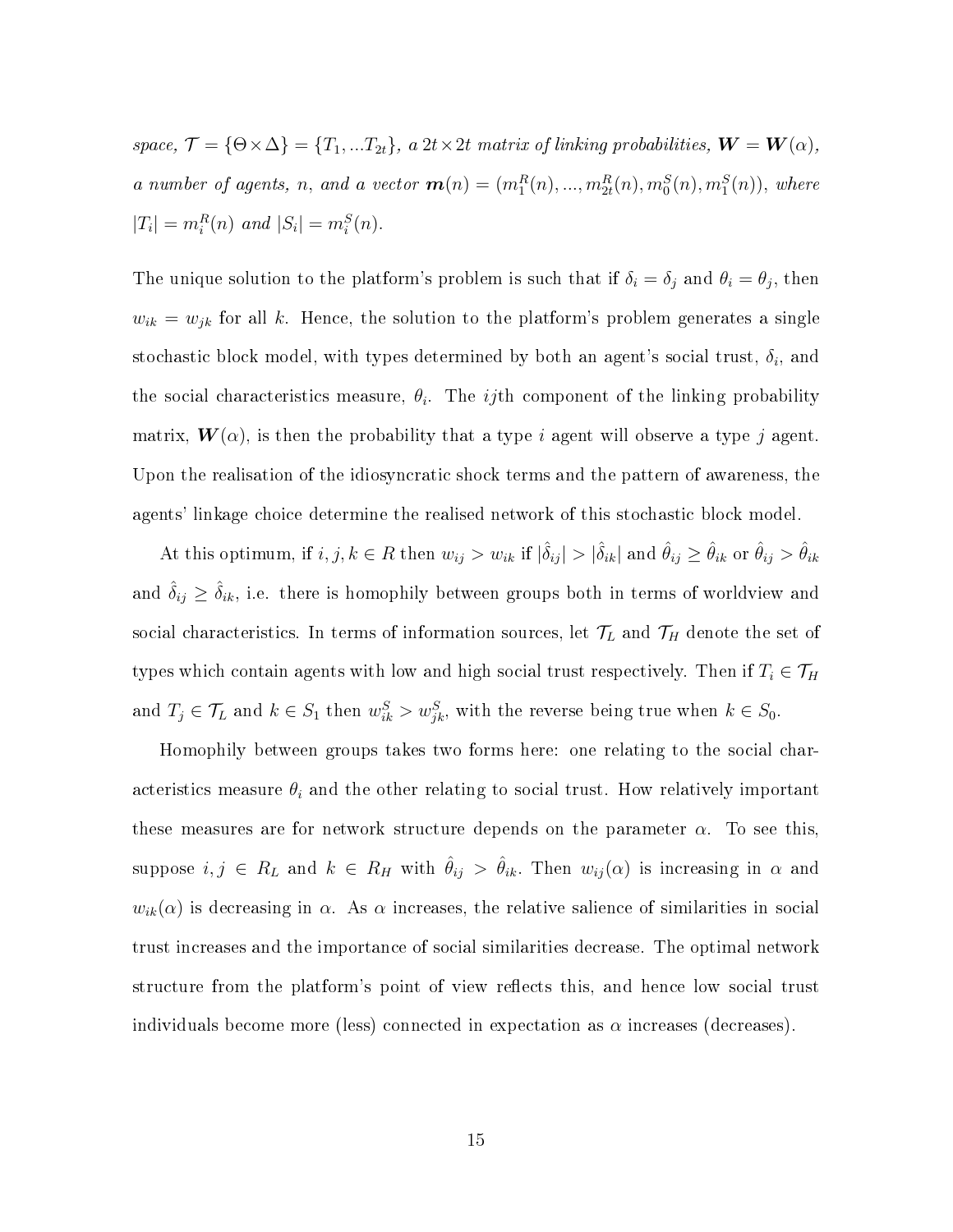#### Stochastic block models

Throughout, we will consider the expected beliefs of agents on a stochastic block model generated by the platform's choice of the awareness matrix,  $\hat{\beta}$ , prior to the realisation of both the pattern of awareness and the idiosyncratic shock terms.

Formally, we take a sequence of stochastic block models  $\{G(m(n), W(\alpha))\}_{n\in\mathbb{N}}$  in order to analyse the distribution of beliefs as  $n \to \infty$ . Doing so allows us to characterise the distribution of beliefs held by agents in steady state, and, given the large number of users of social networks, provide a good approximation of the distribution beliefs that would be held by agents on social block models constructed in the manner described above.

For a fixed n, let  $m_i^S(n)$  denote the number of information sources of opinion i, and  $m_i^R(n)$  denote the number of regular agents of type  $T_i$ . We write:

$$
\lim_{n \to \infty} \frac{m_i^S(n)}{n} = q_i^S, \quad \lim_{n \to \infty} \frac{m_i^R(n)}{n} = q_i^R,
$$

as the limiting fractions of information sources with opinion  $i$  and regular agents of type  $T_i$  respectively. Throughout, we will maintain the assumption that  $q_0^S = q_1^S$ , which, given the optimal expressions for  $w_{i0}^S$  and  $w_{i1}^S$ , implies that each type observes the same proportion of information sources, differing only in the relative amount of misinformative sources they observe.<sup>5</sup>

Let  $\tilde{v}_i(n, \alpha)$  be a random variable denoting the beliefs of an agent i and distributed according to the steady state of the model  $n$ . Define:

$$
z_j(n,\alpha) := \frac{\sum_{i \in T_j} \tilde{v}_i(n,\alpha)}{m_i^R(n)},
$$

 $5$ This assumption simplifies the analysis, but the model could easily incorporate agents who prefer to observe fewer or more information sources than others, as well as correlations between social trust level and these preferences.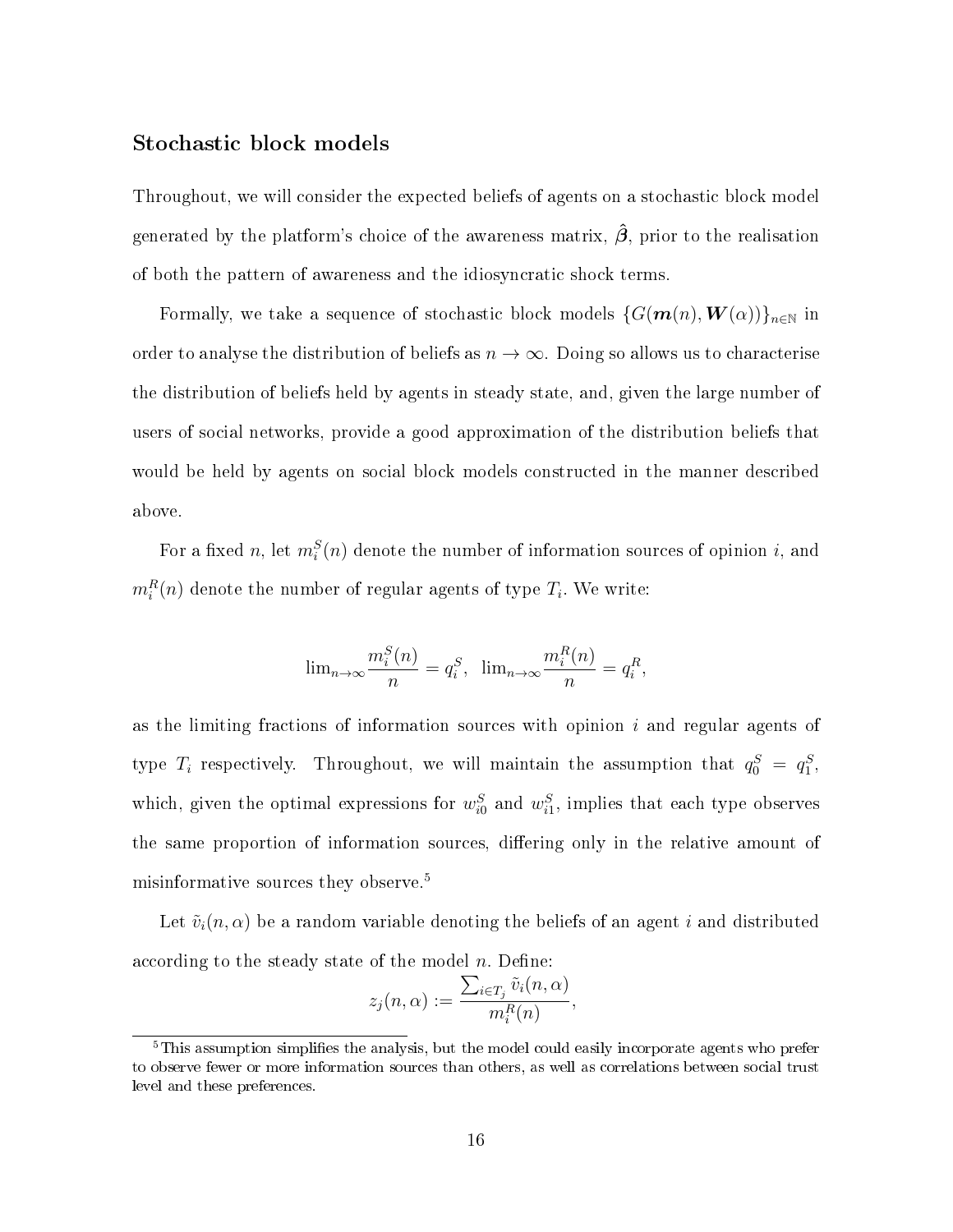as the average opinion of type  $T_j$  agents. Let  $\mathcal{T}_R$  be the set of all types of regular agents. Public opinion can then be defined as follows:

$$
\hat{z}(n,\alpha) = \frac{1}{m_R} \left[ \sum_{T_i \in \mathcal{T}_R} m_i^R(n) z_i(n,\alpha) \right].
$$

We will often be interested in the limit of public opinion,  $\lim_{n\to\infty}\hat{z}(n,\alpha)=\bar{z}(\alpha)$ . Finally, we write  $G(\mathbf{W}(\alpha)) = \lim_{n\to\infty} G(\mathbf{m}(n),\mathbf{W}(\alpha)).$ 

## 4 Opinion formation and social trust

We state an expression for the limit vector of equilibrium beliefs. We then use that limit vector to examine the effect that our assumption regarding differences in social trust across agent types have on public opinion.

#### The belief vector

We characterise the limit vector of the beliefs of regular agents. Define  $\hat{W}(\alpha)$  as the  $2t \times 2t$  trust-adjusted linking probability matrix whose *ij*th entry is  $q_j \delta_i w_{ij}(\alpha)$ . Define the normalised degree of a type i regular agent as follows:

$$
d_i = \sum_{j \in \mathcal{T}} \delta_i q_j w_{ij}(\alpha) + q_1^S w_{i1}^S(\alpha) + q_0^S w_{i0}^S(\alpha).
$$

Let  $\Lambda(\alpha)$  denote a diagonal matrix whose ith component is  $d_i$  and  $M(\alpha) := \Lambda(\alpha)$  –  $\hat{W}(\alpha)$ . We define a  $T \times 1$  column,  $z^S$  whose *i*th entry is  $q_1^S w_{i1}^S$  and  $\boldsymbol{z}(n, \alpha)$  is a  $T \times 1$ column vector whose *i*th entry is  $z_i(n, \alpha)$ . The following Theorem holds:

**Theorem 1.** The limit vector of regular agent expected opinions,  $z(n, \alpha)$ , converges almost surely to the expression: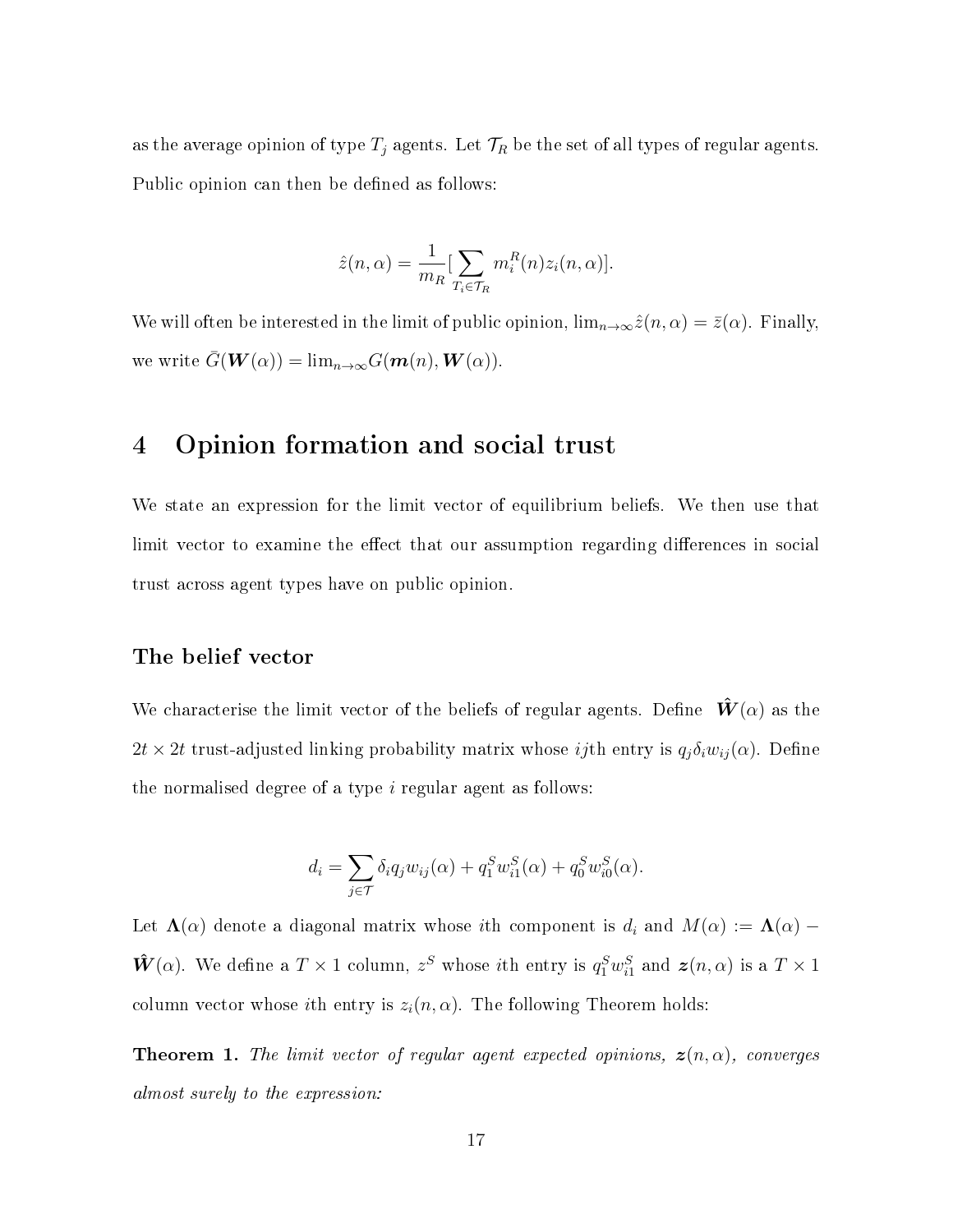$$
\boldsymbol{z}(\alpha) = \boldsymbol{M}^{-1}(\alpha) \boldsymbol{z}^{\boldsymbol{S}}.
$$

The *i*th component of the vector  $z^S$ ,  $q_1^S w_{i1}^S$ , measures the direct effect information sources have on the belief probabilities of an agent of type  $T_i$ 's. The matrix  $\boldsymbol{M}^{-1}(\alpha)$ then measures the amplication of information sources by regular agents on social media: the higher the expected number of links between one agent type,  $T_i,$  and another,  $T_j$ , the larger the effect that the information sources that a given agent of type  $T_i$  is connected to have on an agent of type  $T_j$ , and vice versa. The result in Theorem 1 is a generalisation of a similar result found in Sadler (2020), which is derived for the case where an interaction agent adopts their partner's view with probability 1.

#### The role of social trust

We can use the expression in Theorem 1 to understand the effect of a change in the levels of social trust. We do so while holding the worldview parameter fixed, so as not to change the proportion of countermedia sources shown to particular agents. from low social trust individuals.

**Proposition 3.** A decrease in  $\delta_L$  results in an increase in expected public opinion and therefore a decrease in the probability that the average agent believes misinformation; that is,  $\frac{d\bar{z}(\alpha)}{d\delta_L} > 0$ .

Proposition 3 highlights the effect that the presence of low social trust agents have on the distribution of equilibrium beliefs. To see why it holds, first consider the case where the network,  $G$ , is fixed. As the social trust of these agents decreases, the influence they have on high social trust agents they connect to increases relative to those agents' influence on low social trust agents. The expected proportion of countermedia information sources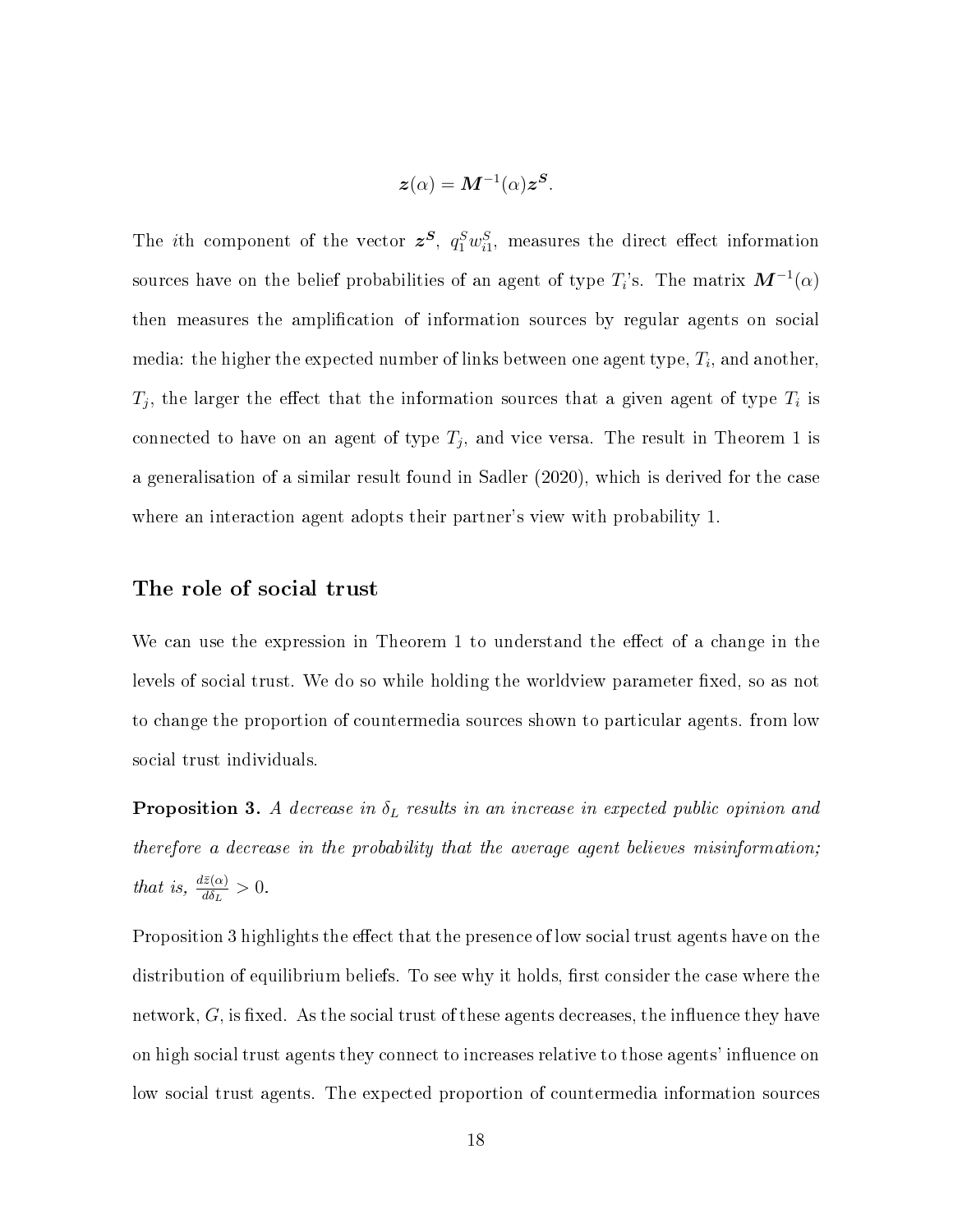observed by low social trust agents is higher than for agents with high social trust. It follows that the probability that misinformation is believed increases in this case, with the opposite being true when  $\delta_L$  increases.

A change in  $\delta_L$  also implies a change in optimal network structure in equilibrium: an increase in  $\delta_L$  increases the proportion of countermedia information sources observed by low social trust agents. This straightforwardly has the effect of increasing the probability that a generic low social trust agent believes misinformation, which in turn increases the probability that high social trust agents believe misinformation as well.

### 5 Network structure and echo chambers

We examine the effect that different network types have on misinformation. Specifically, we compare a network where there is more homophily with regards to social trust with a network where social similarity is more important in determining who connects with whom. In doing so, we also analyse the effect of echo chambers on the spread of misinformation across the network.

#### Network types and misinformation

We observe that many large-scale online social networks can be categorised into two broad classes. The first type, which we call friendship networks, are such that users tend to be connected with others they have met, to at least some extent, offline, and are thus associated with them by friendship, work or education. Examples of friendship networks include Facebook and Snapchat. Interest-based networks, on the other hand, involve agents interacting with people with similar worldviews or interests to them. The most prominent example of an interest-based network is Twitter, but forum networks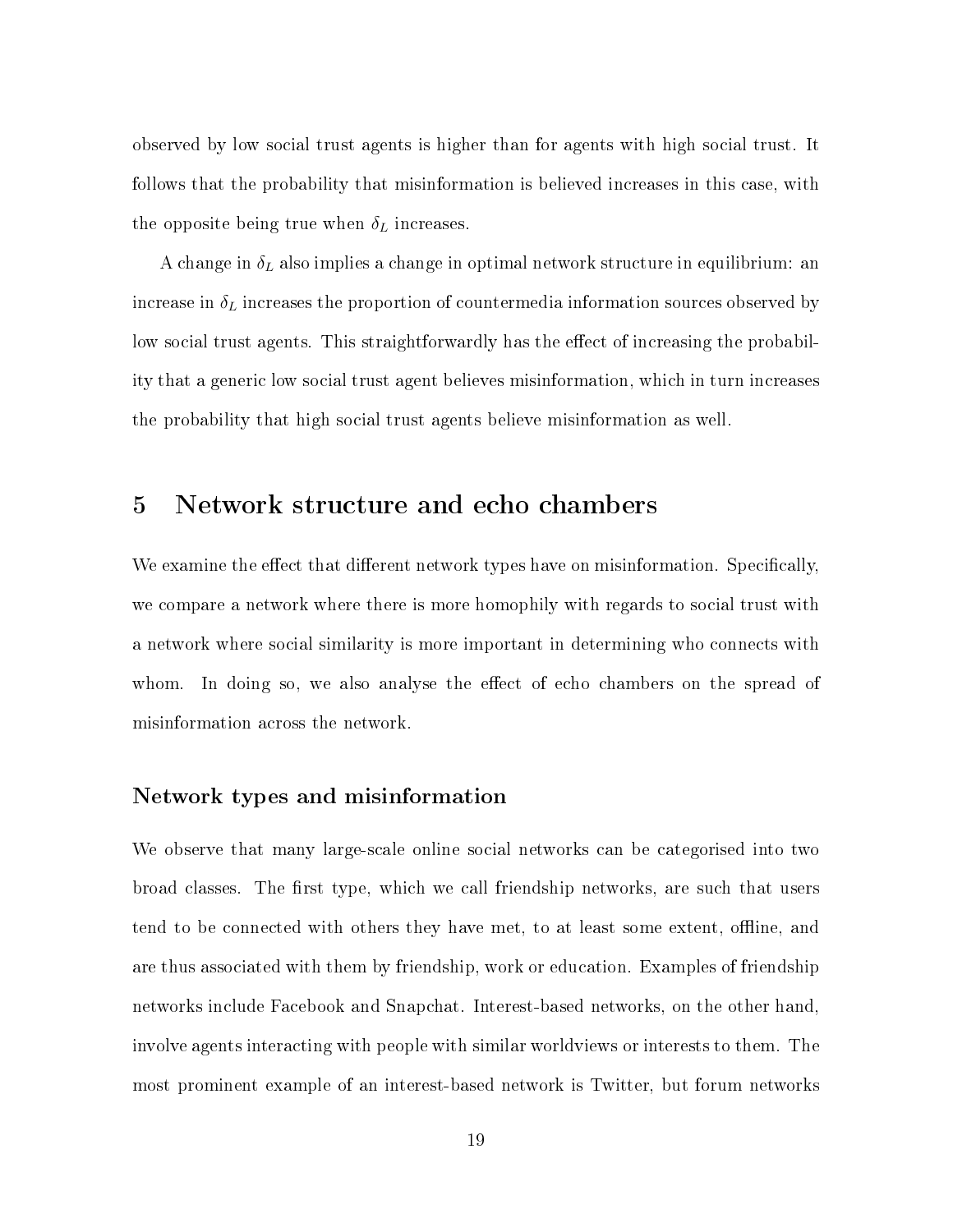and Reddit work in a similar way.

In terms of our model, interest-based networks would be generated by a relatively high value of  $\alpha$ , the relative weight differences in social trust have on the probability that an agent connects with another conditional on being aware of them. The platform's algorithm would then be more likely to show agents with low social trust other agents with this worldview. On the other hand, friendship networks would be generated by a relatively low value of  $\alpha,$  and as a result  $i$ 's social demographic measure,  $\theta_i,$  has more of an impact on the strength of  $i$ 's linking probabilities than in the interest-based network. An example of these two networks is displayed below.



Figure 2: The black node represents a countermedia source, the grey node represents a mainstream media source, and the other colours denote different types of agent. Specifically, the light and dark blue agents are of high social trust, with the other nodes being low social trust, the light blue and orange types are maximally socially similar, as are the dark blue and red types.

As highlighted in Section 3, the structure of the network has implications for the expected belief vector,  $z(\alpha)$ . We can examine how friendship networks differ from interestbased networks by defining two different stochastic block models,  $G(\mathbf{m}(n),\mathbf{W}(\alpha_F))$  and  $G(\mathbf{m}(n),\mathbf{W}(\alpha_I))$ , where  $\alpha_F < \alpha_I$ . The following Theorem holds: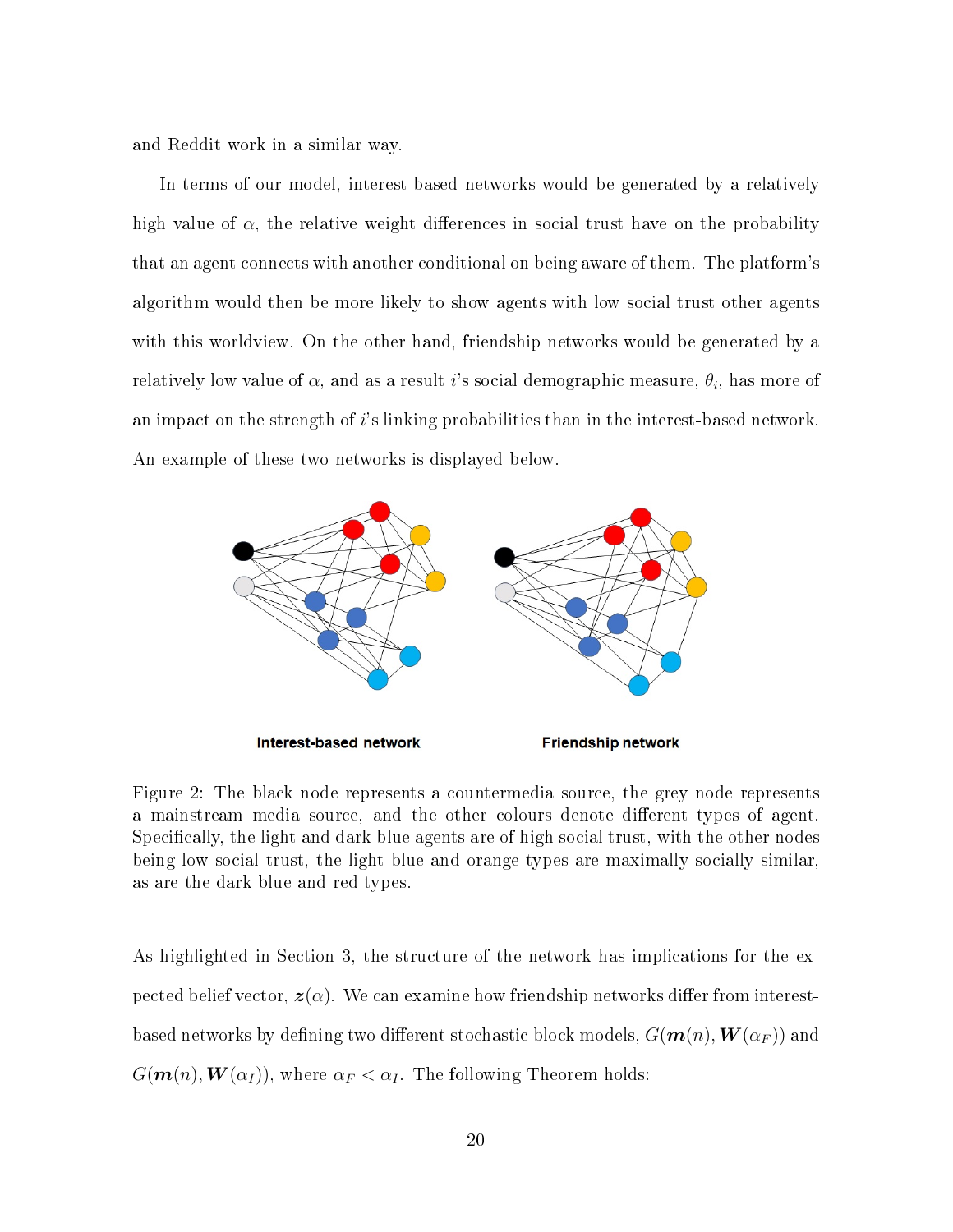**Theorem 2.** Expected public opinion  $\bar{z}(\alpha)$  is increasing in  $\alpha$ . This implies that the limit probability that a random agent is correctly informed in the friendship stochastic block model is lower than in the interest-based stochastic block model; that is,  $\bar{z}(\alpha_F) < \bar{z}(\alpha_I)$ .

The result of Theorem 2 largely relies on the fact that communication between agents with low and high social trust is asymmetric. When low social trust individuals communicate their opinion to high social trust individuals, the interaction is more likely to lead to the latter adopting the former's opinion than the reverse interaction would do. As low social trust agents are also more likely to believe misinformation, it follows that such interactions will increase the average level of belief in misinformation.

In friendship networks, low and high social trust individuals are more likely to be connected to each other, whereas in interest-based networks these agents are more segregated from one another. As communication on the network is asymmetric, such that low social trust types are less convincible than high social trust types, it follows that the expected number of agents who believe misinformation is greater in the friendship network than for the the interest-based network. As such, the interest based network generates an echo chamber more effectively than the friendship network.

Theorem 2 also highlights the role of the platform's algorithm in the spread of misinformation. By recommending countermedia sources to low social trust types, the platform's incentive to maximise engagement straightforwardly increases the probability that misinformation is believed. The role of platforms' algorithms in propagating sources that are misinformative, which this mechanism within the model captures, is well established.

However, the role of the platform goes beyond recommending countermedia sources. The more salient social characteristics are (i.e. the smaller  $\alpha$  is), the more the plat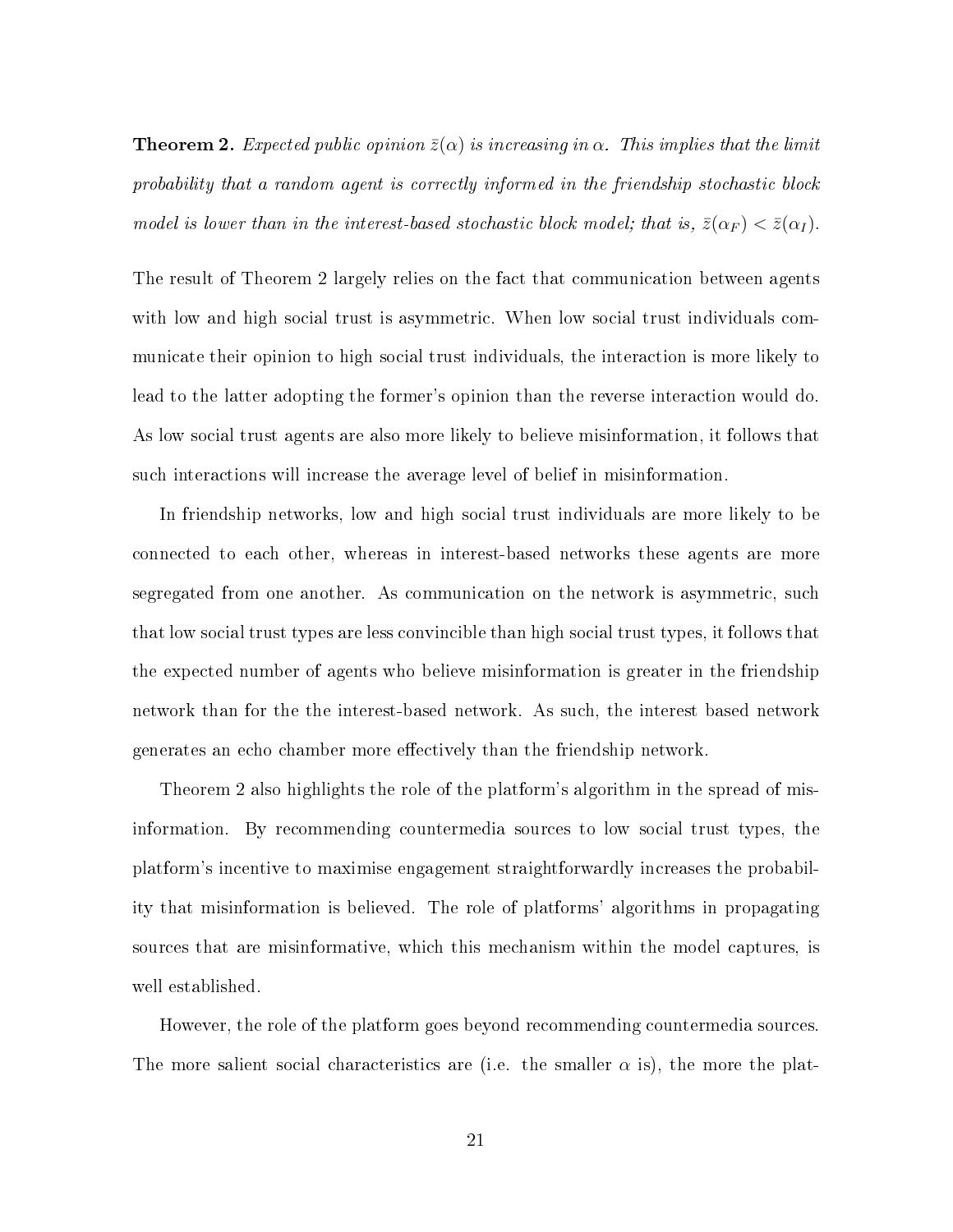form's algorithm encourages users to connect to those who are similar in terms of those characteristics. When  $\alpha < \frac{1}{2}$  then, the platform's algorithm acts to reduce the natural echo chamber that exists due to the agents' innate homophily, and in turn increases the probability that agents believe misinformation, with the opposite being true when  $\alpha > \frac{1}{2}$ .

#### Echo chambers

A way of conceptualising the result in Theorem 2 is as a statement about the effect of echo chambers on opinions. While the potential role of echo chambers in the polarisation of beliefs and ensuring that a proportion of the population will believe misinformation has been analysed extensively, our results point to a mechanism that is often ignored. As the segregation of different viewpoints becomes more pronounced, the less interaction there is between individuals who believe misinformation and those who do not. If the latter are (on average) more convincible than the former, then echo chambers reduce the spread of misinformation.

To better understand the interaction between echo chambers and social trust, we define  $\tilde{\delta} = \delta_H - \delta_L$ , and note that  $\bar{z}(\alpha, \tilde{\delta})$  is a function of a  $\tilde{\delta}$  as a result of the fact that the matrix  $\hat{\mathbf{W}}(\alpha, \tilde{\delta})$  is a function of  $\tilde{\delta}$ . The following result holds:

**Proposition 4.** Suppose  $\alpha_F < \alpha_I$ . Then, when  $\tilde{\delta} > 0$ ,  $\bar{z}(\alpha_F, \tilde{\delta}) < \bar{z}(\alpha_I, \tilde{\delta})$  and when  $\hat{\delta} = 0, \ \bar{z}(\alpha_F, \tilde{\delta}) = \bar{z}(\alpha_I, \tilde{\delta}).$ 

If  $\tilde{\delta} > 0$ ,  $T_i \in \mathcal{T}_L$  and  $T_j \in \mathcal{T}_H$  then  $w_{ij}(\alpha_F) > w_{ij}(\alpha_I)$  : the friendship model tends to generate graphs that exhibit less homophily with regards to social trust than the interest-based model, which implies the former exhibits less of an "echo chamber" effect. Proposition 4 then states that by protecting high social trust individuals from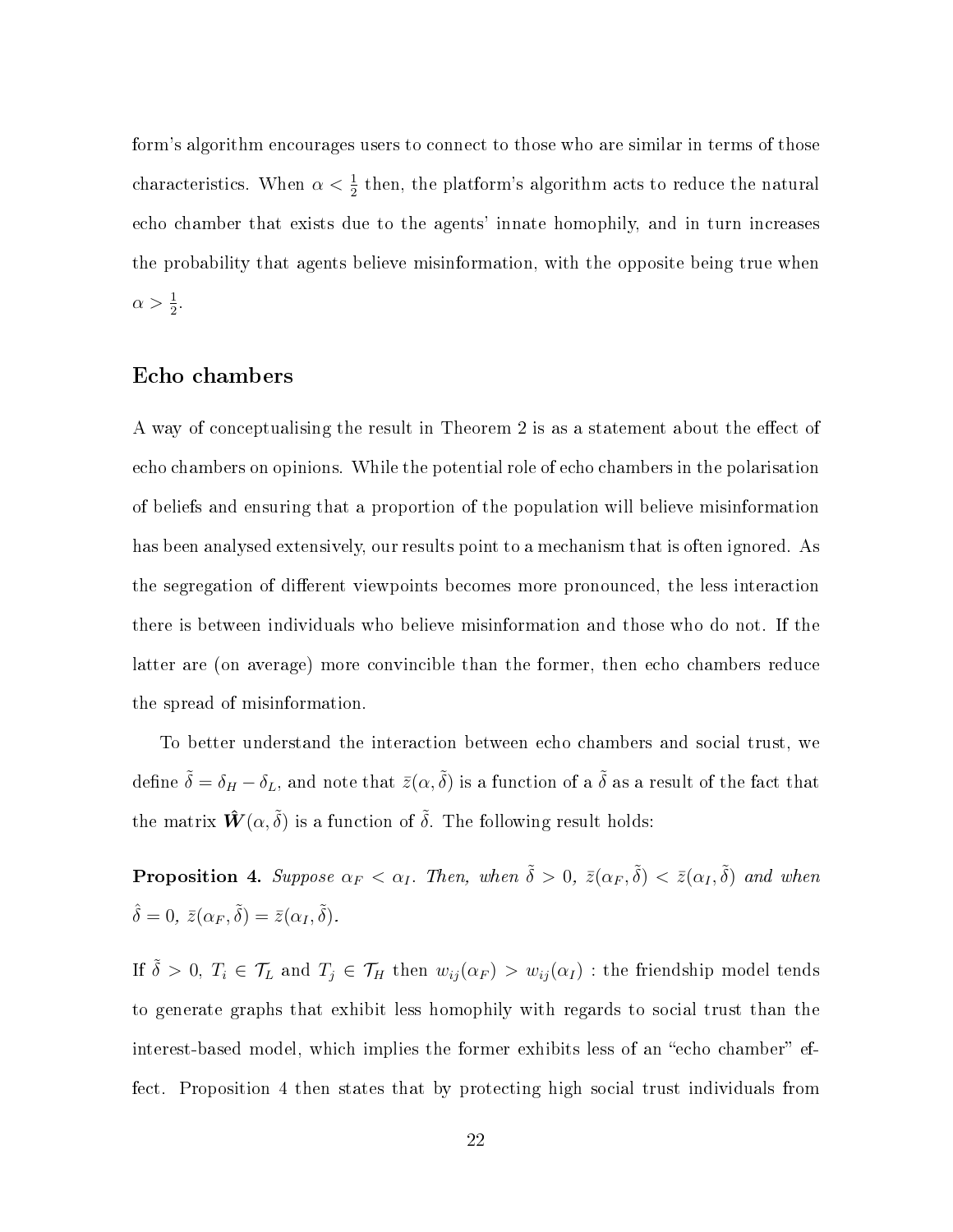misinformation, the interest-based model produces an outcome in which agents are less likely to believe that misinformation.

The two models only become equivalent in the case where agents have the same level of social trust: when this holds, communication between agents more likely to be connected with mainstream information sources and those more likely to observed countermedia sources is as effective at changing opinions as communication in the reverse direction. In the case where there are no differences in social trust then, the fact that agents with mostly mainstream views are more likely to observe misinformed agents in the friendship network than in the interest-based network is canceled out by the fact that misinformed agents are more likely to be convinced out of their position by their mainstream opinion holding peers.

#### Polarisation

While our main focus here is on the average belief in misinformation, it is also worth commenting on polarisation. We define polarisation as follows:

$$
P(\alpha) := \lim_{n \to \infty} \sum_{i} q_i |z_i(n, \alpha) - \bar{z}(n, \alpha)|.
$$

Polarisation then measures the expected deviation of the expected belief of a type i agent from the average belief of a generic agent as  $n \to \infty$ .

**Proposition 5.** Polarisation  $P(\alpha)$  is increasing in  $\alpha$ . The level of polarisation in the friendship network is then less than in the interest-based network,  $P(\alpha_F) < P(\alpha_I)$ .

Echo chambers in this setting increase the probability that a random agent is informed in steady state, but they increase polarisation. This follows simply from the fact that the stronger the echo chamber is in equilibrium, the less interaction there is between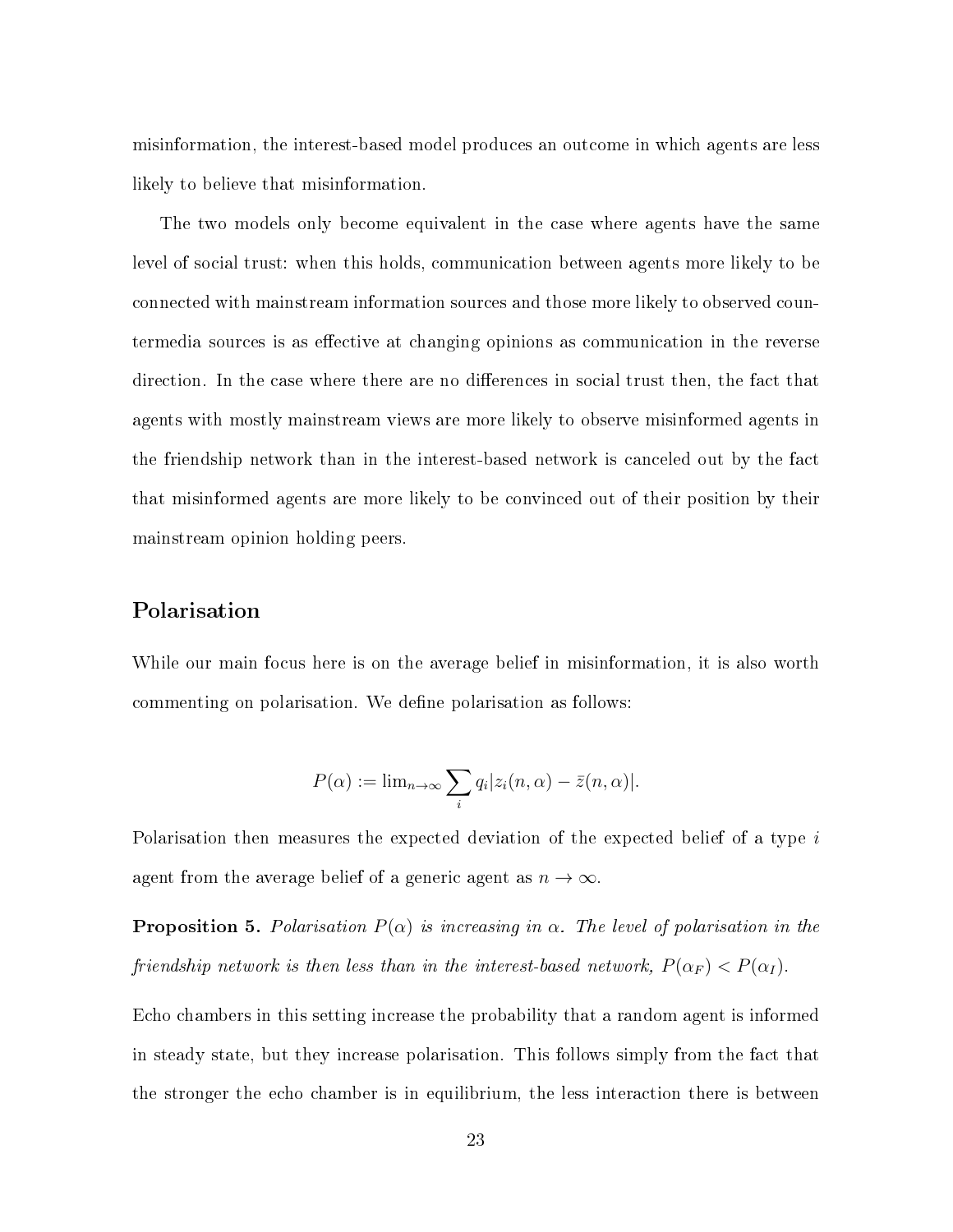agents who observe countermedia sources with different probabilities. If agents who are likely to have different opinions to one another do not interact as much, low social trust agents are more likely to believe misinformation, and high social trust agents are more likely to be informed.

Taken together, Theorem 2 and Proposition 5 imply that, if the platform was incentivised to intervene in the structure of the network, there is a trade-off between polarisation and the probability that misinformation is believed by a random agent. Often polarisation is discussed as being a fundamental part of the spread of misinformation. Here, as more pronounced echo chambers protect high social trust individuals from being as exposed to misinformation, the problem of polarisation and the spread of misinformation are two different issues, and solutions to combat them may be contradictory.

Note that this trade-off would not exist without differences in social trust. In the case where all agents have the same levels of social trust, network structure affects polarisation, but does not affect the average number of agents who believe misinformation. as highlighted in Proposition 4 and the minimal example in Section 2. The introduction of social trust (or, more broadly, agents who are differentially convincible) results in network structure being a critical element in determining not just who believes what, but the extent to which misinformation is believed. This facet of the model makes the question of network design more pertinent, which we discuss in Section 6.

# 6 Network interventions

We consider a range of policy interventions which aim to reduce the extent to which misinformation propagates through the network. To do so, we consider a finite network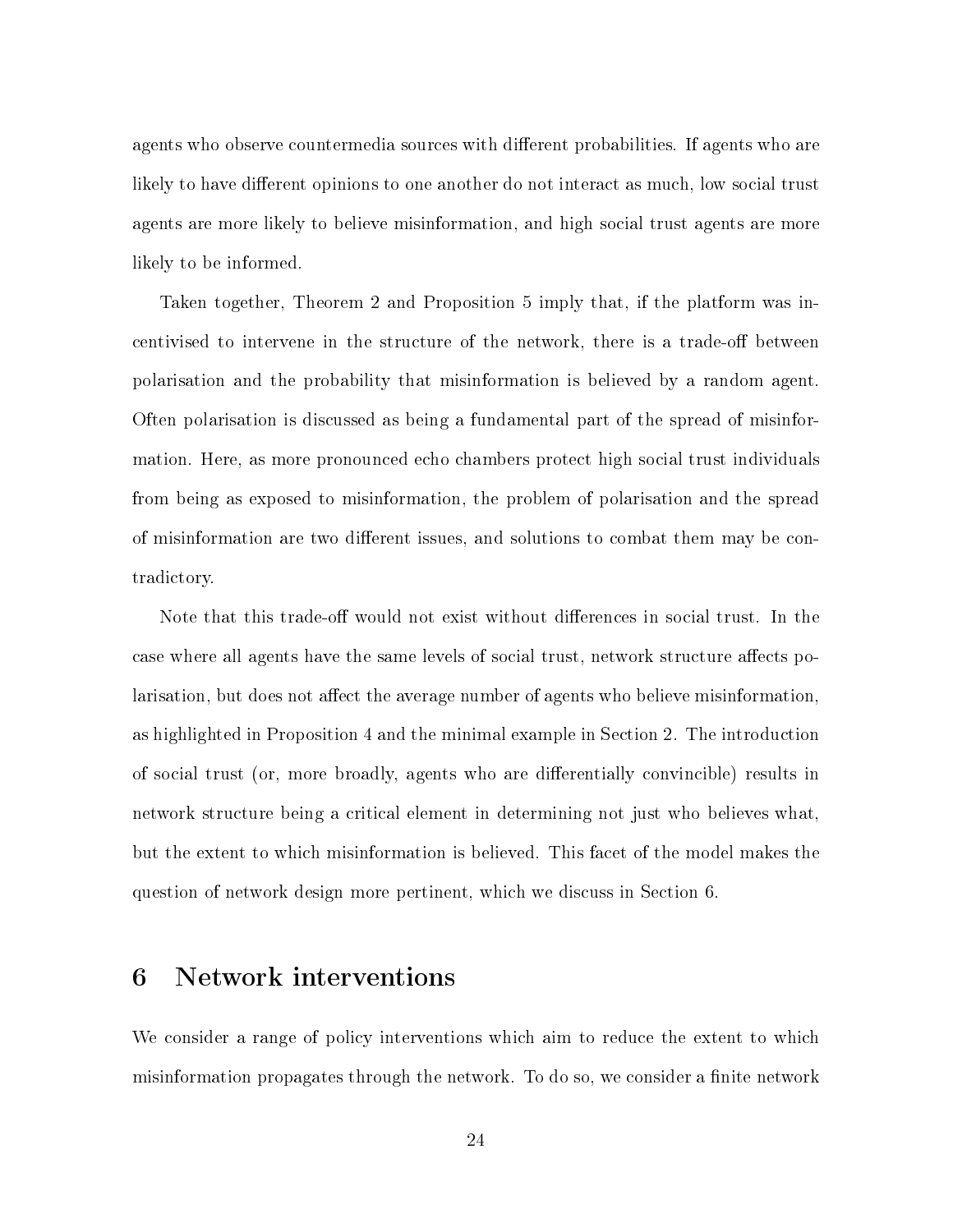with large n, such that  $\hat{z}(n, \alpha)$  is well approximated by  $\bar{z}(\alpha)$ , and analye the effect of the platform intervening in the matrix of awareness probabilities. Specifically we consider structural interventions, which involve changing the extent to which regular agents are aware of one another, and interventions which reduce the extent to which agents observe countermedia sources, characterising conditions under which these interventions are particularly effective.

#### The efficacy of algorithmic interventions

Much of our analysis will focus on the extent to which a change in the platform's algorithm affects public opinion. A natural question before we conduct this analysis would be whether some form of ex-post intervention on the structure of the network would be more effective than intervening on the algorithm prior to the network's realisation. To answer this question, we state the following Theorem:

**Theorem 3.** For any  $T \in \mathcal{T}$ ,  $\lim_{n \to \infty} max_{i \in T} |E[\frac{\partial \bar{z}(\alpha; \boldsymbol{\beta}^*)}{\partial \beta_{i,j}}]$  $\frac{\partial \bar{\partial}(\alpha;\boldsymbol{\beta}^*)}{\partial \beta_{ij}}]-E[\frac{\partial \bar{z}(\alpha;\boldsymbol{\beta}^*)}{\partial \beta_{kj}}]$  $\frac{\partial \langle \alpha, \beta^* \rangle}{\partial \beta_{kj}}$ ]| = 0 for all  $k \in T$ .

Theorem 3 states that, as  $n \to \infty$ , an ex-ante marginal change in the awareness algorithm of a random agent of type  $k$  has the same effect on public opinion as the case where the platform knew which  $\beta_{ij}$  would be most effective at changing public opinion at the margin. As such, Theorem 3 validates the effectiveness of interventions in the network generating process, which would tend to require less information than intervention on the realised network.

#### Structural interventions

First, we compare the relative effectiveness of interventions which directly decrease the probability that one type of regular agent is aware of another type of regular agent,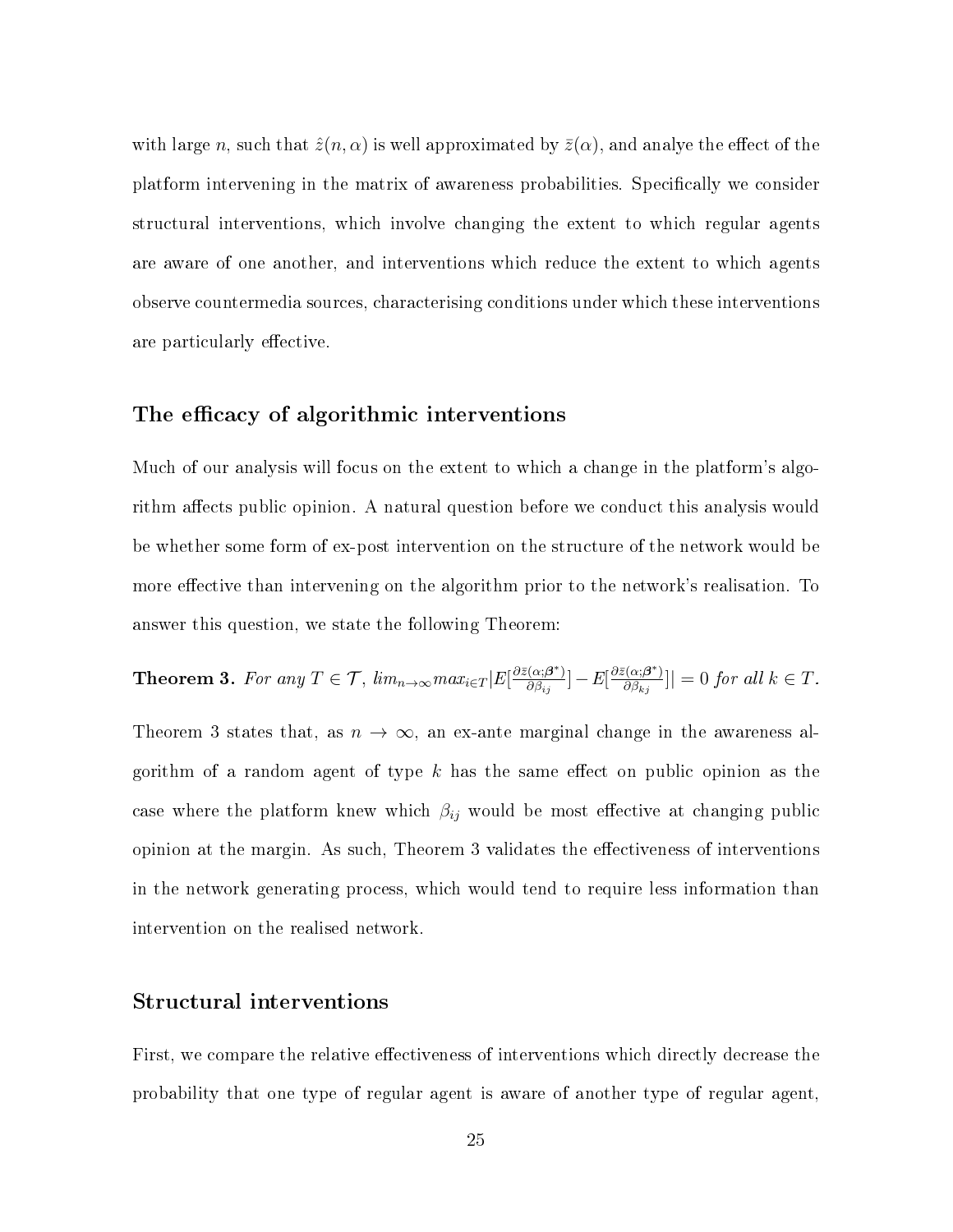rather than a source of information. We call these interventions "structural interventions". We focus on structural interv.entions which change the probability that high and low type agents interact with one another: such interventions will necessarily be more effective in reducing the average belief in misinformation than other interventions; a direct consequence of the result in Theorem 2.

We consider a marginal decrease in an individual awareness probability  $\beta_{ij}$ . Both network structure and the number of agents who are of a given type will impact on the overall effect such an intervention will have. To focus on the effects of network structure, we examine a case that we will call type-symmetry, where for all  $i \in \mathcal{T}_L$  and  $j \in \mathcal{T}_H$ ,  $q_i = q_L$  and  $q_j = q_H$ . As agents of the same type are identical in expectation, we can draw on the result in Theorem 1 to understand this marginal change in terms of the interaction between types.

**Proposition 6.** Suppose  $\bar{G}(W)$  is type-symmetric. The following two statements hold: (a) if  $i, j \in R_L$ ,  $k \in R_H$  and  $z_i < z_j$  then  $\left| \frac{\partial \bar{z}(\alpha; \beta^*)}{\partial \beta_{ik}} \right|$  $\frac{\partial \bar{\partial}(\alpha;\boldsymbol{\beta}^*)}{\partial \beta_{ik}}\big| > \big|\frac{\partial \bar{z}(\alpha;\boldsymbol{\beta}^*)}{\partial \beta_{jk}}\big|$  $\frac{\partial \{\alpha;\boldsymbol{\beta}^{\mathrm{T}}\}}{\partial \beta_{jk}}$  and; (b) if  $s,t \in R_H$ ,  $v \in R_L$  and  $z_s > z_t$ , then  $\left| \frac{\partial \bar{z}(\alpha;\boldsymbol{\beta}^*)}{\partial \beta_{ss}} \right|$  $\frac{\partial \bar{\partial}(\alpha;\boldsymbol{\beta}^*)}{\partial \beta_{sv}}|>\big|\frac{\partial \bar{z}(\alpha;\boldsymbol{\beta}^*)}{\partial \beta_{tv}}\big|$  $\frac{\partial \left( \alpha ;\beta ^{\ast }\right) }{\partial \beta _{tv}}\big\vert .$ 

Connections between low social trust agents who are most likely to believe misinformation and their more trusting peers are more influential in spreading misinformation than links between those high social trust agents to other low social trust agents. Agents with the highest belief in misinformation are relatively isolated (both directly and indirectly) from high social trust agents, and therefore truthful information sources. As a result, conditional on being observed such agents are most likely to espouse misinformation which then convinces the high social trust agents they interact with.

Similarly, links between low social trust agents and agents who are most likely to believe the truth are also relatively influential in spreading misinformation compared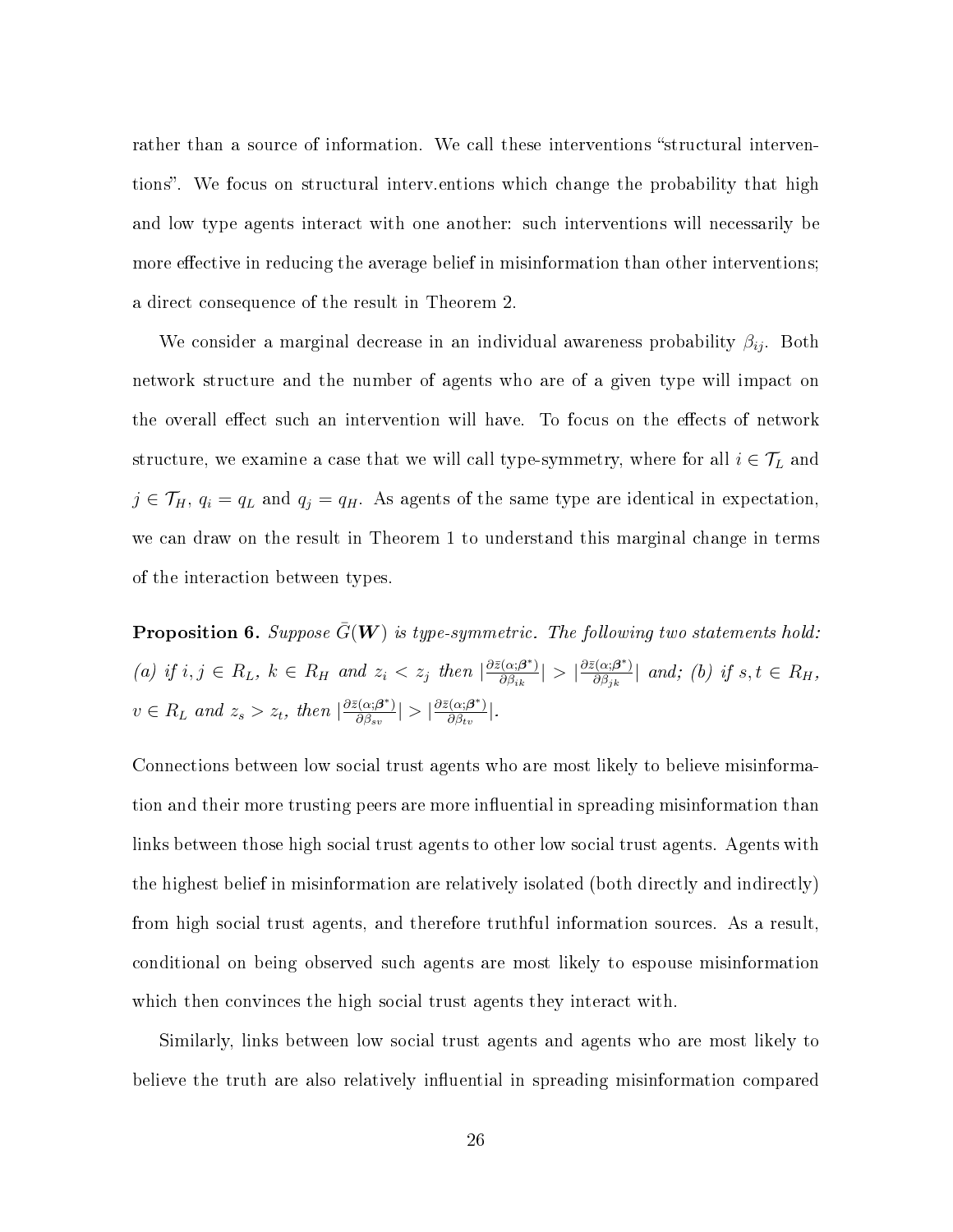with links to other high social trust agents. Again, the type that is least likely to believe misinformation is relatively isolated from low social trust agents, which renders the interactions they do have with such users relatively potent.

As such, the platform can intervene in intra-agent interactions most effectively by lowering the extent to which relatively isolated, high social trust agents come into contact with low social trust individuals who are themselves relatively less likely to come into contact with correctly informed agents and information sources.

#### Intervening in information source recommendations

We now consider a marginal change in the mix of information sources users observe. Clearly, to reduce misinformation it would be necessary to reduce the proportion of countermedia sources observed by a given agent. However, which user(s) to target with such an intervention is not trivial and will depend on network structure, as we show below.

We define the influence of an average type  $i \in \mathcal{T}$  agent as  $\phi_i := \sum_j \varsigma_{ij}$ , where  $\varsigma_{ij}$ is the *ij*th entry in the matrix  $K(\alpha)$ , a  $2t \times 2t$  matrix whose *ij*th entry is equal to the *ij*th entry of  $M^{-1}(\alpha)$  times  $\frac{q_i}{q_j}$ . We also define  $\tilde{\beta}_i(j,k) := \beta_{ij} - \beta_{ik}$ , which allows us to consider a change in the relative proportion of countermedia information sources without changing the amount of information sources i observes overall. We make the following observation:

**Proposition 7.** Suppose that  $i \in T_i$ ,  $j \in T_j$  and  $k_t \in S_t$  with  $\phi_i > \phi_j$ . Then  $\frac{\partial \bar{z}(\alpha;\beta^*)}{\partial \bar{\beta}(\beta^*)}$  $\frac{\partial z(\alpha ; \boldsymbol{\beta}^{\top})}{\partial \tilde{\beta}_i(k_1,k_0)}\big| >$  $\frac{\partial \bar{z}(\alpha;\boldsymbol{\beta}^*)}{\partial \tilde{\phi}(\alpha;\boldsymbol{h})}$  $\frac{\partial z(\alpha;\boldsymbol{\beta}^*)}{\partial \tilde{\beta}_j(k_1,k_0)}\Big|.$ 

Increasing the proportion of mainstream media sources observed by an agent decreases the probability that every agent believes misinformation. The influence of  $t, \phi_t$ , mea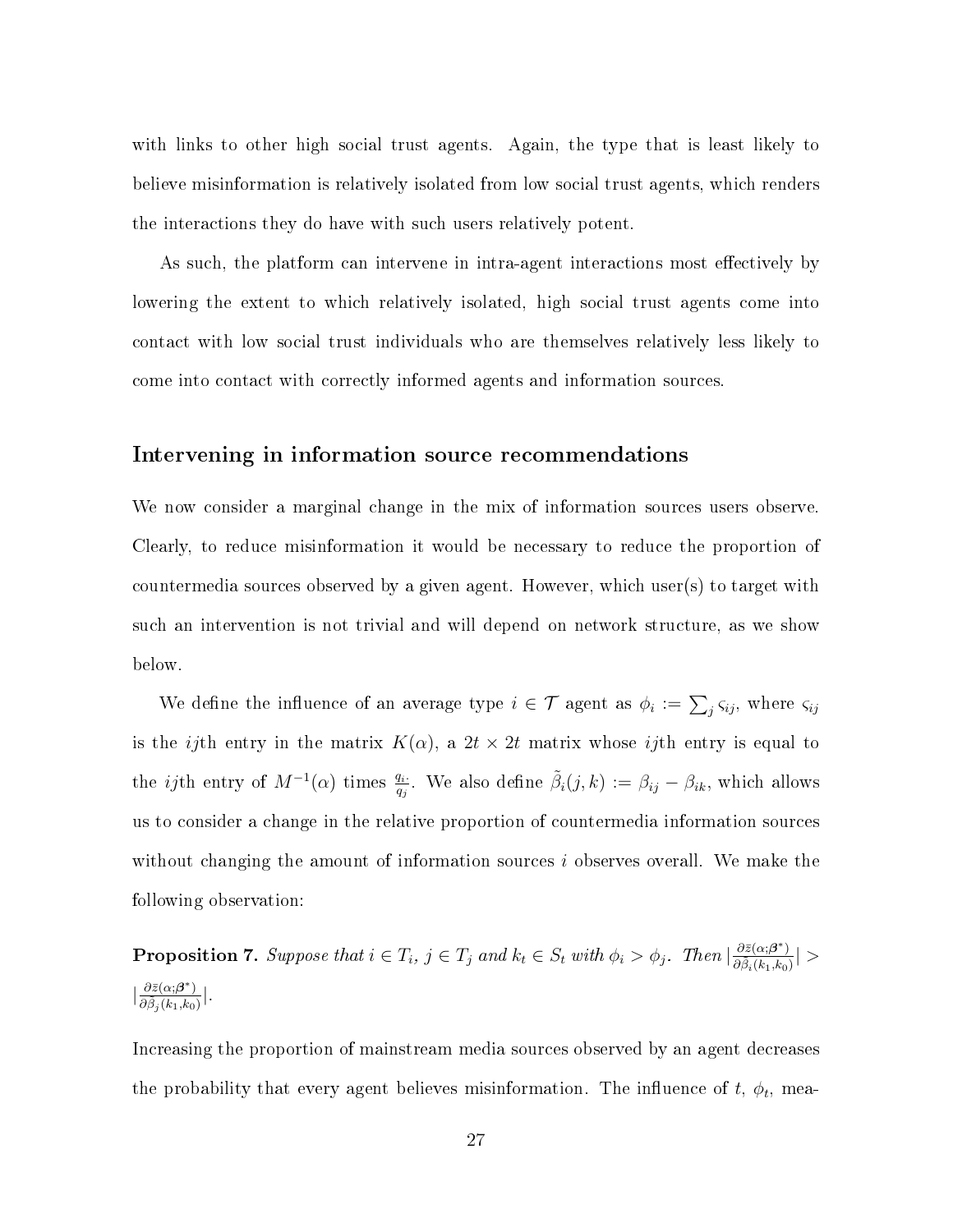sures the effect the information sources observed by an average  $t$  type agent have on the opinions of other regular type agents, weighted by the total proportion of agents who are of that type. Hence, if  $\phi_i > \phi_j$ , then the marginal effect of increasing the relative probability type is observe mainstream sources on public opinion is greater than marginally increasing the same probability for type js.

To see a practical implication of Proposition 7, we first note that  $\frac{\partial \phi_i}{\partial \delta_L}$  < 0 for all  $i \in$  $\mathcal{T}_L$ : low social trust individuals become relatively less influential as they become more convincible. The intuition for this is that the matrix  $K(\alpha)$  (and, equivalently,  $M^{-1}(\alpha)$ ) measures the extent to which type i agents propagate the views of the information sources they observe. When type is are more convincible, they are more likely to adopt the position of their peers, and hence they are less influential overall.

The observations above imply the following result:

**Proposition 8.** Suppose  $\bar{G}(\boldsymbol{W})$  is type-symmetric such that  $q_L = q_H$  and so  $q_i = q \forall i$ . Then for any  $j \in \mathcal{T}_H$ ,  $\exists i \in \mathcal{T}_L$  such that  $\phi_i > \phi_j$ .

In the case where types only differ by their location in the network, for any high social trust type, there exists some low social trust type who is more influential than them. Specifically, if i and j have the same social characteristics (i.e.  $\theta_i = \theta_j$ ) then if  $i \in \mathcal{T}_L$  and  $j \in \mathcal{T}_H$ , then i is more influential than j. Both i and j occupy an equivalent position in the network when  $q_i = q \forall i$ . As a result, what determines the relative influence between the two types is the extent to which they change their opinions when confronted with agents with a differing viewpoint, and, as low social trust types are less convincible than high social trust types, it follows that i is more influential than j.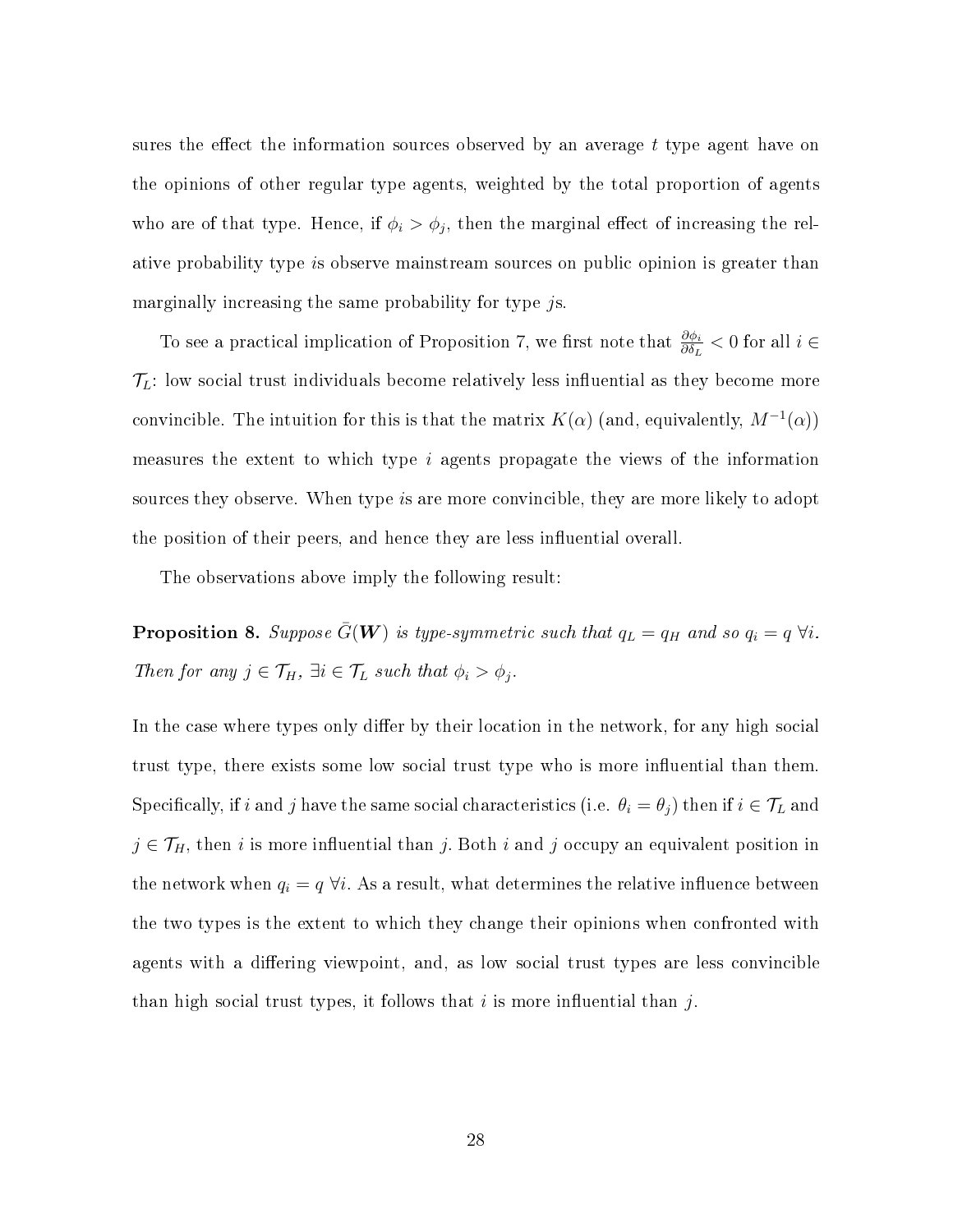#### Optimal interventions

We can use the above analysis to assess when marginal interventions in which the proportion of countermedia information sources agents observe is reduced are more effective than marginal structural interventions. Let  $\Delta_S(\alpha) = \max_{i,j \in R} \{|\frac{\partial \bar{z}(\alpha;\beta^*)}{\partial \beta_{ij}}\rangle\}$  $\frac{(\alpha;\boldsymbol{\beta}^{\top})}{\partial \beta_{ij}}$  and  $\Delta_I(\alpha) = \max_{i \in R} \left| \frac{\partial \bar{z}(\alpha; \beta^*)}{\partial \tilde{\beta} \cdot (k_1, k_2)} \right|$  $\frac{\partial z(\alpha;\boldsymbol{\beta}^*)}{\partial \tilde{\beta}_i(k_1,k_0)}$ . We make the following statement:

**Theorem 4.** Suppose  $\bar{G}(\boldsymbol{W})$  is type-symmetric. Then the most effective structural intervention,  $\Delta_S(\alpha)$ , is increasing in  $\alpha$ . Furthermore, for any  $\alpha$ , there exists  $\bar{\delta} \in [0,1)$ such that if  $\tilde{\delta} < \bar{\delta}$ , then  $\Delta_I(\alpha, \tilde{\delta}) > \Delta_S(\alpha, \tilde{\delta})$ .

As low and high social trust agents become more connected, the difference in the belief probabilities of the most misinformed and least informed agents becomes smaller. As Proposition 6 implies, this results in the most effective structural intervention being less effective, as agents with opposing opinions are less segregated. Hence, structural interventions are relatively more effective in the interest-based network than in the friendship network.

Now, consider the second statement in Theorem 4. If the difference in social trust levels is sufficiently low, then intervening to reduce the proportion of countermedia sources recommended by the platform's algorithm is more effective than any structural intervention. As  $\tilde{\delta}$  decreases, the extent to which agents of different types differ in the probability that they believe misinformation reduces, because, first, the difference in convincibility between low and high social trust agents becomes smaller and secondly the difference in the probability that a low and a high social trust agent observes misinformation also decreases. When  $\tilde{\delta} = 0$  both these differences are zero, guaranteeing that intervening to reduce the probability that misinformation is observed in the first place is more effective than a structural intervention.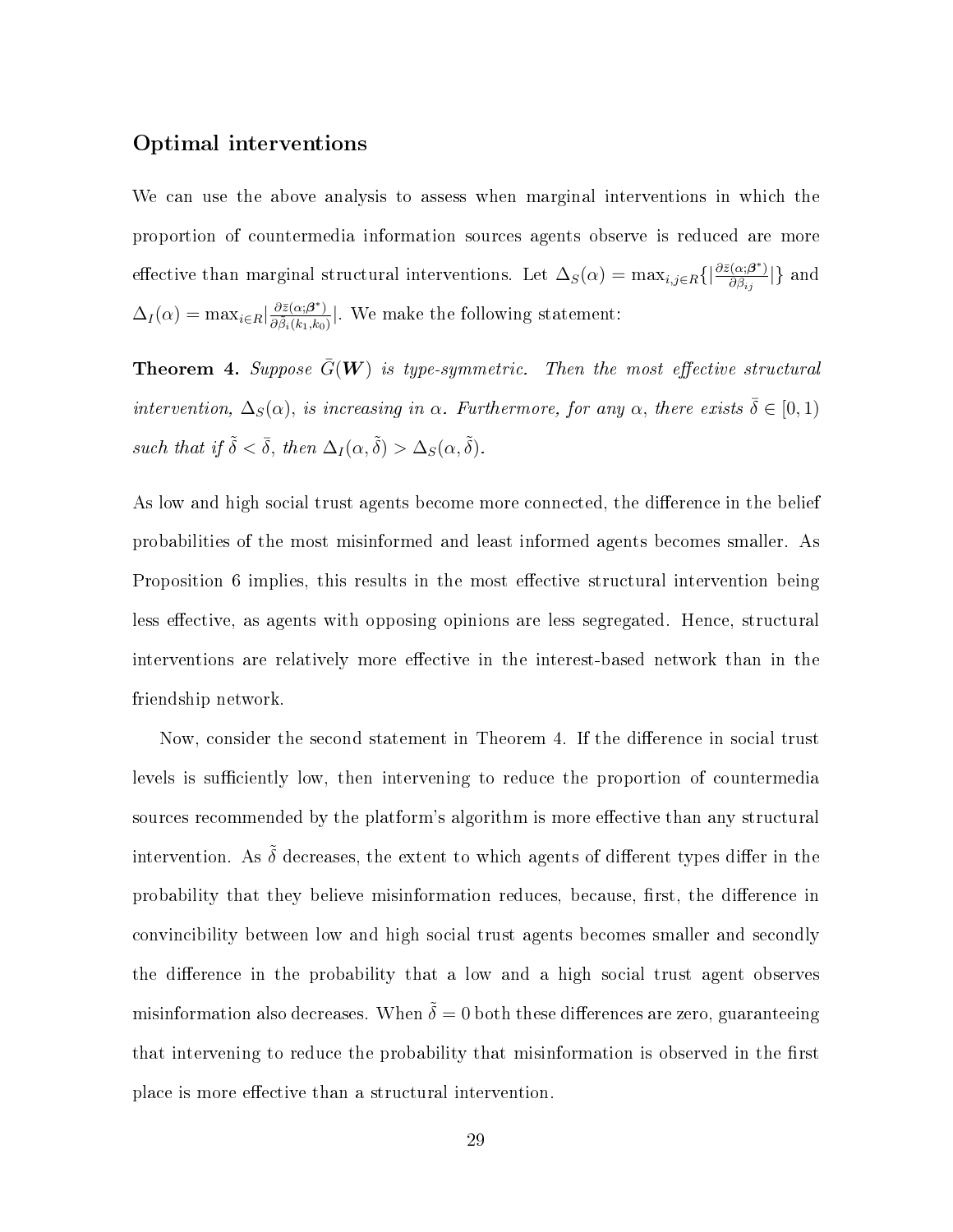One further question that we have not yet addressed is the issue of polarisation. It is fairly straightforward to see that structural interventions increase polarisation, while reducing the probability that an agent or agents connect with countermedia sources has the effect of reducing it. Hence, if the goal of the intervener is to both reduce polarisation and the probability that agents believe social mistrust, the latter type of intervention is superior. On the other hand, when  $\alpha$  is large, structural interventions are particularly effective, and may be worth the increase in polarisation associated with them in some cases.

# 7 Concluding remarks

We have analysed an opinion formation model in which some agents have lower social trust than others. Low social trust agents communicate asymmetrically with their high social trust peers, as they are less convincible than them. We consider the case where these mistrustful agents are more likely to propagate the misinformation spread by countermedia sources. The asymmetry in communication results in agents being more likely to believe misinformation in networks in which there is a relatively high level of communication between high and low social trust agents, a result exacerbated by the platform's desire to maximise engagement. However, such networks have less polarisation than networks in which echo chambers are more pronounced, leading to a trade-off between these two features of opinion formation networks.

A key aspect of our analysis is the empirically established link between an agent being mistrustful, believing misinformation and engaging with countermedia sources. One aspect of these links which we have not explored is why low social trust agents are attracted to following countermedia sources. While it is sufficient for our purposes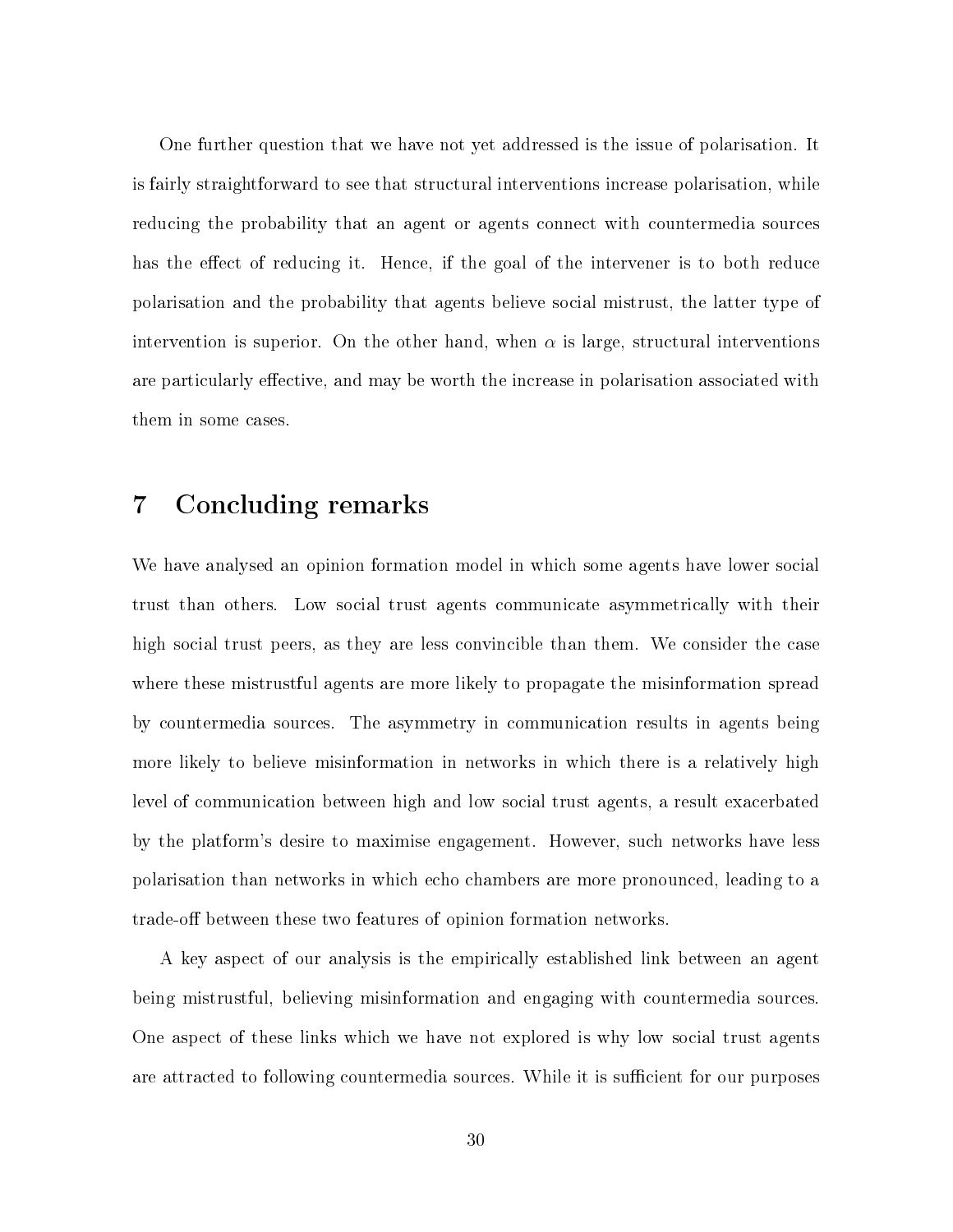that such a link exists, one explanation worth highlighting is that these sources present narratives where people with mainstream opinions are either acting in bad faith or have been tricked or hoodwinked into believing those opinions (see Harambam & Aupers, 2014, for example). There is then a feedback loop between viewing countermedia sources and social trust, such that agents who have a slight preference towards countermedia sources become less trusting of mainstream narratives, and as a result seek out countermedia sources.

It should be noted that the model set-up leans heavily towards the current discourse in Western countries like the United States and the UK where mainstream sources are relatively trustworthy and countermedia sources are often misinformative.<sup>6</sup> Mainstream sources may not necessarily be trustworthy in other countries, where mainstream media sources may echo government propaganda. For example, there is evidence that Facebook was used to spread of pro-government and anti-Muslim misinformation during the 2017 Myanmar genocide (see Whitten-Woodring et al. 2020). In this case, countermedia sources would counteract rather than propagate misinformation. We have not actively explored this possibility here, but note that our model provides a general framework to analyse such questions.

We have focused largely on the implications of social trust on the spread of misinformation. However, the model here provides general insights as to how differences in social trust interact with network structure in determining opinion formation in network models. In models in which agents communicate symmetrically, network structure shapes important variables like speed of convergence (e.g. Golub and Jackson, 2010) or polarisation (e.g. Sadler, 2020) but it plays less of a role in determining the average

<sup>&</sup>lt;sup>6</sup>This, of course, does not hold all the time even in Western countries, where, for example, mainstream sources can be, for example, captured by corporate interests.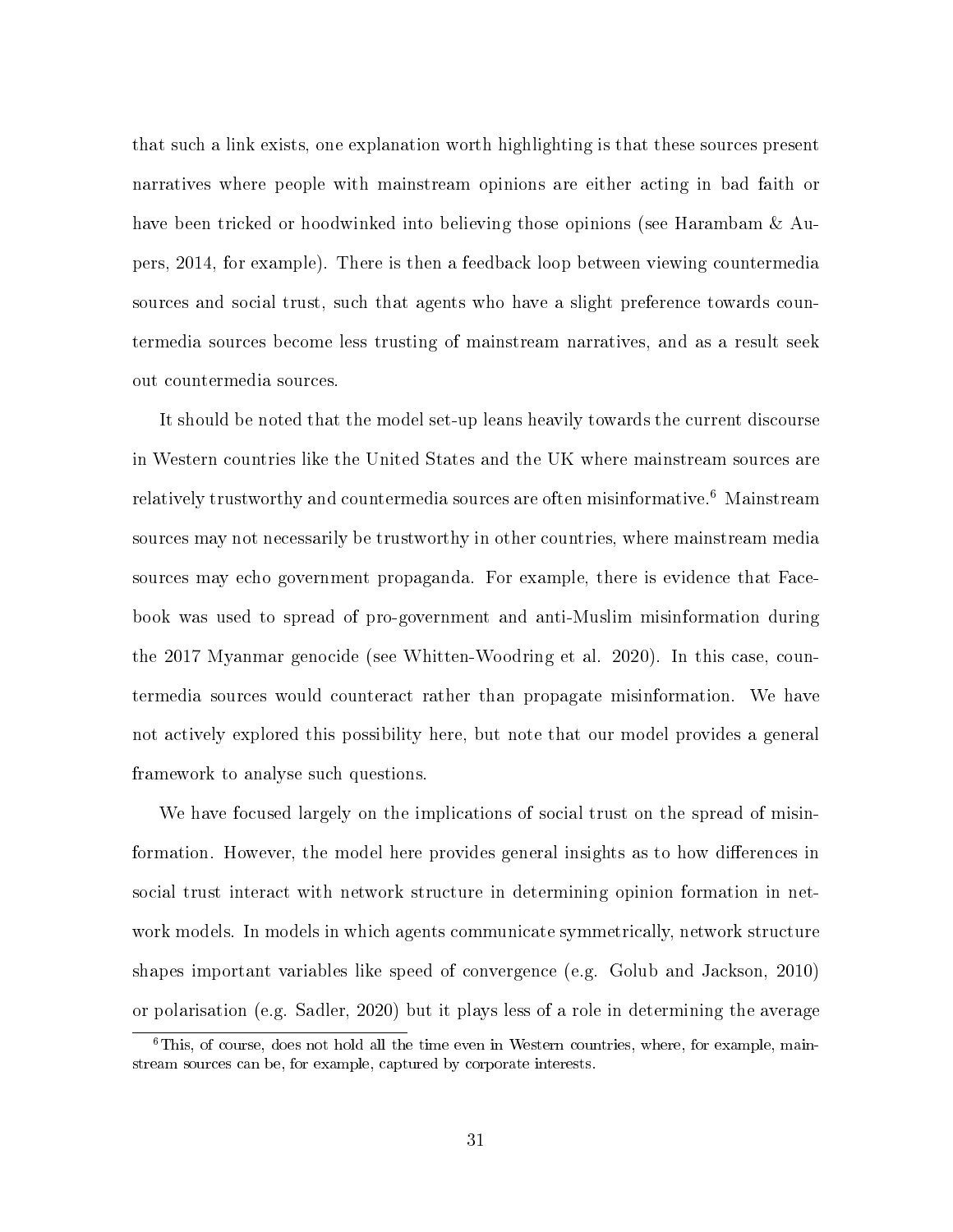belief of agents on the network.

Here, network structure, and specifically links between high and low social trust agents have a crucial part to play in determining the extent to which misinformation is believed. This opens up questions regarding the effect network structure has on opinion formation when agents are susceptible to social biases, such as conrmation bias, stubborn beliefs and status quo bias.

# Appendix

#### Preliminaries

Many of the results in the main text require evaluating various derivatives of the matrix  $M^{-1}(\alpha)$ . Throughout, we let  $r_{ij}$  represent the *ij*th component of  $M^{-1}(\alpha)$ . It is useful to define the  $2t \times 2t$  matrices  $L(\alpha) := -M^{-1}(\alpha) \frac{\partial M(\alpha)}{\partial \alpha} M^{-1}(\alpha)$  and  $L_{ik}(\alpha) :=$  $-M^{-1}(\alpha) \frac{\partial M}{\partial w_{ik}} M^{-1}(\alpha)$ .

It is also worthwhile establishing some facts about the matrices M and  $M^{-1}$ . By assumption,  $q_i^S = q$  for  $i = 0, 1$  and  $w_{i0}^S q + w_{i1}^S q = \bar{q}^S$  for all  $i$ . As  $\delta_i \neq \delta_j$  and each type by definition have different values for  $\theta_k$ , then, the matrix  $M(\alpha)$  is of full rank (i.e. has rank of 2t) and is such that  $\sum_j m_{ij} = \bar{q}^S$  for all j. This in turn implies that each row of the matrix  $M^{-1}(\alpha)$  sums to  $\frac{1}{\bar{q}^S}$ . To see this, let v be a  $2t \times 1$  vector filled with 1s and hence  $M(\alpha)v = v$ . Thus,  $M^{-1}(\alpha)v = M^{-1}(\alpha)M(\alpha)v = v$ . We also let  $\frac{1}{1-\bar{q}^S}\boldsymbol{z}^S = \tilde{\boldsymbol{z}}^S$ .

We note that we can write  $M(\alpha) = AD(\alpha)Q$ , where A is a diagonal matrix with *i*th component  $\delta_i, Q$  is a diagonal matrix with  $i$ th component  $q_i$  and  $D(\alpha)$  is some symmetric matrix. It follows that  $M^{-1} = Q^{-1}D^{-1}A^{-1}$ , where  $D^{-1}(\alpha)$  is also a symmetric matrix.

We establish a further result which will be useful for proving the statements in the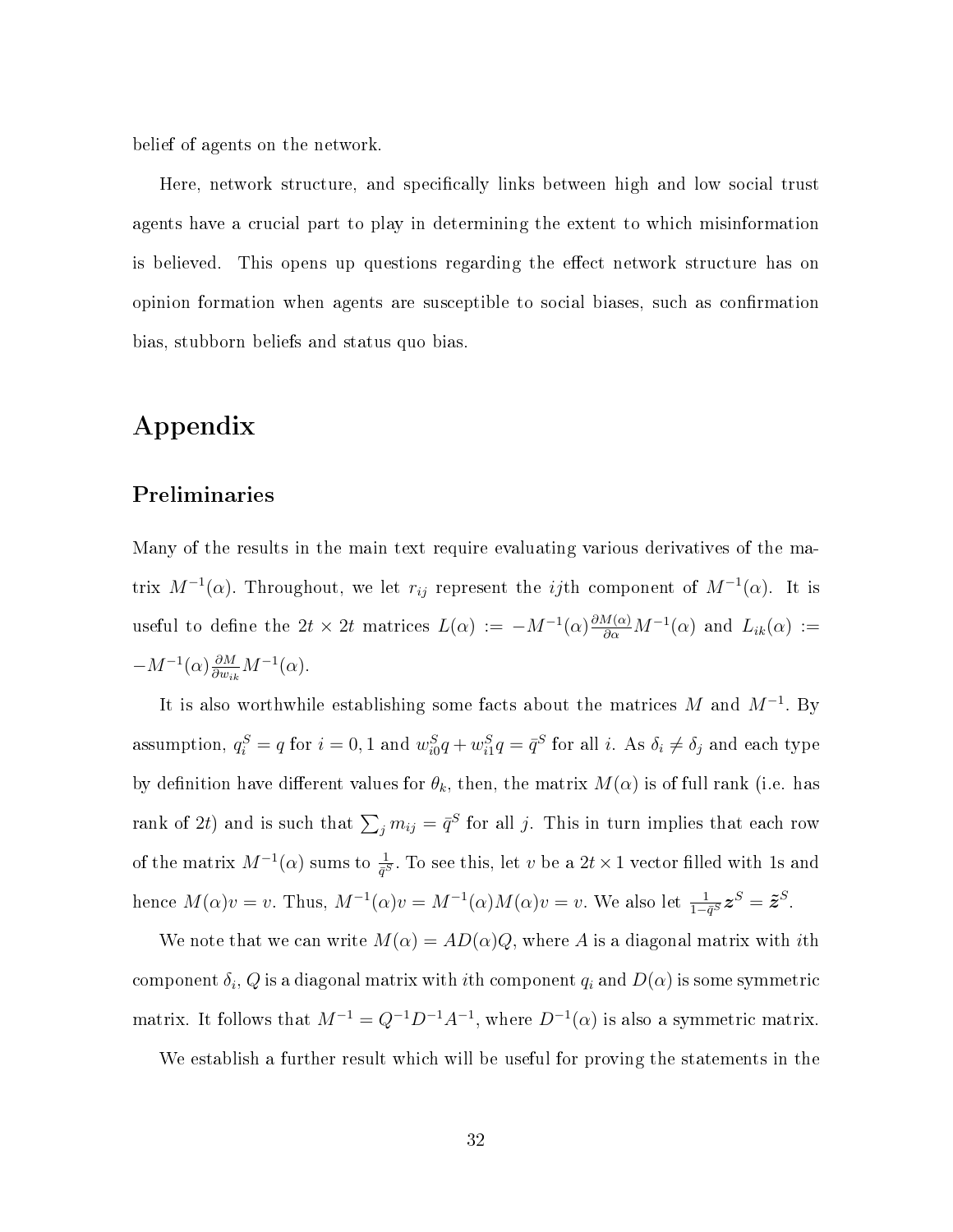text:

#### **Lemma 1.** M is an M-matrix and hence  $M^{-1}$  is non-negative.

*Proof.* By definition, M is a Z-matrix (i.e. a matrix where  $m_{ij} \leq 0$  for all  $i \neq j$ ). M is also strictly diagonally dominant by construction. It follows from the Gershgorin circle theorem that the real parts of  $M$ 's eigenvalues are positive. M is therefore a  $M$ –matrix. M is also non-singular by construction. The inverse of a non-singular M-matrix is non-negative.  $\Box$ 

## Proof of Proposition 1

Suppose first that there is a connected subgraph of regular agents, that is, a connected graph such that for all  $i \in R$ ,  $\exists j \in R$  such that  $ij \in G$ . As the graph is connected and  $S_0, S_1 \neq \emptyset$ , then it follows that there exists at least one link  $ij \in G$ , where  $i \in R$  and  $j \in S_j$  for  $j = 0, 1$ . The fact that the subgraph of regular agents is connected and each regular agent i changes their opinion with some positive probability if the link  $ik \in G$ is realised in the communication game, it follows that  $\boldsymbol{v}^R_t$  is irreducible, and thus has a unique steady state distribution. If the subgraph of regular agents is not connected, then the same argument holds for each component of the regular agent subgraph.

#### Proof of Proposition 2

As per the expressions for  $w_{ij}$  and  $w_{ij}^S$  in the text, and noting that  $|\gamma_{ij}| < 1$ ,  $D(\hat{\beta}, \beta)$  is a (weakly) increasing and linear function in  $\hat{\beta}_{ij}$  for all  $i, j$ . The cost function is  $C(\hat{\boldsymbol{\beta}})$ is convex and separable in each  $\hat{\beta}_{ij}$ . It follows that either  $\hat{\beta}_{ij}^* = 1 - \beta$  (i.e. the solution is not interior) or the solution to the first-order condition  $\frac{\partial D(\hat{\beta},\beta)}{\partial \beta_{ij}} - \frac{\partial C(\hat{\beta})}{\partial \beta_{ij}}$  $\frac{\partial C(\boldsymbol{\beta})}{\partial \beta_{ij}} = 0$ . If this first-order condition is satisfied, then: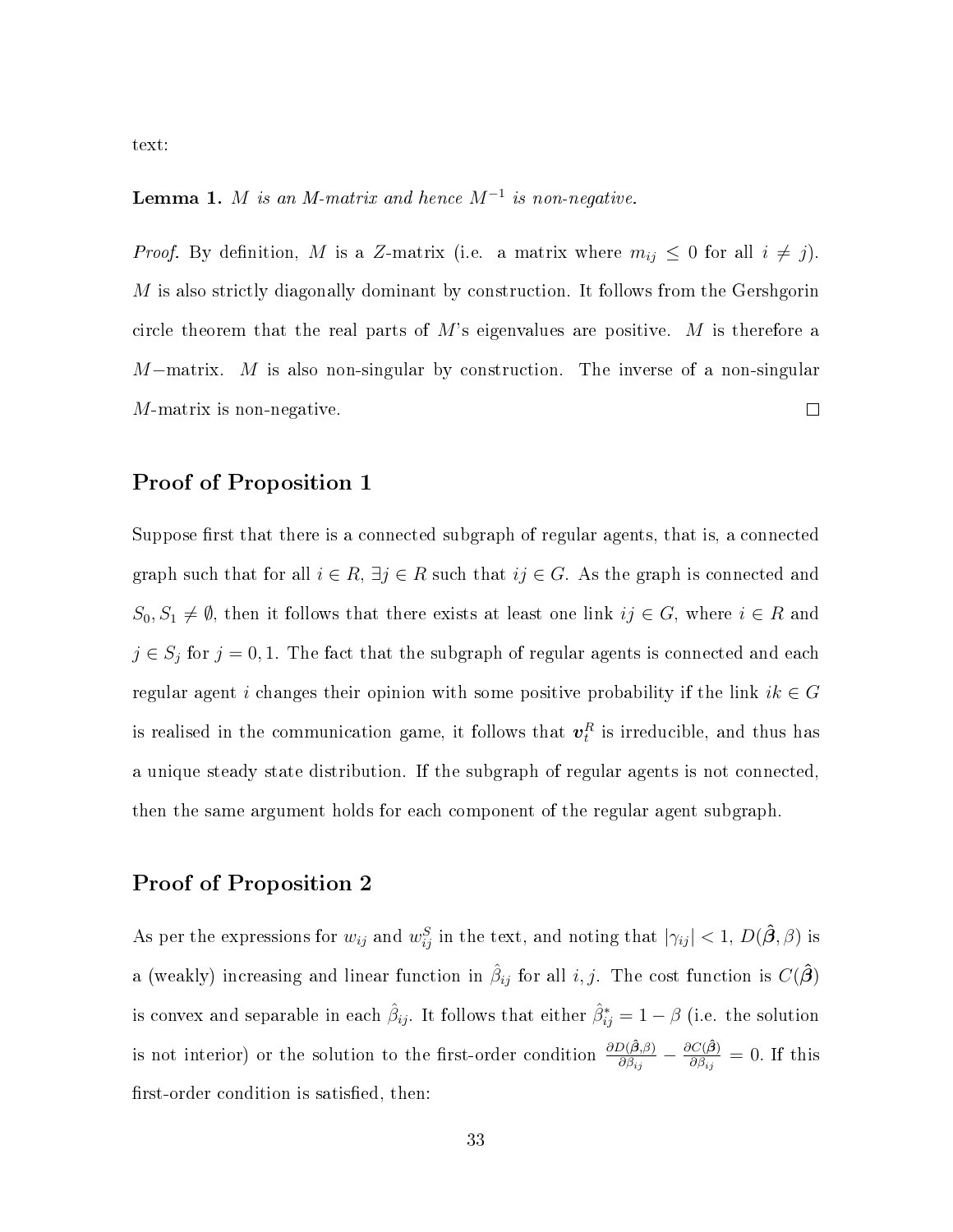$$
\hat{\beta}_{ij}^* = \begin{cases}\n\frac{1 + \gamma_{ij}}{4\chi} & \text{if } i, j \in R \\
\frac{2 - \delta_i}{4\chi} & i \in R \text{ and } j \in S_0 \\
\frac{1 + \delta_i}{4\chi} & i \in R \text{ and } j \in S_1\n\end{cases}
$$

Let T be such that if  $i, k \in T$ , then  $\theta_i = \theta_k$  and  $\delta_i = \delta_k$ . Then for any and  $j \in G$  and  $i, k \in T$ , whether the solution is interior or not,  $\beta_{ij}^* = \beta_{kj}^*$  and  $\beta_{ji}^* = \beta_{jk}^*$  (and, in fact, it is simple to see that  $\beta_{ij}^* = \beta_{ji}^*$ ). As this applies to any  $\theta_i \in \Theta$  and  $\delta_i \in \Delta$ , it follows that for each  $T_s \in \mathcal{T}$ , it follows that if  $i, k \in T_s$  then, for the solution to the platform's problem,  $w_{ij} = w_{kj}$  for all  $j \in G$ , including when  $j \in S_0$  or  $S_1$ . As  $|\Delta| = 2$  and  $|\Theta| = t$ , it follows that  $|\Theta \times \Delta| = 2t$ , as required.

#### Proof of Theorem 1

To simplify notation we write  $D(\hat{\beta}, \beta) = D$  as the total degree of G. In the communication game, an edge is realised with probability  $\frac{1}{D}$ . Let  $\tilde{G}(n)$  denote a Markov matrix whose *i j*th entry can be written:

$$
\tilde{g}_{ij} = \begin{cases}\n\frac{\delta_i}{D} & \text{if } i, j \in R \text{ and } j \in G_i \\
1 - \frac{d_i(\mu_i^S + \delta_i \mu_i^R)}{D} & \text{if } i, j \in R \text{ and } i = j \\
\frac{1}{D} & i \in R \text{ and } j \in S\n\end{cases}
$$

where  $\mu_i^S = \frac{\sum_{j \in S} g_{ij}}{d_i}$  $\frac{\epsilon_S \, g_{ij}}{d_i},\ \mu_i^R=\frac{\sum_{j\in R} g_{ij}}{d_i}$  $\frac{d^{i}R^{g_{ij}}_{di}}{d_i}$  and  $d_i$  is the degree of i in G. Let  $\tilde{G}^R(\alpha, n)$  denote the submatrix of interactions between regular agents and  $\tilde{G}^S(n)$  denote the submatrix of interactions between stubborn agents and regular agents. Let  $\bm{x}^R = \mathrm{E}[v_i|G(n,\bm{W}(\alpha))].$ At steady state, it must be that: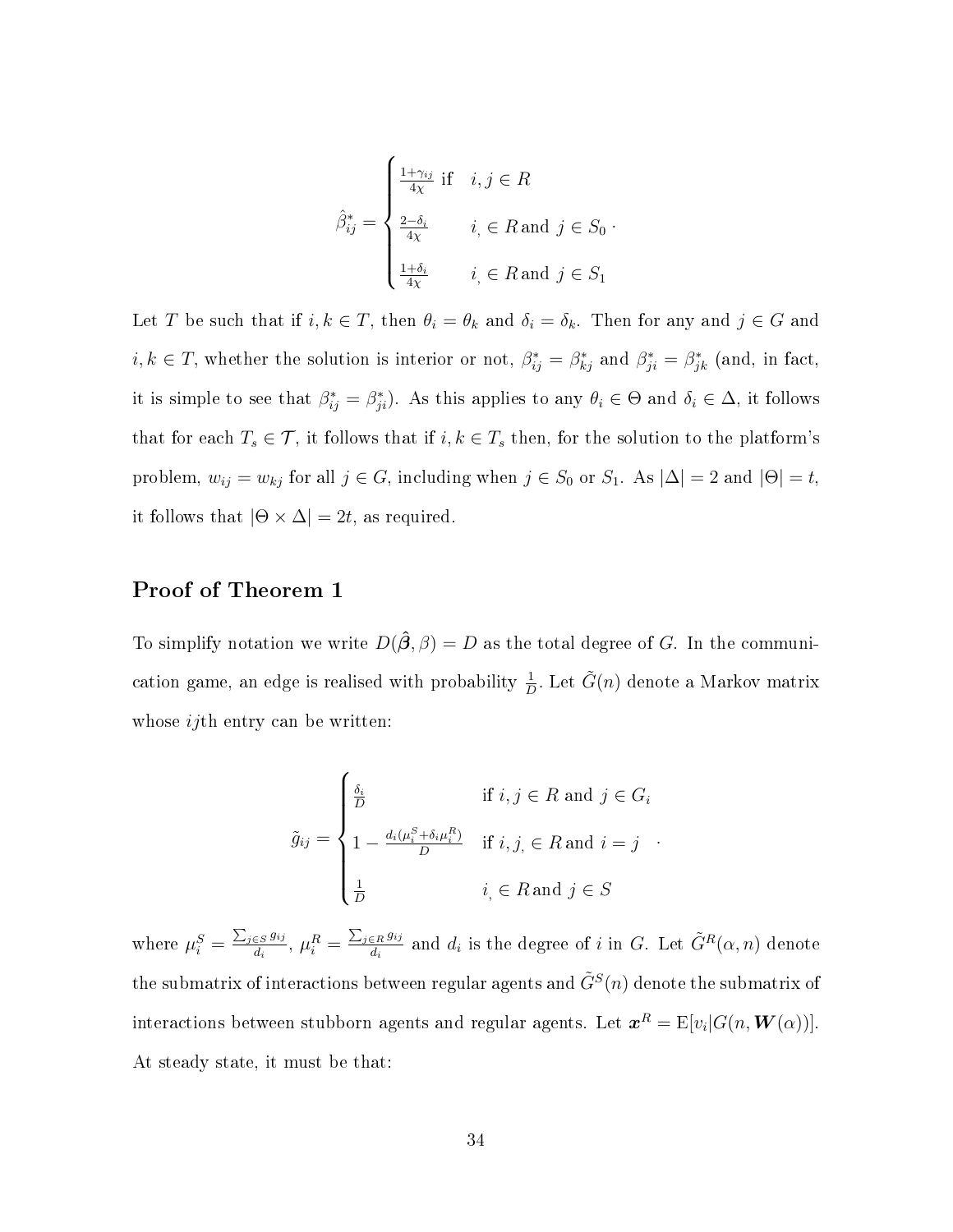$$
\boldsymbol{x}^R = \tilde{G}^S(n)\boldsymbol{v}^S + \tilde{G}^R(n,\alpha)\boldsymbol{x}^R
$$

where  $v^S$  is the vector of information source opinions and  $v^R$  is the vector of regular agent opinions. It follows that:

$$
\boldsymbol{x}^R = (I - \tilde{G}^R(n, \alpha)^{-1} \tilde{G}^S(n) \boldsymbol{v}^S.
$$

We define the  $R \times R$  matrix  $\bar{G}(\alpha, n)$  as a matrix whose *ij*th entry is written:

$$
\bar{g}_{ij} = \begin{cases}\n\frac{\delta_i w_{ij}(\alpha)}{\mathbb{E}[D(n,\alpha)]} & \text{if } i, j \in R \text{ and } j \in G_i \\
1 - (\frac{\sum_{j \in R} \delta_i w_{ij}(\alpha) + \sum_{j \in S} w_{ij}(\alpha)}{\mathbb{E}[D(n,\alpha)]}) & \text{if } i, j \in R \text{ and } i = j \\
\frac{w_{ij}(\alpha)}{\mathbb{E}[D(n,\alpha)]} & i \in R \text{ and } j \in S\n\end{cases}
$$

Let  $\vartheta_i(n,\alpha) = \sum_{j\in R} \delta_i w_{ij}(\alpha) m_j^R(n) + \sum_{j\in S} w_{ij}(\alpha) m_j^S(n)$ . Define  $H(n,\alpha)$  as a  $2t\times 2t$ matrix with entry  $ij$  :

$$
h_{ij} = \begin{cases} \frac{\delta_i m_j^R(n) w_{ij}(\alpha)}{\mathbb{E}[D(n,\alpha)]} & \text{if } i \neq j \\ 1 - \frac{\vartheta_i(n,\alpha)}{\mathbb{E}[D(n,\alpha)]} + \frac{\delta_i(m_i^R(n)-1) w_{ii}(\alpha)}{\mathbb{E}[D(n,\alpha)]} & \text{if } i = j \end{cases}.
$$

 $H(n, \alpha)$  is then a representative type matrix, with its *ij*th entry representing the expected interaction between an agent of type  $i$  and a random type  $j$  agent. Define:

$$
\boldsymbol{\bar{x}}^{R}(\sigma)=(I-\bar{G}^{R}(n,\alpha))^{-1}\bar{G}^{S}(n)\boldsymbol{v}^{S}\text{ and }\\
$$

$$
\hat{\mathbf{z}}(n,\alpha) = (I - H(n,\alpha))^{-1} \hat{\mathbf{z}}^S(n,\alpha)
$$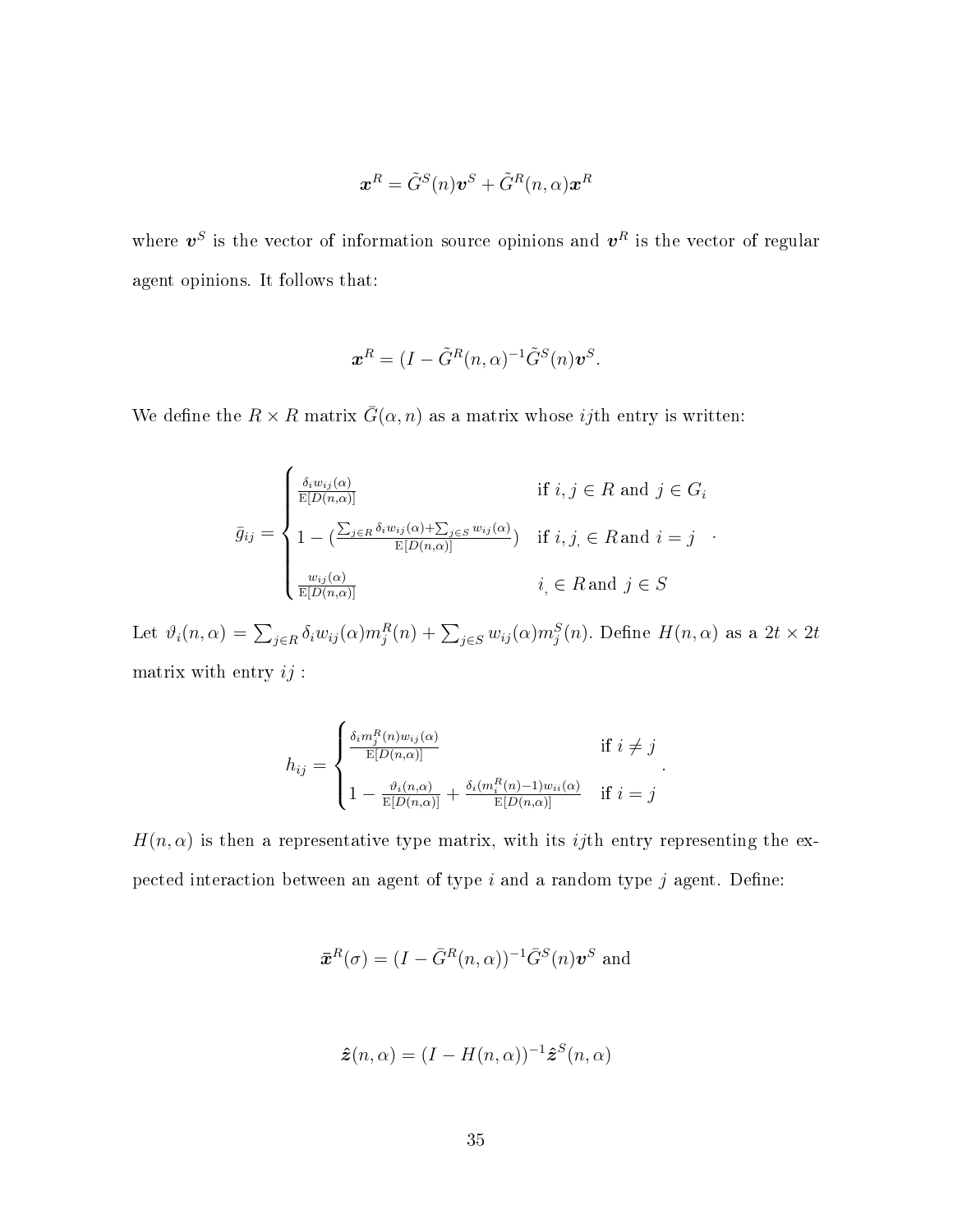where  $\hat{\mathbf{z}}^{S}(n,\alpha)$  is a column vector *i*th entry is  $\frac{\tilde{w}_{ij}(\alpha)m_1^S(n)}{E[D(n,\alpha)]}$  and  $\bar{G}^{R}(n,\alpha)$  and  $\bar{G}^{S}(n)$ denote the submatrices of interactions between regular agents and other regular and information source respectively corresponding to the stochastic matrix  $G(n, \alpha)$ . It is clear that if  $i \in T_j$ , then the *i*th entry of  $\bar{x}(n, \alpha)$  is equal to the *i*th entry of  $\hat{z}(n, \alpha)$ .

We now need to show that  $|\boldsymbol{x}(n, \alpha) - \bar{\boldsymbol{x}}(n, \alpha)| \to^{a.s.} 0$  and  $\hat{\boldsymbol{z}}(n, \alpha) \to \bar{\boldsymbol{z}}(\alpha)$ . For the first statement, we let  $A_n$  be a random square matrix where  $a_{ii} = 0$  and  $a_{ij} = D(n, \alpha)\tilde{g}_{ij}$ .  $A_n$  is then the sum of an upper and a lower triangular matrix, both of which have independent entries for all  $\pi \in [0, 1]$ . The following statement holds, as shown in the proof of Theorem 1 in Sadler (2020):

**Lemma.** (Sadler, 2020) There exist constants  $c, C > 0$  such that:  $Pr(|\mathbf{x}(n, \alpha)| \bar{x}(n,\alpha)|>\frac{k|\bm v^S|}{n^{3/2}})\leq Ce^{-ck^2}$  for all sufficiently large k. It follows from the Borel-Cantelli lemma that  $|\boldsymbol{x}^R(n,\alpha)-\bar{\boldsymbol{x}}^R(n,\alpha)| \rightarrow^{a.s.} 0$  for all sufficiently large k.

To see that  $\mathbf{z}(n, \alpha) \to \mathbf{z}(\alpha)$ , note the following:

$$
(I - H(n, \alpha))^{-1} \hat{\boldsymbol{z}}^{S}(n, \alpha) = \left(\frac{\mathbb{E}[D(n, \alpha)]}{n}I - \frac{\mathbb{E}[D(n, \alpha)]}{n}H(n)\right)^{-1} \frac{\mathbb{E}[D(n, \alpha)]}{n} \hat{\boldsymbol{z}}^{S}(n, \alpha),
$$

which in turn equals  $(\tilde{\Lambda}(n, \alpha) - \hat{W}(n))^{-1} z^S(n)$ , where  $\tilde{\Lambda}(n, \alpha)$  is a diagonal matrix with *i*th component  $\frac{E[\vartheta_i(n,\alpha)]-w_{ii}}{n}$ . The limit of this expression as  $n \to \infty$  is then the statement in Theorem 1.

#### Proof of Proposition 3

Public opinion,  $\bar{z}(\alpha)$ , can be written:  $M^{-1}(\alpha) \tilde{\bm{z}}^S \bm{q}^T = \bar{z}(\alpha)$  where  $\bm{q}^T$  is a  $1 \times 2t$  vector with ith entry  $q_i$ . The vector  $\boldsymbol{q}^T$  is independent of  $\delta_L$ , but both  $M^{-1}(\alpha)$  and  $\boldsymbol{z}^S$ are functions of it. We analyse  $\frac{\partial M^{-1}(\alpha)}{\partial \delta_{\tau}}$  $\frac{dI^{-1}(\alpha)}{\partial \delta_L}$  first. We note that  $M^{-1}(\alpha) \tilde{\bm{z}}^S(\alpha) \bm{q}^T$  can be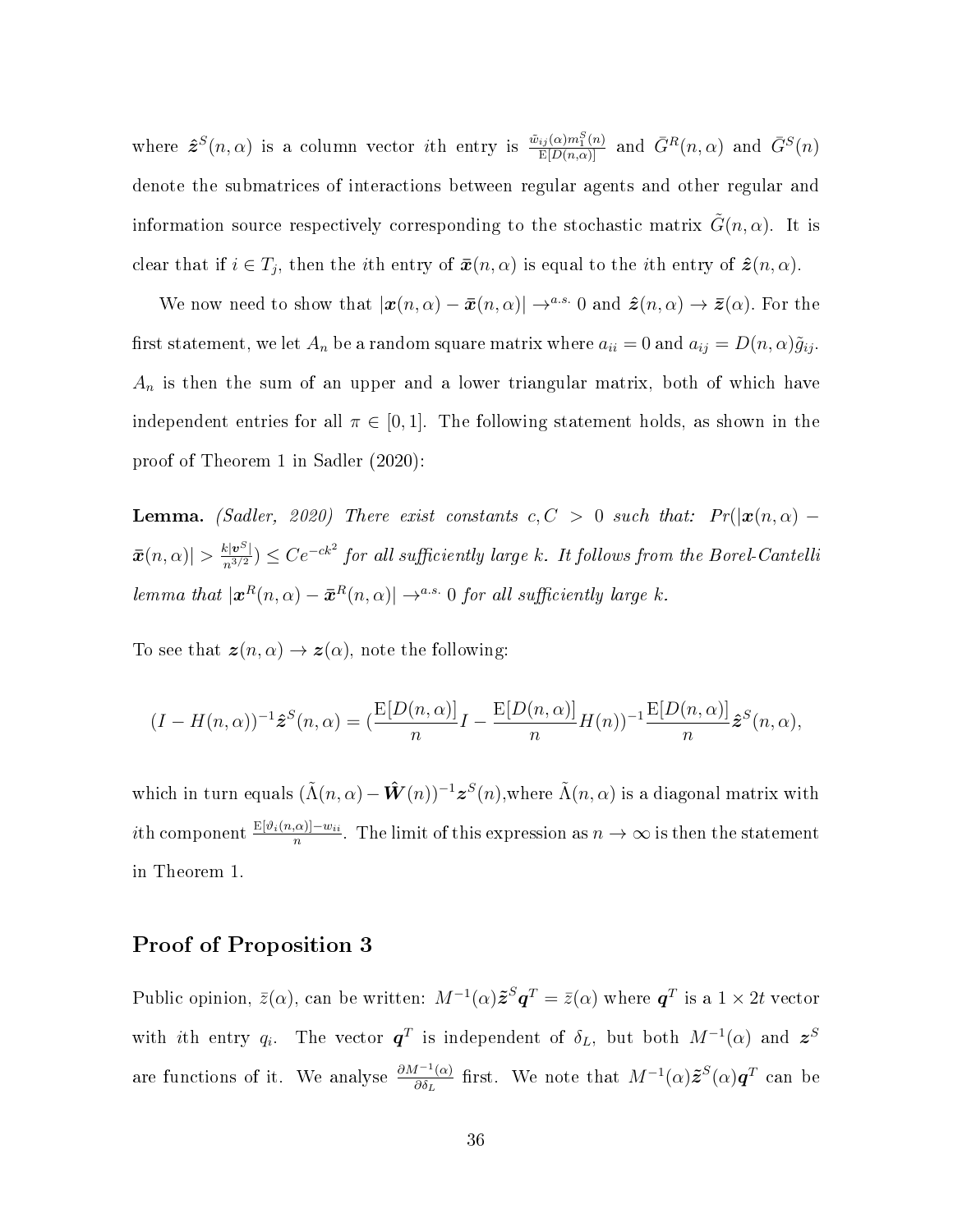rewritten as  $QM^{-1}\tilde{z}^{S}1^{T}$ . As per the preliminary analysis,  $M^{-1}(\alpha) = Q^{-1}D^{-1}(\alpha)A^{-1}$ , and so  $QM^{-1}\tilde{z}^S \mathbf{1}^T = D^{-1}(\alpha)A^{-1}\tilde{z}^S \mathbf{1}^T$ .

Note that both  $A^{-1}$  and  $D^{-1}(\alpha)$  are functions of  $\delta_L$ . Let  $Y(\alpha) = AD$  and so  $Y^{-1}(\alpha) = D^{-1}(\alpha)A^{-1}$ . Then  $\frac{\partial Y^{-1}(\alpha)}{\partial \delta x}$  $\frac{\partial^{\gamma-1}(\alpha)}{\partial \delta_L} = -Y^{-1} \frac{\partial Y}{\partial \delta_I}$  $\frac{\partial Y}{\partial \delta_L} Y^{-1}$ . Consider  $\frac{\partial Y}{\partial \delta_L}$ . This matrix has a row of 0s for all rows corresponding to a type,  $j \in \mathcal{T}_H$ , but  $\frac{\partial y_{ii}(\alpha)}{\partial \delta_L} > 0$  and  $\frac{\partial y_{ij}(\alpha)}{\partial \delta_L} < 0$ for all j and  $i \in \mathcal{T}_L$ . Furthermore,  $\sum_j y_{ij} = 0$  for all i, which implies that each row sum of  $\frac{\partial Y^{-1}(\alpha)}{\partial \delta_{\tau}}$  $\frac{\partial}{\partial \delta_L}$  is equal to 0.

As  $D(\alpha)$  is symmetric, and  $\delta_i = \delta_L$  for all  $i \in \mathcal{T}_L$  the above analysis implies that the *i*th column sum of  $\frac{\partial Y^{-1}(\alpha)}{\partial \delta x}$  $\frac{d^2(\alpha)}{\partial \delta_L}$  is negative when  $i \in \mathcal{T}_L$  and positive when  $i \in \mathcal{T}_H$ . Combined with the fact th.at  $z_i^S \leq z_k^S$  for  $i \in \mathcal{T}_L$  and all k with the inequality strict when  $k \in \mathcal{T}_H$  and the row sum of  $\frac{\partial Y^{-1}(\alpha)}{\partial \delta I}$  $\frac{\partial^{r-1}(\alpha)}{\partial \delta_L}$  is equal to 0, it must be that  $\frac{\partial Y^{-1}(\alpha)}{\partial \delta_L}$  $\frac{\partial^{\gamma-1}(\alpha)}{\partial \delta_L}\tilde{\bm{z}}^S\bm{q}^T>0.$ 

Now consider the  $\frac{\partial z^S}{\partial \delta z}$  $\frac{\partial z^S}{\partial \delta_L}$ . By the fact that  $\beta^*_{ij} = \frac{1+\delta_i}{4\chi}$  $\frac{+\delta_i}{4\chi}$  in for  $j \in S_1$  and  $\boldsymbol{z}_i^S = w_{i1}q_1^S$ ,  $\frac{\partial z_i^S}{\partial \delta_L} > 0$  for  $T_i \in \mathcal{T}_H$ . Hence,  $\frac{\partial z^S}{\partial \delta_L}$  $\frac{\partial z^{S}}{\partial \delta_{L}}$  > 0 and so  $M^{-1}(\alpha)\frac{\partial \tilde{z}^{S}}{\partial \delta_{L}}$  $\frac{\partial \tilde{z}^{\mathrm{s}}}{\partial \delta_L} \boldsymbol{q}^T > 0$ . The Proposition then immediately follows.

#### Proof of Theorem 2

To consider the effect of a marginal change in  $\alpha$  on  $\bar{z}(\alpha)$  we note that  $QM^{-1}\tilde{z}^{S}1^{T} =$  $\bar{z}(\alpha)$ . We know that  $M^{-1}(\alpha) = Q^{-1}D^{-1}(\alpha)A^{-1}$ , and so  $QM^{-1}\tilde{z}^{S}1^{T} = D^{-1}(\alpha)A^{-1}\tilde{z}^{S}1^{T}$ . Again, letting  $Y(\alpha) = AD$ , we analyse  $\frac{\partial Y^{-1}(\alpha)}{\partial \alpha} = -Y^{-1} \frac{\partial Y}{\partial \alpha} Y^{-1}$ .

Given the solution to the platform's maximisation problem, the matrix  $\frac{\partial D(\alpha)}{\partial \alpha}$  is such that if  $i, j \in \mathcal{T}_L$  then  $d_{ij} < 0$  and if  $k \in \mathcal{T}_H$ ,  $d_{ik} > 0$ , with  $|d_{ij}| = d_{ik}$  if  $\theta_j = \theta_k$ . It follows that  $d_{ii} = 0$ ,  $\sum_j d_{ij} = 0$  for all i and, as  $D(\alpha)$  is symmetric, so too is  $\frac{\partial D(\alpha)}{\partial \alpha}$ . As A is not a function of  $\alpha$ ,  $V(\alpha) = \frac{\partial Y^{-1}(\alpha)}{\partial \alpha} = -Y^{-1}A \frac{\partial D(\alpha)}{\partial \alpha} Y^{-1}$ . Furthermore, each row sum of  $\frac{\partial Y^{-1}(\alpha)}{\partial \alpha}$  is equal to 0. Hence: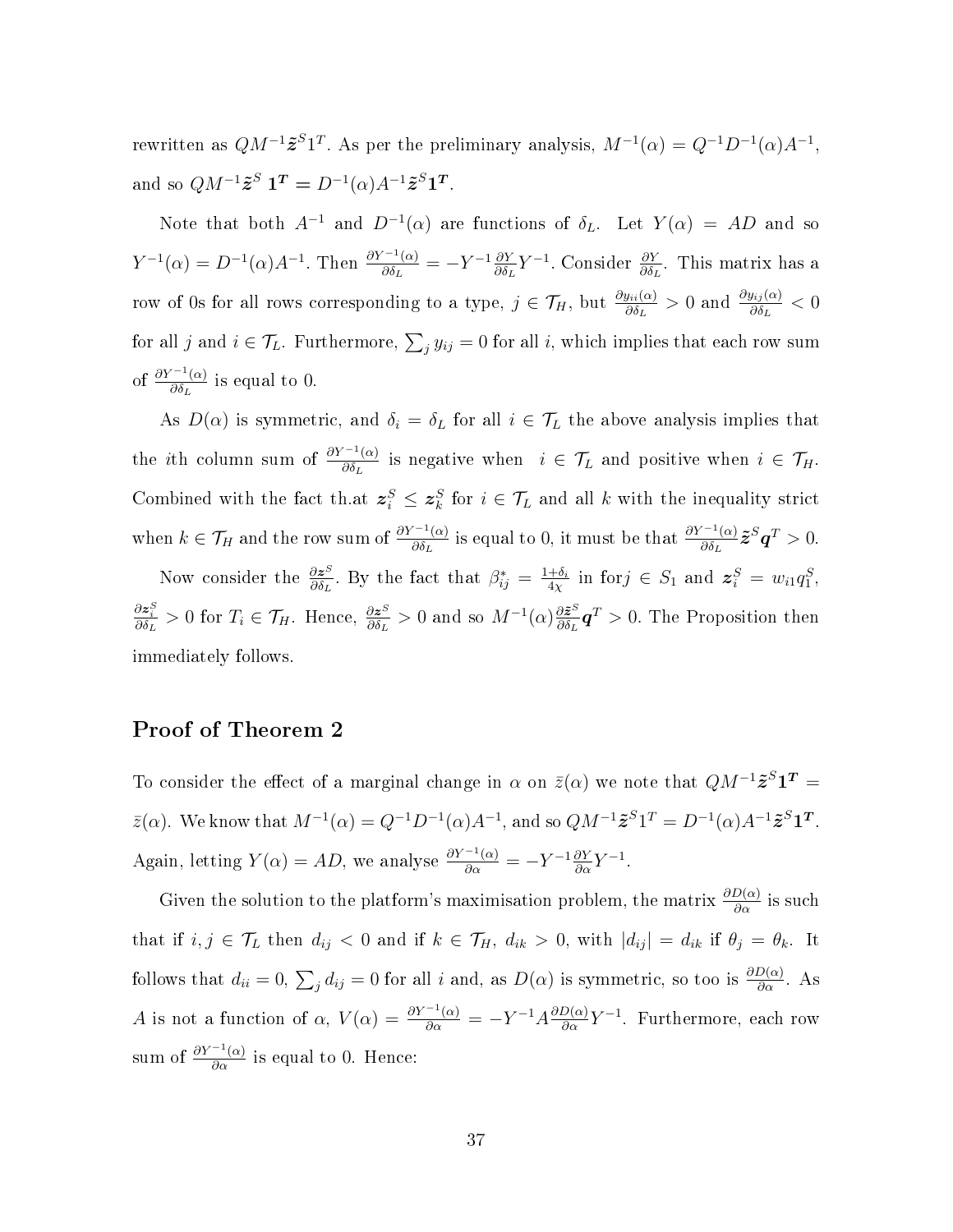$$
\frac{\partial \bar{z}(\alpha)}{\partial \alpha} = -Y^{-1}A \frac{\partial D(\alpha)}{\partial \alpha} Y^{-1} \tilde{z}^S \mathbf{1}^T. \tag{1}
$$

As  $\frac{\partial D(\alpha)}{\partial \alpha}$  is symmetric and  $\delta_L < \delta_H$  (and noting the negative sign in front of the above expression) implies that  $\sum_i v_{ij}(\alpha) < 0$  if  $j \in \mathcal{T}_L$  and  $\sum_i v_{ik}(\alpha) > 0$  if  $k \in \mathcal{T}_H$  and  $\sum_{i\in\mathcal{T}_L} |v_{ij}(\alpha)| = \sum_{i\in\mathcal{T}_H} |v_{ij}(\alpha)|$ . As  $\mathbf{z}_i^S \leq \mathbf{z}_k^S$  for  $i \in \mathcal{T}_L$  and all k with the inequality strict when  $k \in \mathcal{T}_H$ , it then follows that  $\frac{\partial \bar{z}(\alpha)}{\partial \alpha} > 0$ .

#### Proof of Proposition 4

For the first statement, note that the proof of Theorem 2 only relies on  $\boldsymbol{z}^S_i < \boldsymbol{z}^S_j$  for all  $T_i \in \mathcal{T}_L$  and  $T_j \in \mathcal{T}_H$  and  $\tilde{\delta} > 0$ : the precise values of  $\boldsymbol{z}_i^S$  and  $\boldsymbol{z}_j^S$  beyond this inequality are not specified. In other words,  $\bm{z}_i^S < \bm{z}_j^S$  always holds as long as  $\tilde{\delta} > 0$ . When this inequality holds, that proof then continues to hold: it must be that  $\frac{\partial \bar{z}(\alpha,\tilde{\delta})}{\partial \alpha} > 0$  for all values of  $\alpha$ , and so  $\bar{z}(\alpha_F, \tilde{\delta}) < \bar{z}(\alpha_I, \tilde{\delta}).$ 

Now, consider the case where  $\tilde{\delta} = 0$ . The proof of Theorem 2 implies that when  $\tilde{\delta} = 0$ ,  $\frac{\partial \bar{z}(\alpha, \tilde{\delta})}{\partial \alpha} = 0$  for all  $\alpha$ , and hence,  $\bar{z}(\alpha_F, \tilde{\delta}) = \bar{z}(\alpha_I, \tilde{\delta})$  at  $\tilde{\delta} = 0$ .

#### Proof of Proposition 5

Note that the result in the proof of Theorem 2 that  $L(\alpha) = -Y^{-1}A\frac{\partial D(\alpha)}{\partial \alpha}Y^{-1}$  immediately implies that  $\frac{\partial z_j(\alpha)}{\partial \alpha} < 0$  and  $\frac{\partial z_k(\alpha)}{\partial \alpha} > 0$  for all  $j \in \mathcal{T}_L$  and  $k \in \mathcal{T}_H$ . Furthermore, equation (1) in the proof of Theorem 2 implies that  $\sum_{j\in\mathcal{T}_L} q_j \left| \frac{\partial z_j(\alpha)}{\partial \alpha} \right| < \sum_{k\in\mathcal{T}_H} q_k \left| \frac{\partial z_k(\alpha)}{\partial \alpha} \right|$ . The derivative  $\frac{\partial \bar{z}(\alpha)}{\partial \alpha} = \sum_{i \in \mathcal{T}} q_i \frac{\partial z_i(\alpha)}{\partial \alpha}$ . As  $\frac{\partial z_j(\alpha)}{\partial \alpha} > 0$  and  $\frac{\partial z_k(\alpha)}{\partial \alpha} < 0$  for all  $j \in$  $\mathcal{T}_L$  and  $k \in \mathcal{T}_H$  and  $\sum_{k \in \mathcal{T}_H}$ q  $\frac{q}{q_k} z_k(\alpha) > \bar{z}(\alpha) > \sum_{j \in \mathcal{T}_L}$ q  $\frac{q}{q_j}z_j(\alpha)$ , it then follows that  $\sum_{k \in \mathcal{T}_H} q_k \left( \frac{\partial z_k(\alpha)}{\partial \alpha} - \frac{\partial \bar{z}(\alpha)}{\partial \alpha} \right) > 0$  and  $\sum_{j \in \mathcal{T}_L} q_j \left( \frac{\partial \bar{z}(\alpha)}{\partial \alpha} - \frac{\partial z_j(\alpha)}{\partial \alpha} \right) = \frac{\partial \sum_{j \in \mathcal{T}_L} q_j |z_j - \bar{z}(\alpha)|}{\partial \alpha} > 0$ , which implies the result.

38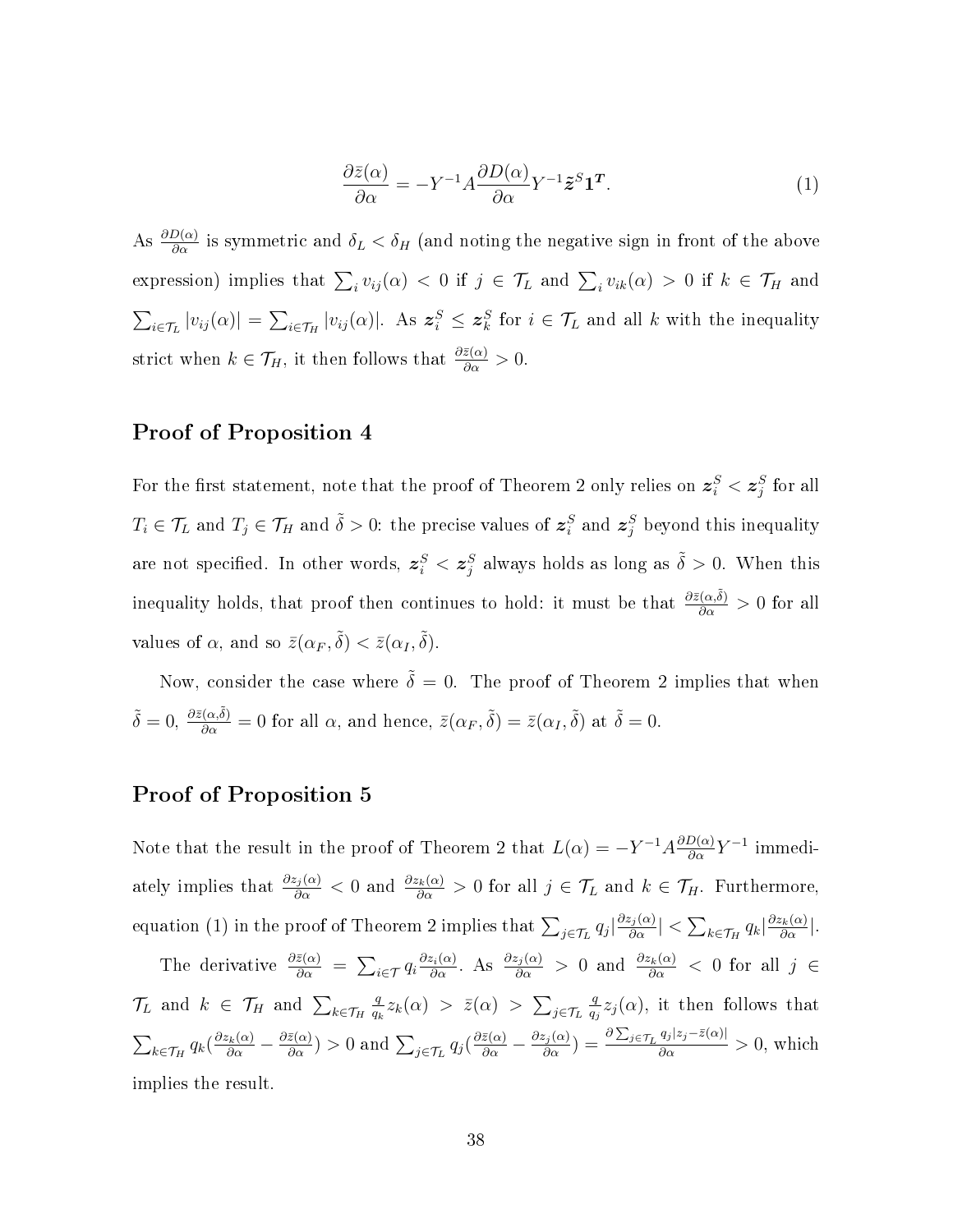#### Proof of Theorem 3

Note from the proof of Theorem 1, there exist constants  $c, C > 0$  such that:  $Pr(|x(n, \alpha) \bar{x}(n,\alpha)| > \frac{k|\bm{v}^S|}{n^{3/2}} \leq Ce^{-ck^2}$  for all sufficiently large k and so  $|\bm{x}(n,\alpha) - \bar{\bm{x}}(n,\alpha)| \to^{a.s.} 0$ . This in turn implies that  $|z(n, \alpha) - \overline{z}(n, \alpha)| = 0$ . Straightforwardly, for these statements to hold, it must be the case that  $\lim_{n\to\infty} \max_{i\in R,T_i} |E[v_i(n)] - z_{T_i}(n)| = 0$ , which then immediately implies that  $\lim_{n\to\infty} E[|v_i(n,\alpha)-v_j(n,\alpha)|] = 0$  for any  $i, j \in T$ . This holds because if  $\lim_{n\to\infty} \max_{i\in R,T_i} |E[v_i(n,\alpha)] - z_{T_i}(n,\alpha)| = 0$ , then both  $\lim_{n\to\infty} \max_{i\in R,T_i} (E[v_i(n,\alpha)] - z_{T_i}(n,\alpha))$  $z_{T_i}(n, \alpha)$  = 0 and  $\lim_{n \to \infty} \min_{i \in R, T_i} (E[v_i(n, \alpha)] - z_{T_i}(n, \alpha)) = 0.$ 

Noting that  $\frac{\partial \bar{z}(n,\alpha)}{\partial \beta_{ij}}$  is continuous for all i, j, it then follows that  $\lim_{n\to\infty} \max_{i\in R,T}$   $\left|\mathrm{E}\left[\frac{\partial \bar{z}(n,\alpha)}{\partial \beta_{ij}}\right]\right|$  $\frac{\mathcal{Z}(n, \alpha)}{\partial \beta_{ij}}$   $\Big]$   $\!-$ 1  $\frac{1}{|T|}\sum_{k\in T}$  $\partial \bar{\bm{z}}(n,\alpha)$  $\frac{\mathbf{z}(n,\alpha)}{\partial \beta_{kj}}$ || for all  $T \in \mathcal{T}$ , which implies the result.

#### Proof of Proposition 6

Letting  $l_{uv}(ik)$  represent the *uv*th component of  $L_{ik}(\alpha) = -M^{-1}(\alpha) \frac{\partial M}{\partial w_{ik}} M^{-1}(\alpha)$ , then:

$$
l_{uv}(ik) = (-q_k \delta_i r_{ui} + q_i \delta_k r_{uk}) r_{iv} + (-q_i \delta_k r_{ui} + q_k \delta_i r_{uk}) r_{kv}.
$$

Note that, as stated in the preliminary section above,  $\sum_{v} r_{uv} = \frac{1}{\tilde{q}^S_v}$  $\frac{1}{\bar{q}^S}$  for all  $u\in\mathcal{T}.$  Therefore, if  $z_i < z_j$  then  $\sum_{u \in \mathcal{T}_L} r_{iu}(\alpha) > \sum_{t \in \mathcal{T}_L} r_{ju}(\alpha)$  and  $\sum_{u \in \mathcal{T}_H} r_{iu}(\alpha) < \sum_{u \in \mathcal{T}_H} r_{ju}(\alpha)$ . Noting that  $\sum_{v} l_{uv}(ik) = 0 \ \forall u$ , this then implies that  $|\sum_{v \in \mathcal{T}_L} l_{uv}(ik)| > |\sum_{v \in \mathcal{T}_L} l_{uv}(jk)|$ for all u (and so  $|\sum_{v \in \mathcal{T}_H} l_{uv}(ik)| > |\sum_{v \in \mathcal{T}_H} l_{uv}(jk)|$  as well).

We know that  $M^{-1}(\alpha)\tilde{\bm{z}}^S\bm{q}^T = \bar{z}(\alpha)$ , and so  $\frac{\partial M^{-1}}{\partial w_{uv}}\tilde{\bm{z}}^S\bm{q}^T = \frac{\partial \bar{z}(\alpha)}{\partial w_{uv}}$  $\frac{\partial z(\alpha)}{\partial w_{uv}}$ . We have shown that  $\left| \frac{\partial \bar{z}(\alpha)}{\partial w_i} \right|$  $\frac{\partial \bar{z}(\alpha)}{\partial w_{ik}}\vert > \vert \frac{\partial \bar{z}(\alpha)}{\partial w_{jk}}\vert$  $\frac{\partial z(\alpha)}{\partial w_{jk}}|$  if  $z_i < z_j$  when  $z_i, z_j \in \mathcal{T}_L$ . To find the the expected effect of a marginal change in the probability that a type  $u$  and a type  $v$  agent are connected as  $n \to \infty$ , we just normalise the above expressions by dividing by  $\frac{1}{q_u q_v}$ . It then follows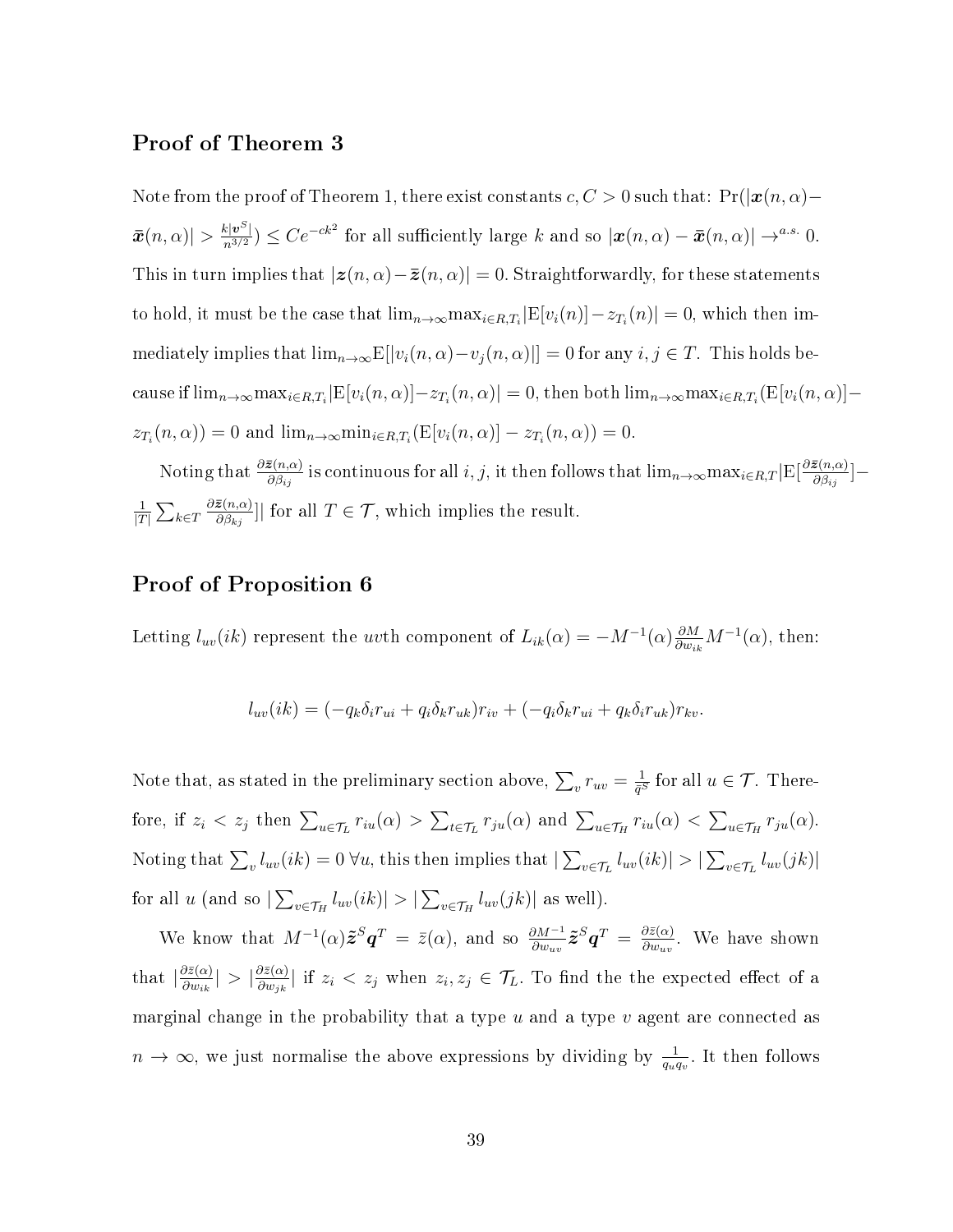that  $\left| \frac{\partial \bar{z}(\alpha)}{\partial \beta} \right|$  $\frac{\partial \bar{z}(\alpha)}{\partial \beta_{ik}}\vert \,>\, \vert \frac{\partial \bar{z}(\alpha)}{\partial \beta_{jk}}\vert$  $\frac{\partial z(\alpha)}{\partial \beta_{jk}}$  if  $z_i < z_j$  when  $z_i, z_j \in \mathcal{T}_L$  and  $q_i = q_j$ . This latter condition is guaranteed by type-symmetry.

Now, consider the case where  $z_s > z_t$  and  $z_s, z_t \in \mathcal{T}_H$ . It follows that  $\sum_{u \in \mathcal{T}_L} r_{su}(\alpha) <$  $\sum_{u \in \mathcal{T}_L} r_{tu}(\alpha)$  and  $\sum_{u \in \mathcal{T}_H} r_{su}(\alpha) > \sum_{u \in \mathcal{T}_H} r_{tu}(\alpha)$ . As with the argument above, this implies that  $|\sum_{v\in\mathcal{T}_L}l_{uv}(sl)|>|\sum_{v\in\mathcal{T}_L}l_{uv}(tl)|$  for all  $u.$  It then follows that, when  $q_s=q_t$ that  $\left| \frac{\partial \bar{z}(\alpha)}{\partial \beta} \right|$  $\frac{\partial \bar{z}(\alpha)}{\partial \beta_{sl}}\vert > \vert \frac{\partial \bar{z}(\alpha)}{\partial \beta_{tl}}\vert$  $\frac{\partial z(\alpha)}{\partial \beta_{tl}}$  if  $z_s > z_t$ .

#### Proof of Proposition 7

Let  $\tilde w^0_{s1}~=~w^S_{s1}~-~w^S_{s0}.~~~\hbox{As}~~ M^{-1}\tilde{\bm z}^S\bm q^T~=~\bar z(\alpha)$  and that  $M^{-1}$  is independent of  $\tilde w^0_{s1}$ (though it is not independent of  $w_{s1}^S$  or  $w_{s0}^S$ ,  $\frac{\partial M^{-1}(\alpha)}{\partial w_{s1}^S}$  $\frac{M^{-1}(\alpha)}{\partial w_{s1}^S}$  =  $\frac{\partial M^{-1}(\alpha)}{\partial w_{s1}^S}$  $\frac{M^{-1}(\alpha)}{\partial w_{s1}^S}$ , and so  $\frac{\partial M^{-1}(\alpha)}{\partial \tilde{w}_{s1}^0}$  $\frac{d^{n-1}(\alpha)}{\partial \tilde{w}^0_{s1}} =$ 0). Then,  $M^{-1}(\alpha) \frac{\partial z^S}{\partial \tilde{w}^0}$  $\frac{\partial \boldsymbol{z}^S}{\partial \tilde{w}^0_{s1}} \boldsymbol{q}^T \: = \: \frac{\partial \bar{z}(\alpha)}{\partial \tilde{w}^0_{s1}}$  $\frac{\partial z(\alpha)}{\partial \tilde{w}_{s1}^0}$ . To find the expected effect of a marginal change in the probability that a type  $i$  is connected to a single countermedia source,  $k$ , we normalise this expression by dividing by  $\frac{1}{q_s q_0^S}$ . Given the definition of  $K(\alpha)$ ,  $\frac{1}{q_s q}$  $q_s q_0^S$  $\partial \bar{z}(\alpha)$  $\frac{\partial z(\alpha)}{\partial \tilde w_{s1}^0} =$  $(K^{-1}(\alpha)\frac{\partial z^{S}}{\partial \tilde{x}^{0}})$  $\frac{\partial \boldsymbol{z}^S}{\partial \tilde{w}^0_{s1}} \boldsymbol{1^T}) \frac{1}{q^s_0}$  $\frac{1}{q_0^S}$ , which then immediately implies  $\frac{1}{q_s q_0^S}$  $\partial \bar{z}(\alpha)$  $\frac{\partial \bar{z}(\alpha)}{\partial \tilde{w}^0_{s1}\tilde{w}^0_{s1}} > \frac{1}{q_t q}$  $\overline{q_t q_0^S}$  $\partial \bar{z}(\alpha)$  $\frac{\partial z(\alpha)}{\partial \tilde{w}_{t1}^0}$ . It then follows that  $\frac{\partial \bar{z}(\alpha)}{\partial \hat{\beta}_i(k_1,k_0)} > \frac{\partial \bar{z}(\alpha)}{\partial \hat{\beta}_j(k_1,k_2)}$  $\frac{\partial z(\alpha)}{\partial \hat{\beta}_j(k_1,k_0)}$  .

#### Proof of Proposition 8

Note from the preliminaries section that  $M(\alpha) = AD(\alpha)Q$ . When  $q_i = q$ , it follows that  $K(\alpha) = qAD(\alpha)$  and so  $\frac{1}{q}D^{-1}(\alpha)A^{-1}$ . Observe that  $\delta_L < \delta_H$  and A and therefore  $A^{-1}$ are symmetric. Then it must be that  $\sum_{k} \varsigma_{ik} > \sum_{k} \varsigma_{jk}$ , and so the Proposition holds.

### Proof of Theorem 4

To see that the first part of the Theorem, note first that, as stated in Theorem 2.  $L(\alpha) = -Y^{-1}A\frac{\partial D(\alpha)}{\partial \alpha}Y^{-1}$  and the matrix  $\frac{\partial D(\alpha)}{\partial \alpha}$  is such that if  $i, j \in \mathcal{T}_L$  then  $d_{ij} < 0$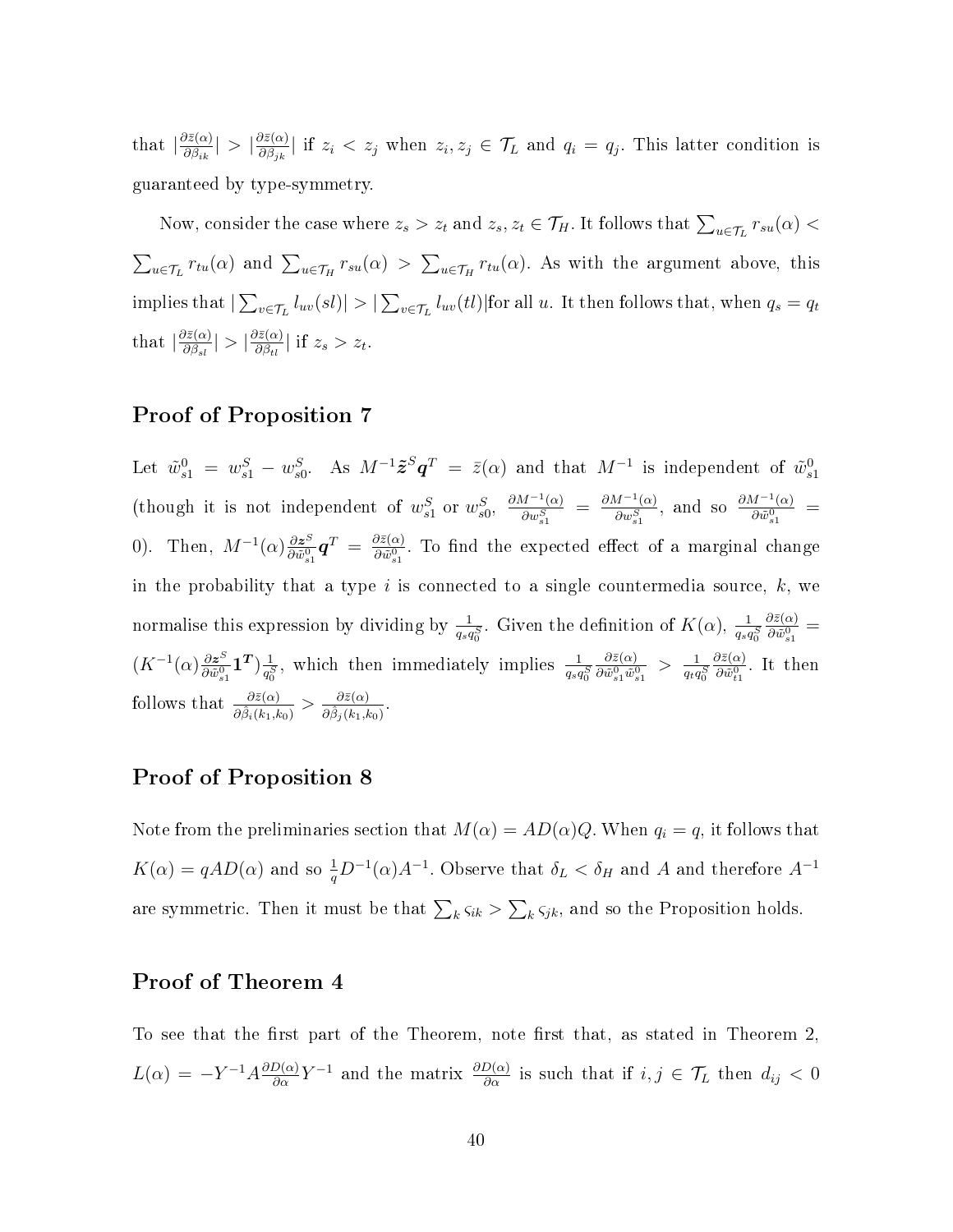and if  $k \in \mathcal{T}_H$ ,  $d_{ik} > 0$ , with  $|d_{ij}| = d_{ik}$  if  $\theta_j = \theta_k$ . It follows that for a type  $T_i \in \mathcal{T}_L$ ,  $\sum_{u\in\mathcal{T}_L}r_{iu}(\alpha)$  is increasing in  $\alpha,$  and  $\sum_{u\in\mathcal{T}_H}r_{iu}(\alpha)$  is decreasing, with the opposite being true for any type  $T_j \in \mathcal{T}_H$ .

As Proposition 6 shows, the above implies that  $\left|\frac{\partial \bar{z}(\alpha)}{\partial w_{ij}}\right|$  $\frac{\partial z(\alpha)}{\partial w_{ik}}|$  is increasing in  $\alpha$  for all  $i \in \mathcal{T}_L$ and  $k \in \mathcal{T}_H$  (and similarly,  $\left| \frac{\partial \bar{z}(\alpha)}{\partial w_{it}} \right|$  $\frac{\partial z(\alpha)}{\partial w_{jt}}$  where  $T_j \in \mathcal{T}_H$  and  $T_t \in \mathcal{T}_L$  is increasing in  $\alpha$  too). This then implies that  $\Delta_S(\alpha)$  is increasing in  $\alpha$  when the type-symmetry assumption holds.

For the second statement, we consider the derivative  $\frac{\partial M^{-1}(\alpha)}{\partial w_{ij}}$  $\frac{d^{n-1}(\alpha)}{\partial w_{ik}} = -M^{-1}(\alpha) \frac{\partial M(\alpha)}{\partial w_{ik}} M^{-1}(\alpha)$ where  $i \in \mathcal{T}_L$  and  $k \in \mathcal{T}_H$ . As per the preliminary results, we write  $\frac{\partial M(\alpha)}{\partial w_{ik}} = A \frac{\partial D(\alpha)}{\partial w_{ik}}$  $\frac{\partial D(\alpha)}{\partial w_{ik}}Q,$ where  $\frac{\partial D(\alpha)}{\partial w_{ik}}$  is such that its *ii*th and jjth component is -1 and its *ij*th and jith component is 1, with every other entry equal to 0.

We note that  $L_{ik}(\alpha) = -D^{-1}(\alpha)A^{-1}\frac{\partial D}{\partial w_{ik}}Q^{-1}D^{-1}(\alpha)A^{-1}$ , which then implies that  $\sum_{s\in T_H} q_s l_{st}(ij) = -\frac{\delta_H}{\delta_L}$  $\frac{\delta_H}{\delta_L}[\sum_{s\in T_L}q_sl_{st}(ij)].$  As  $M^{-1}(\alpha)\bm{z}^S\bm{q}^T\ =\ \bar{z}(\alpha),$  this implies that  $\left|\frac{\partial \bar{z}(\alpha,\tilde{\delta})}{\partial w}\right|$  $\frac{\bar{z}(\alpha,\delta)}{\partial w_{ij}}$  is increasing in  $\frac{\delta_H}{\delta_L}$  and therefore decreasing in  $\delta_H-\delta_L$ , and, furthermore,  $|\frac{\partial \bar{z}(\alpha,\tilde{\delta})}{\partial \alpha}|=0$  when  $\tilde{\delta}=0.$ 

At the same time, the proof of Proposition 7 shows that  $\frac{\partial \bar{z}(\alpha,\tilde{\delta})}{\partial \hat{\beta}_j(k_1,k_0)} > 0$  for  $\tilde{\delta} = 0$  as  $M^{-1}(\alpha) \frac{\partial z^{S}}{\partial \tilde{x}^{0}}$  $\frac{\partial z^S}{\partial \tilde{w}^0_{s1}} \bm{q}^T > 0$  for all  $\alpha$ . Hence, even if  $\Delta_I(\alpha, \tilde{\delta}) < \Delta_S(\alpha, \tilde{\delta})$  for some  $\tilde{\delta}$  and  $\alpha$ , by the intermediate value theorem, for any  $\alpha$ , exists some  $\bar{\delta}$  such that if  $\tilde{\delta} < \bar{\delta}$  then  $\Delta_I(\alpha, \tilde{\delta}) > \Delta_S(\alpha, \tilde{\delta}).$ 

# References

- [1] Acemoglu, D., Ozdaglar, A., and Siderius, J. Misinformation: Strategic sharing, homophily, and endogenous echo chambers. Working Paper 28884, National Bureau of Economic Research, June 2021.
- [2] ALLCOTT, H., AND GENTZKOW, M. Social media and fake news in the 2016 election. Journal of Economic Perspectives 31, 2 (May 2017), 211–36.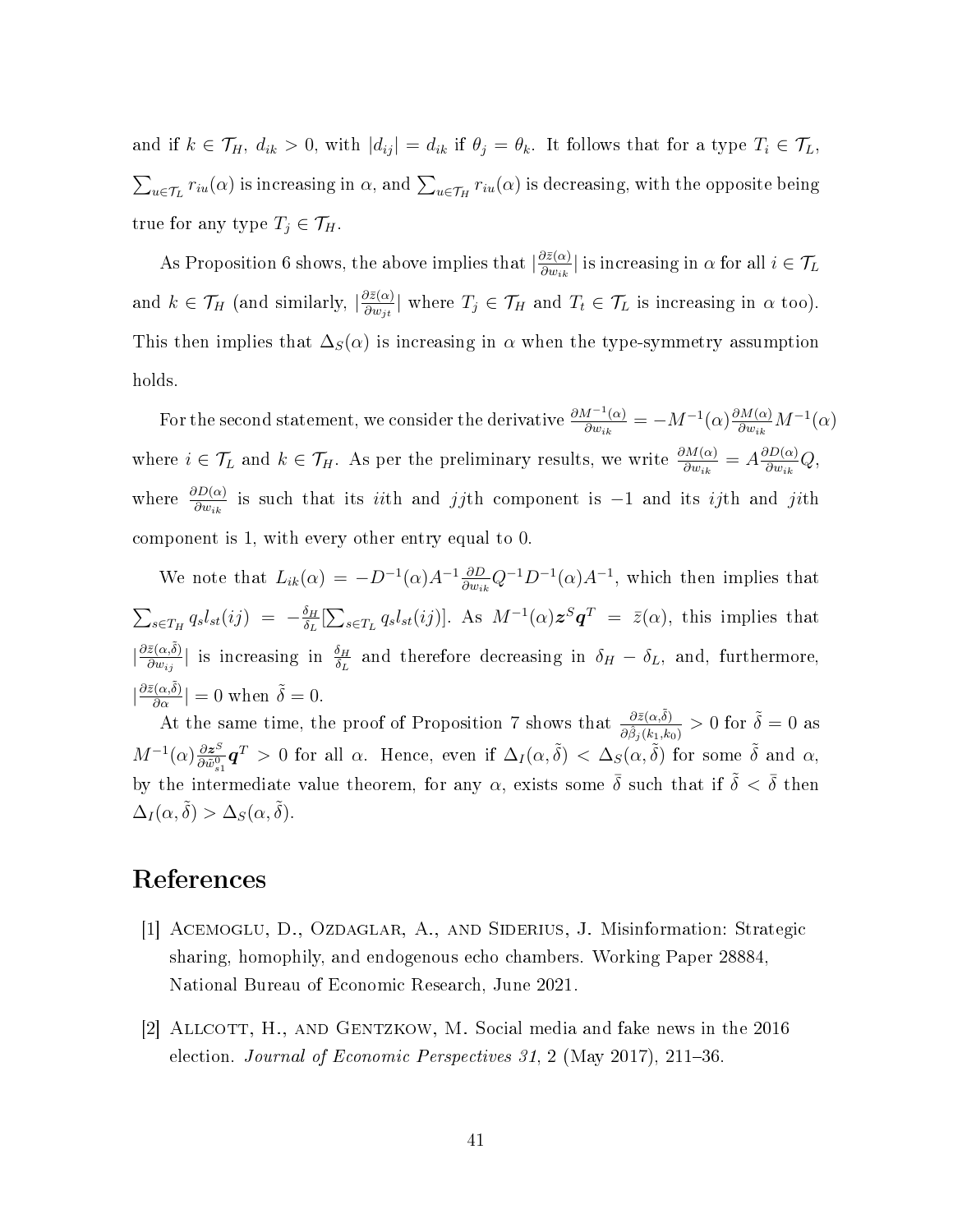- [3] Anunrojwong, J., Iyer, K., and Manshadi, V. Information design for congested social services: Optimal need-based persuasion, 2020.
- [4] Bail, C. A., Argyle, L. P., Brown, T. W., Bumpus, J. P., Chen, H., Hunzaker, M. B. F., Lee, J., Mann, M., Merhout, F., and Volfovsky, A. Exposure to opposing views on social media can increase political polarization. Proceedings of the National Academy of Sciences  $115$ ,  $37$  (2018), 9216-9221.
- [5] BIN NAEEM, S., BHATTI, R., AND KHAN, A. An exploration of how fake news is taking over social media and putting public health at risk. Health Information Libraries Journal 38 (07 2020).
- [6] Candogan, O., and Drakopoulos, K. Optimal signaling of content accuracy: Engagement vs. misinformation. Operations Research 68, 2 (2020), 497-515.
- [7] Chen, L., and Papanastasiou, Y. Seeding the herd: Pricing and welfare effects of social learning manipulation. Management Science 67, 11 (2021), 6734-6750.
- [8] DANDEKAR, P., GOEL, A., AND LEE, D. T. Biased assimilation, homophily, and the dynamics of polarization. Proceedings of the National Academy of  $Sciences$  110, 15 (2013), 5791-5796.
- [9] GAMBETTA, D. Can we trust trust? In Trust: Making and Breaking Cooperative Relations. Blackwell, 1988.
- [10] Golub, B., and Jackson, M. O. Naive learning in social networks and the wisdom of crowds. American Economic Journal: Microeconomics 2, 1 (February  $2010$ ,  $112-49$ .
- [11] Harambam, J., and Aupers, S. Contesting epistemic authority: Conspiracy theories on the boundaries of science. Public understanding of science (Bristol, England) 24, 4 (May 2015), 466â480.
- [12] Hooghe, M., and Dassonneville, R. A spiral of distrust: A panel study on the relation between political distrust and protest voting in belgium. Government and Opposition 53, 1 (2018), 104â130.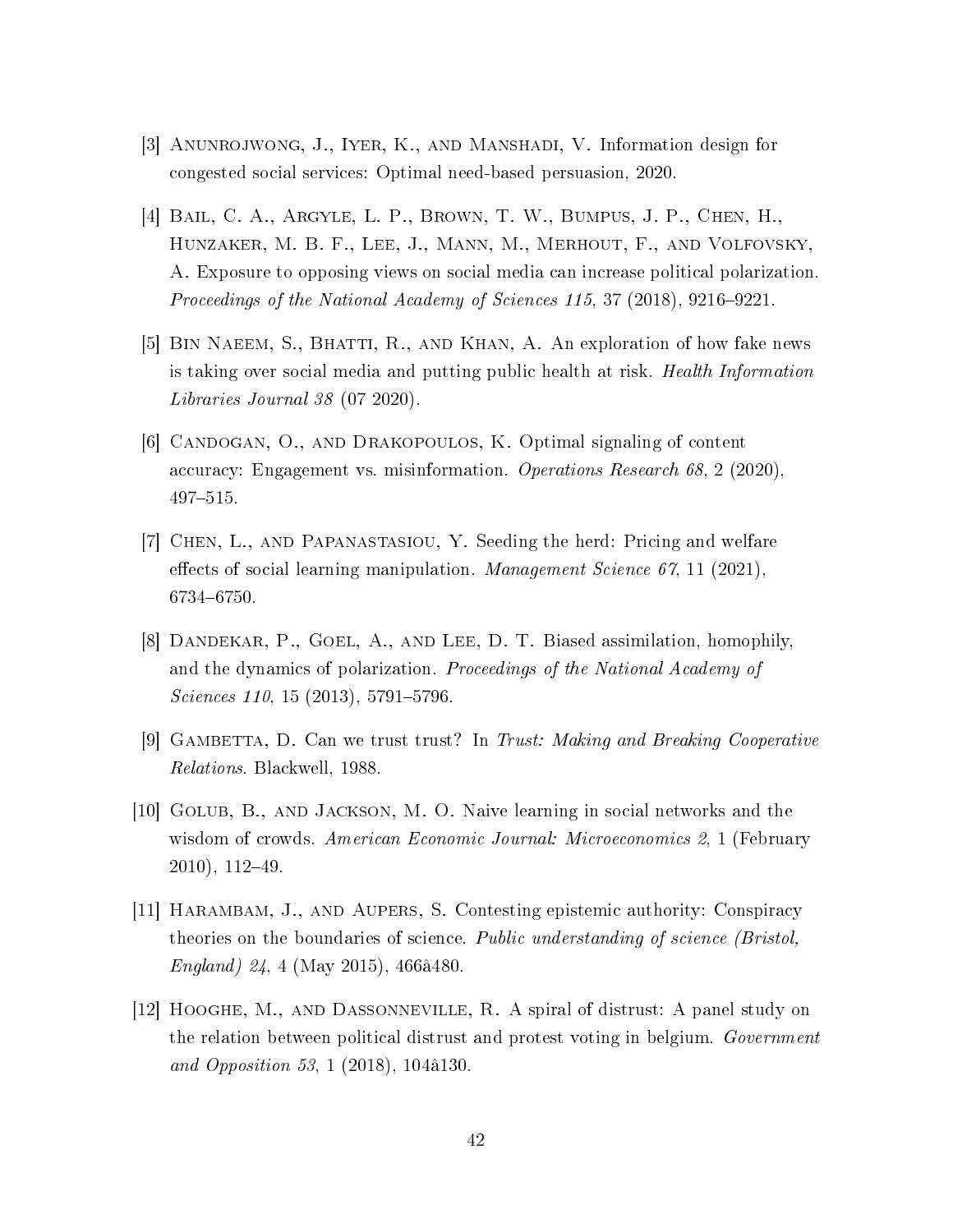- [13] HOPP, T., FERRUCCI, P., AND VARGO, C. J. Why Do People Share Ideologically Extreme, False, and Misleading Content on Social Media? A Self-Report and Trace DataâBased Analysis of Countermedia Content Dissemination on Facebook and Twitter. Human Communication Research 46, 4  $(05 2020), 357-384.$
- [14] Jennings, J., and Stroud, N. J. Asymmetric adjustment: Partisanship and correcting misinformation on facebook. New Media Society (2021).
- [15] Keppo, J., Kim, M. J., and Zhang, X. Learning manipulation through information dissemination. Operations Research (2021).
- [16] Kwon, M., and Barone, M. J. A World of Mistrust: Fake News, Mistrust Mind-Sets, and Product Evaluations. Journal of the Association for Consumer  $Research 5, 2 (2020), 206-219.$
- [17] Mostagir, M., Ozdaglar, A. E., and Siderius, J. When is society susceptible to manipulation? Tech. rep., SSRN Scholarly Paper ID 3474643, 2020.
- [18] Nansen, B., O'Donnell, D., Arnold, M., Kohn, T., and Gibbs, M. Death by twitter: Understanding false death announcements on social media and the performance of platform cultural capital. First Monday 24, 12 (Dec. 2019).
- [19] Nguyen, N. P., Yan, G., Thai, M. T., and Eidenbenz, S. Containment of misinformation spread in online social networks. In Proceedings of the 4th Annual ACM Web Science Conference (New York, NY, USA, 2012), WebSci '12, Association for Computing Machinery, pp. 213–222.
- [20] Ognyanova, K. Network approaches to misinformation, evaluation and correction. In Networks, Knowledge Brokers, and the Public Policy-making Process. Palgrave Macmillan, 2021.
- [21] Papanastasiou, Y. Fake news propagation and detection: A sequential model. Management Science 66, 5 (2020), 1826-1846.
- [22] Pierre, J. M. Mistrust and misinformation: A two-component, socio-epistemic model of belief in conspiracy theories. Journal of Social and Political Psychology  $8, 2$  (Oct. 2020), 617–641.